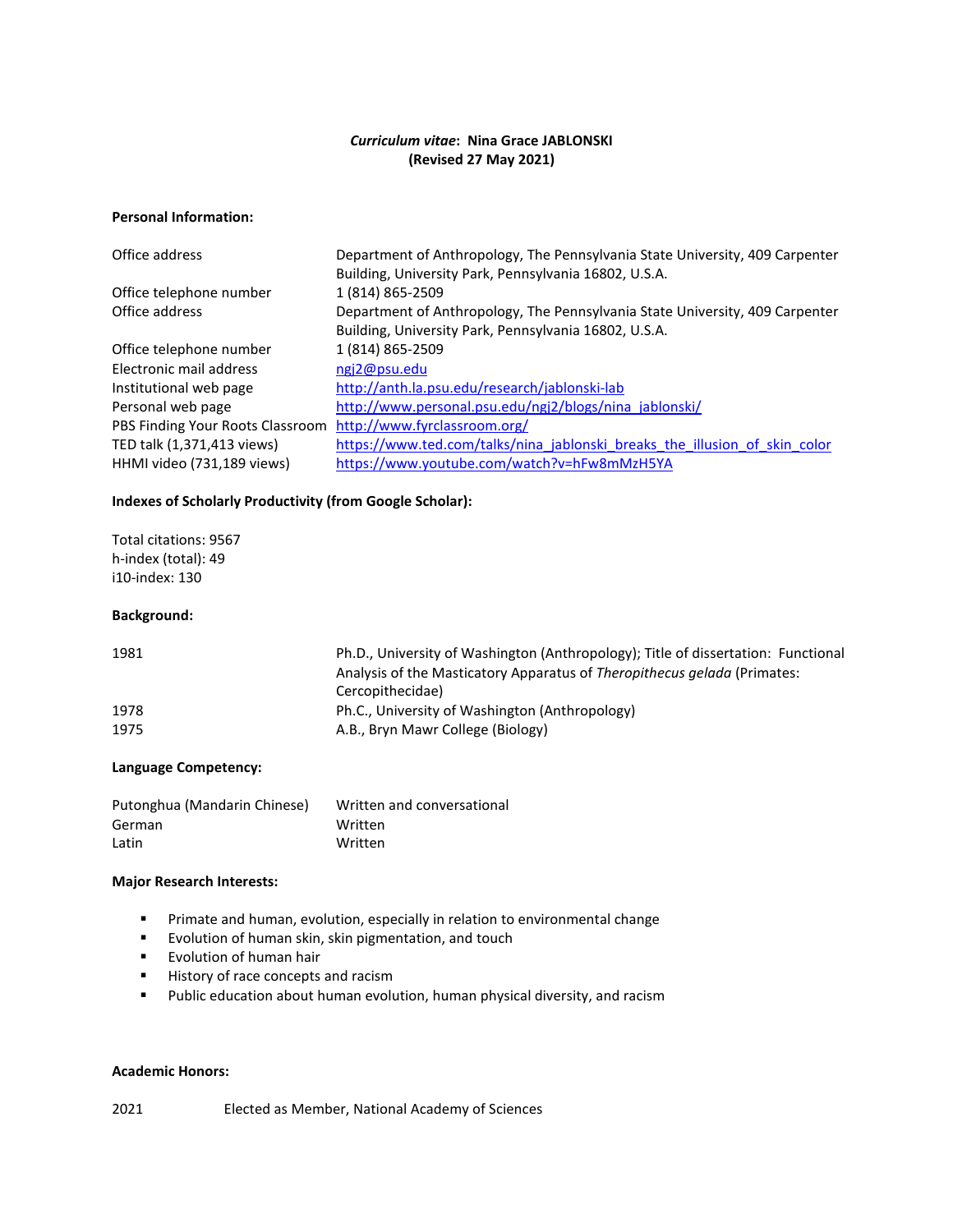| 2020      | Appointed as Fellow (Medical and Natural Sciences), Goodenough College, London                  |
|-----------|-------------------------------------------------------------------------------------------------|
| 2019-2020 | Recipient of Hutchins Fellowship, Hutchins Institute for African & African American Studies,    |
|           | Harvard                                                                                         |
| 2015      | Elected as Member, American Academy of Arts & Sciences                                          |
| 2014      | Appointed as Permanent Visiting Fellow of the Stellenbosch Institute for Advanced Study (STIAS) |
| 2014      | Appointed Evan Pugh University Professsor of Anthropology at The Pennsylvania State University  |
| 2014-2015 | Elected as Chair, Section H (Anthropology), American Association for the Advancement of Science |
| 2012      | Recipient, John Simon Guggenheim Foundation Fellowship                                          |
| 2011      | Elected as Fellow, Royal Society of Biology (U.K.)                                              |
| 2010      | D. Phil. (Honoris Causa), Stellenbosch University, South Africa                                 |
| 2010      | Elected Member-at-large for Section H (Anthropology), American Association for the Advancement  |
|           | of Science                                                                                      |
| 2009      | Elected as Member, American Philosophical Society                                               |
| 2007      | W.W. Howells Award of the American Anthropological Association for best book in biological      |
|           | anthropology for 2007 for Skin: A Natural History                                               |
| 2005      | Recipient, Alphonse Fletcher Sr. Fellowship                                                     |
| 2002      | Elected as Fellow, American Association for the Advancement of Science                          |
| 2001-2002 | Elected as President (2001-2002), Pacific Division, American Association for the Advancement of |
|           | Science                                                                                         |
| 1996      | Elected as Fellow, California Academy of Sciences                                               |
| 1994      | Appointed as Member, Primate Specialist Group for Asia, Species Survival Commission, IUCN       |
| 1991      | Appointed as Honorary Researcher, Kunming Institute of Zoology, Chinese Academy of Sciences     |
|           |                                                                                                 |

## **Scholarships and Fellowships:**

| 2012      | Guggenheim Fellowship (\$40,000 award), for the project, "Naturalistic Studies of the Dynamics of |
|-----------|---------------------------------------------------------------------------------------------------|
|           | Vitamin D Status in Human Populations"                                                            |
| 2005      | Alphonse Fletcher Sr. Fellowship (\$50,000 award), for the project "Improving the Public          |
|           | Understanding of the Biological and Social Meaning of Skin Color"                                 |
| 1998      | J. William Fulbright Senior Scholarship (for research and teaching in Nepal)                      |
| 1978-1979 | Smithsonian Institution Predoctoral Fellowship                                                    |
| 1972-1975 | Bryn Mawr College Regional Scholarship                                                            |
| 1972-1974 | <b>Buffalo Foundation Scholarship</b>                                                             |

### **Current Major Academic Positions:**

Evan Pugh University Professor of Anthropology, The Pennsylvania State University (University Park) Director, Center for Human Evolution and Diversity, The Pennsylvania State University (University Park) Permanent Visiting Fellow, Stellenbosch Institute for Advanced Study (STIAS), Stellenbosch, South Africa Non-Resident Fellow, Hutchins Center for African & African American Research, Harvard University

### **Current Minor Academic Positions:**

Member, Penn State Cancer Institute, Population Health and Cancer Control Program Member, Steering Committee Medical Scientist Training Program (M.D./Ph.D.), Penn State School of Medicine

### **Current Advisory Board Positions:**

Member, Global Inclusion and Diversity Advisory Board, L'Oreal Inc. (appointed 2021) Member, Cognitive Sciences Laboratory, L'Oréal Research and Innovation (appointed 2020) Member, Scientific Advisory Board, Brijjit Medical (appointed 2020) Member, Academic Advisory Board, Stelllenbosch Institute for Advanced Study (STIAS) (appointed 2020) Member, Scientific Executive Committee, The Leakey Foundation (appointed 2016)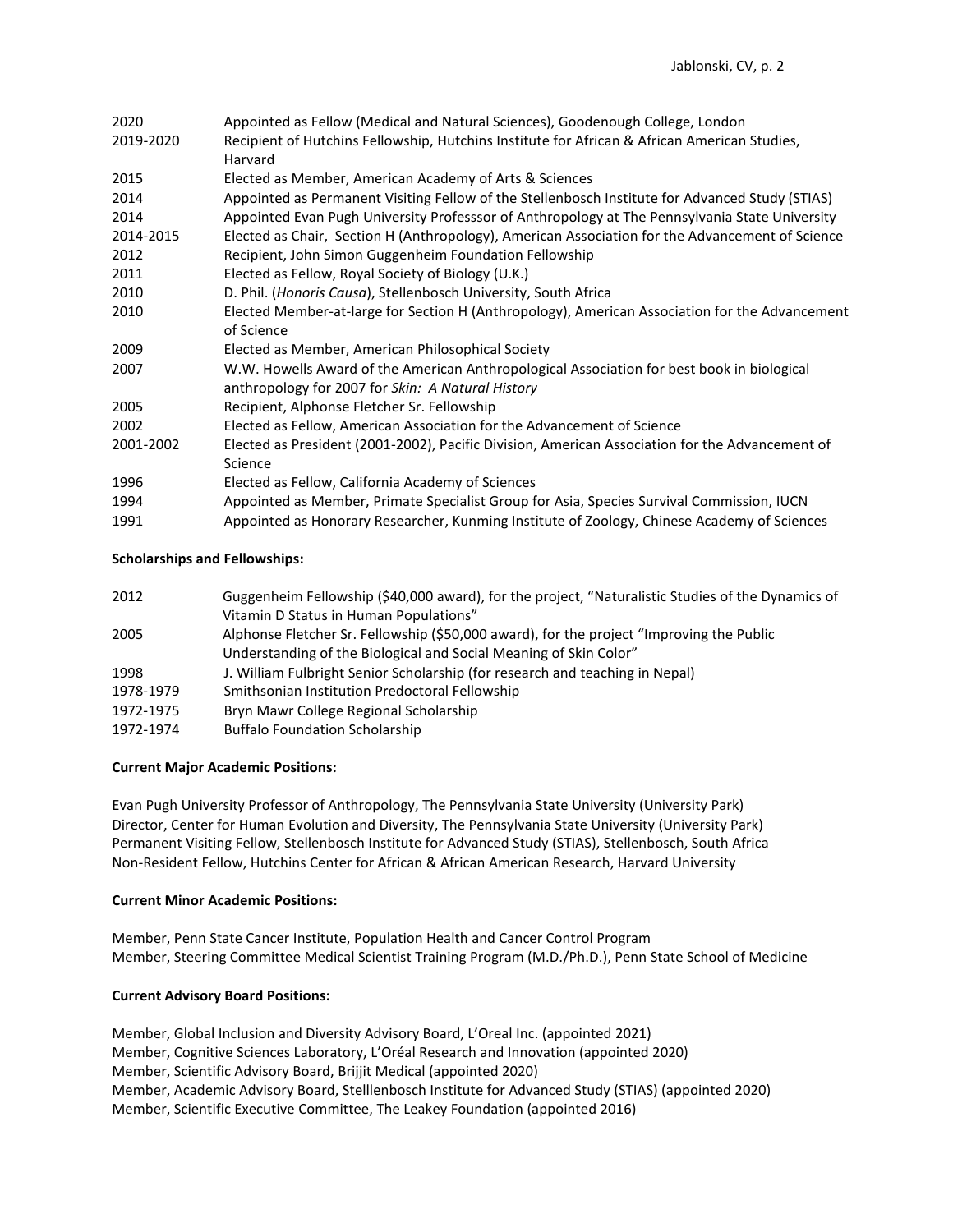Member, Scientific Advisory Board, L'Oréal Research and Innovation (originally appointed in 2016; renewed in 2016 and 2019)

# **Previous Academic Positions Held:**

*Major:*

| 2015-2018  | Associate Director, The Huck Institutes of the Life Sciences, The Pennsylvania State University<br>(University Park)                                                                                                                           |
|------------|------------------------------------------------------------------------------------------------------------------------------------------------------------------------------------------------------------------------------------------------|
| 2013-2018  | Convener, Stellenbosch Institute for Advanced Study (STIAS) Long-Term Initiative on "Being<br>Human Today: The Effects of Race" (2013-2018) http://stias.ac.za/news/2013/09/stias-long-<br>term-project-being-human-today-the-effects-of-race/ |
| 2011-2014  | Distinguished Professor of Anthropology, The Pennsylvania State University (University Park)                                                                                                                                                   |
| 2006-2011  | Head, Department of Anthropology, The Pennsylvania State University (University Park)                                                                                                                                                          |
| 1998-2006  | Irvine Chair of Anthropology, Curator of Anthropology, and Head of the Department of<br>Anthropology, California Academy of Sciences (since December, 1994)                                                                                    |
| 1995-1998: | Irvine Chair of Anthropology, Associate Curator of Anthropology, and Chair of the Department of<br>Anthropology, California Academy of Sciences                                                                                                |
| 1990-1994: | Senior Lecturer, Department of Anatomy and Human Biology, The University of Western<br>Australia (tenured 16 September 1993)                                                                                                                   |
| 1981-1990: | Lecturer, Department of Anatomy, University of Hong Kong, (substantive [tenured] contract<br>awarded in 1983)                                                                                                                                  |
| Minor:     |                                                                                                                                                                                                                                                |
| 2011-2014  | Convener, Genetics and Geneaology Working Group (National Evolutionary Synthesis Center<br>[NESCent], Durham, NC)                                                                                                                              |
| 1998-2006  | Consulting Professor, Department of Anthropological Sciences, Stanford University                                                                                                                                                              |
| 1997-2004  | Consulting Professor, Department of Biological Sciences, Stanford University                                                                                                                                                                   |
| 1997-2006  | Research Professor, Department of Biological Sciences, San Francisco State University                                                                                                                                                          |
| 2003-2006  | Adjunct Faculty Member, Department of Anthropology, University of California at Santa Cruz                                                                                                                                                     |
| 1998       | Visiting Fulbright Professor, Department of Geology, Tribhuvan University, Kathmandu, Nepal                                                                                                                                                    |
| 1997-1998  | Consulting Associate Professor, Department of Biological Sciences, Stanford University                                                                                                                                                         |
| 1998-2002  | Consulting Associate Professor, Department of Anthropology Sciences, Stanford University                                                                                                                                                       |
| 1989-1990  | Research Associate, Oral Biology Unit, Prince Philip Dental Hospital, University of Hong Kong                                                                                                                                                  |
| 1989       | Instructor, Certificate Course in Sports and Health Sciences, Department of Extramural Studies,<br>University of Hong Kong                                                                                                                     |
| 1988-1994  | Guest Researcher of the Academia Sinica, Joint Laboratory of Primatology of the Kunming                                                                                                                                                        |
|            | Institute of Zoology and the Yunnan National Laboratory Primate Center of China                                                                                                                                                                |
| 1981-1990  | Internal Examiner for M.B., B.S. First and Second Examinations, University of Hong Kong                                                                                                                                                        |
| 1981-1990  | Internal Examiner for B.D.S. First Examination, University of Hong Kong                                                                                                                                                                        |
| 1980-1981  | Teaching Assistant, Department of Biological Structure, University of Washington                                                                                                                                                               |
| 1980       | Instructor, Department of Anthropology, University of Washington                                                                                                                                                                               |
| 1979-1980  | Honorary Research Associate, Department of Anatomy, University of Hong Kong                                                                                                                                                                    |
| 1979       | Instructor, Department of Anthropology, University of Washington                                                                                                                                                                               |
| 1979       | Teaching Assistant, Department of Biological Structure, University of Washington                                                                                                                                                               |
| 1978-1979  | Predoctoral Fellow, Division of Vertebrate Zoology, National Museum of Natural History,<br>Smithsonian Institution                                                                                                                             |
| 1976-1978  | Teaching Assistant, Department of Anthropology, University of Washington                                                                                                                                                                       |

# **Memberships on External Award, Membership, and Advisory Committees:**

2021 Member, British Association of Dermatologists, Dermatological Lexicon Advisory Committee 2021 Member, The Leakey Foundation Survival Committee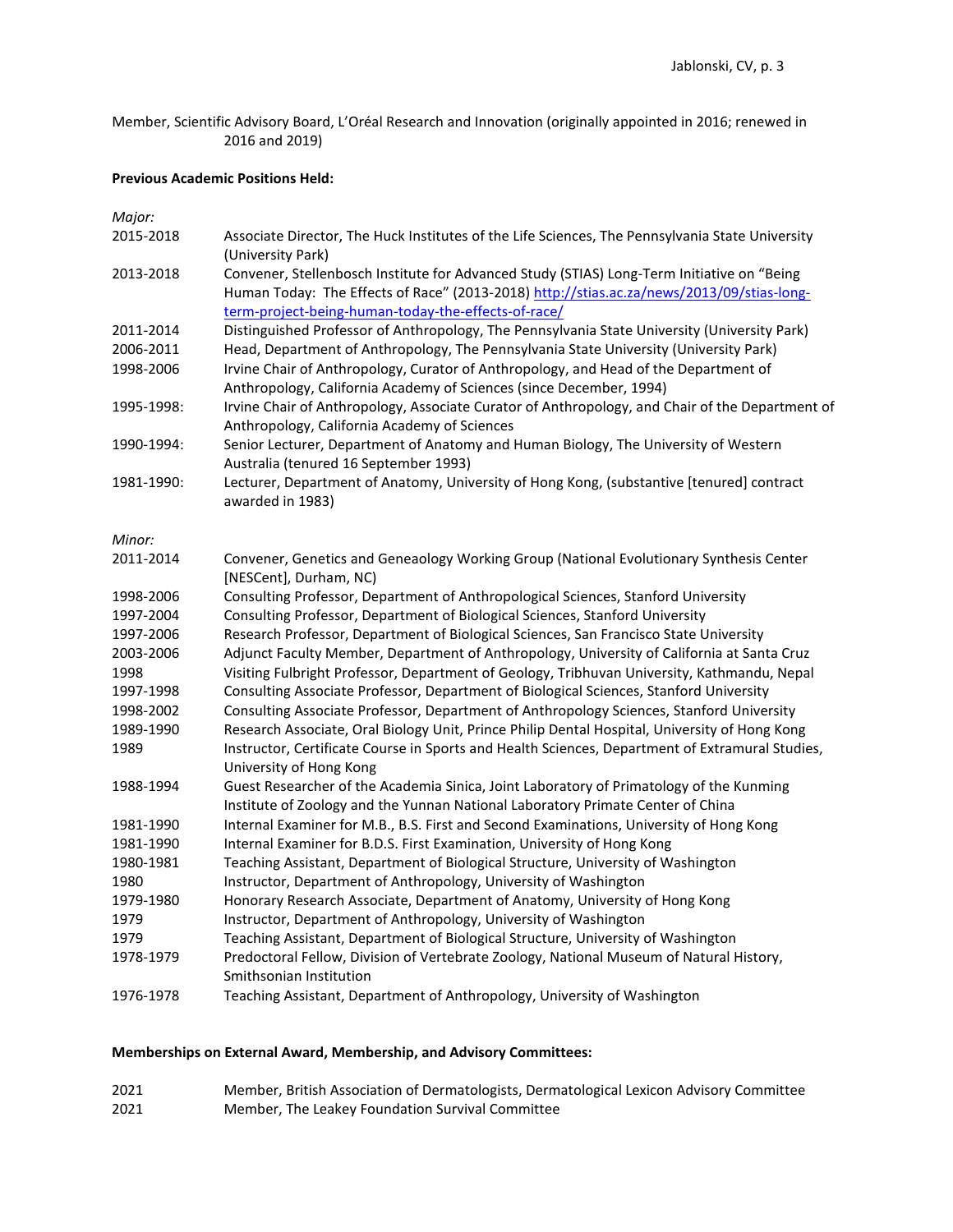| 2021        | Member, British Association of Dermatologists Advisory Committee on Dermatological Lexicons     |
|-------------|-------------------------------------------------------------------------------------------------|
| 2021 onward | Member, American Academy of Arts and Sciences Class III, Section 5 (Anthropology and            |
|             | Archaeology) Membership Panel                                                                   |
| 2017 onward | Member, Council (representing Class II, Biological Sciences), American Philosophical Society    |
| 2017-2020   | Member, Ethics Committee, American Association of Physical Anthropologists                      |
| 2013-2014   | Member, Committee on Diversity, Steering Committee for the Women's Mentoring Workshop,          |
|             | American Association of Physical Anthropologists                                                |
| 2011-2017   | Member, Class II (Biological Sciences) Membership Committee, American Philosophical Society     |
| 2010-2016   | Member, Board of Behavioral, Cognitive and Social Sciences, National Research Council, National |
|             | Academy of Sciences                                                                             |
| 2008-2014   | Member, National Science Foundation Advisory Committee for the Social, Behavioral, and          |
|             | Economic Sciences; two terms served                                                             |
| 2013        | Member, ad hoc subcommittee on Youth Violence, National Science Foundation Advisory             |
|             | Committee for the Social, Behavioral, and Economic Sciences                                     |
| 2012-13     | Chair, Committee of Visitors for the Division of Behavioral and Cognitive Sciences, National    |
|             | Science Foundation Advisory Committee for the Social, Behavioral, and Economic Sciences         |
| 2013        | Member, ad hoc Advisory Committee on the Election of Members, American Philosophical Society    |
| 2011 onward | Member, Membership Committee (Class 2, Biological Sciences), American Philosophical Society     |
| 2007-2011   | Member, W.W. Howells Prize Committee for the Biological Anthropology Section of the American    |
|             | Antnhropological Association                                                                    |
| 2002-2012   | Science Advisor, The Pinhead Institute, Telluride, CO (a non-profit, environmental education    |
|             | organization affiliated with the Smithsonian Institution)                                       |
| 2001-2002   | Member, David Starr Jordan Prize Committee in Evolutionary Biology (convened by Stanford        |
|             | University, Cornell University, and Indiana University)                                         |

# **Competitive Grants:**

| 2019 | NSF BCS Grant (award number 1847845, \$31,703), "Doctoral Dissertation Research: Investigating                                 |
|------|--------------------------------------------------------------------------------------------------------------------------------|
|      | the genetic architecture and adaptive characteristics of human hair" (PI; Mark D. Shriver, Oladuni<br>Tina R. Lasisi, co-Pl's) |
| 2015 | Rockefeller Foundation Grant (award number 2015 PRE 310, \$167,676), "Finding your roots:                                      |
|      | using a personalized genetics and genealogy approach to foster interest and participation in the                               |
|      | health sciences in middle school-aged youth." (PI; Henry Louis Gates, Jr., co-PI)                                              |
| 2015 | Robert Wood Johnson Foundation Grant (award number 31469, \$343,752), "Using a personalized                                    |
|      | genetics and genealogy approach to improve learning outcomes in the health sciences in middle                                  |
|      | school-aged youth" (PI; Henry Louis Gates, Jr., co-PI)                                                                         |
| 2015 | NSF BCS Grant (award number 1453571, \$82,400.00), "Variation in human hair morphology                                         |
|      | within and among human populations" (PI; Mark D. Shriver and Sandra Koch, Co-PI's)                                             |
| 2013 | Knut and Alice Wallenberg Foundation and Riksbankens Jubileumsfond, Sweden (ZAR 3,000,000                                      |
|      | to the Stellenbosch Institute for Advanced Study (STIAS) for the project "Being Human in a Post-                               |
|      | modern World: The Effects of Race" (Co-PI); http://stias.ac.za/news/2013/09/stias-long-term-                                   |
|      | project-being-human-today-the-effects-of-race/                                                                                 |
| 2012 | National Evolution Synthesis Center (NESCent) award to support three Workshops on, "Using                                      |
|      | Genetics and Genealogy to Teach Evolution and Human Diversity" (PI)                                                            |
| 2012 | NSF BCS Grant (award number 1227927, \$89,019.00), "Collaborative Research:                                                    |
|      | Paleobiogeography, paleoecology, and continued investigation of a diverse, terminal Miocene,                                   |
|      | primate-bearing fauna from southern China" (PI)                                                                                |
| 2011 | National Evolution Synthesis Center (NESCent) award to support a Catalysis Meeting on, "Using                                  |
|      | Genetics and Genealogy to Teach Evolution and Human Diversity" (PI)                                                            |
| 2010 | NSF BCS Grant (award number 1035897, \$25,000), "Emergency Recovery and Preliminary Study                                      |
|      | of Catarrhine Primate Fossils from the Yongle Lignite Mine, Zhaotong, Yunnan Province, China                                   |
|      | $(Co-PI)$                                                                                                                      |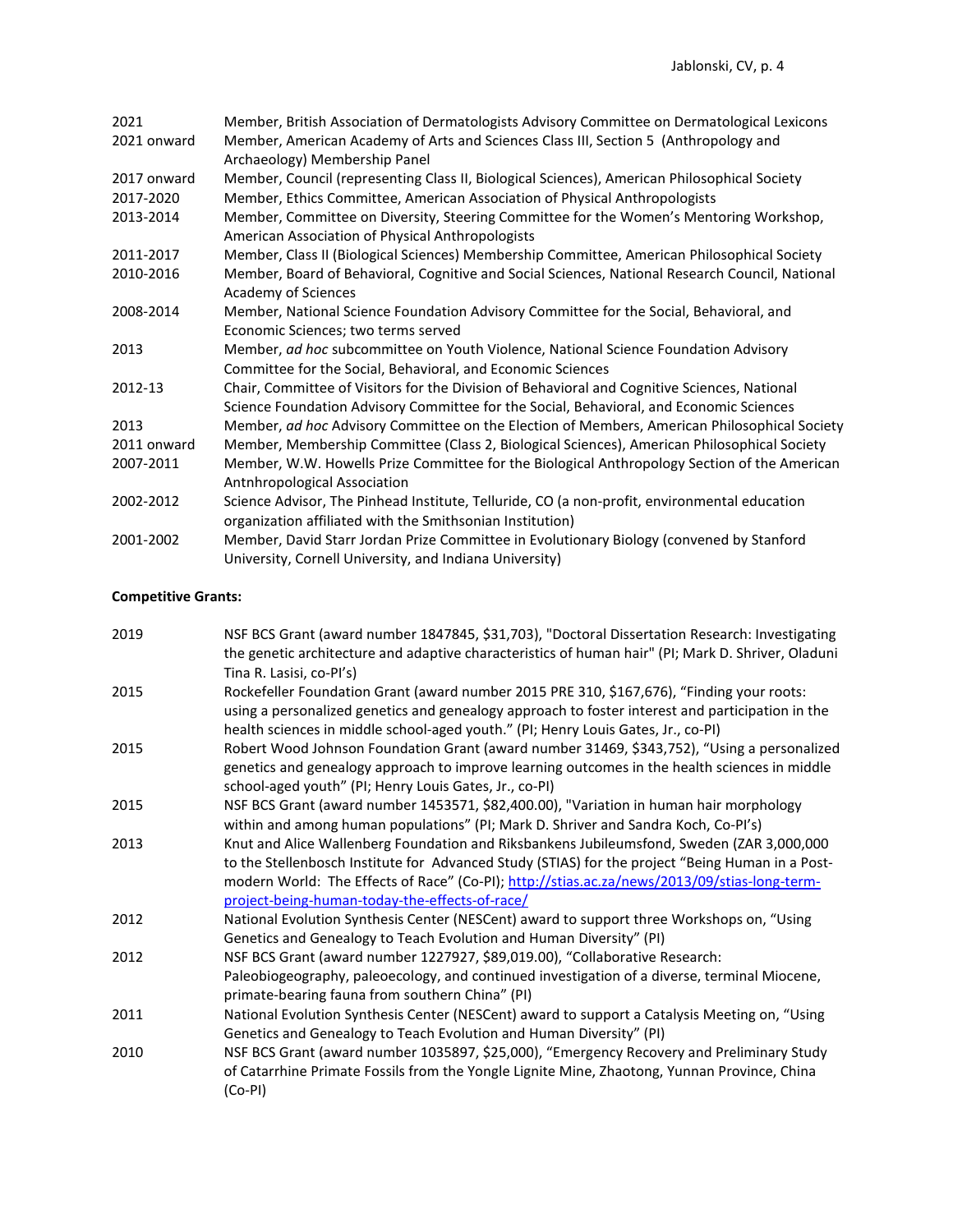| 2007      | NSF HOMINID grant (award no. 0725227, \$212,553.00) in support of the five-year project,<br>"Human Origins and the Molecular Genetic Basis of Craniofacial Evolution" (Co-PI)                                                                        |
|-----------|------------------------------------------------------------------------------------------------------------------------------------------------------------------------------------------------------------------------------------------------------|
| 2005      | John D. and Catherine T. MacArthur Foundation Research Grant (\$245,000) in support of the<br>project, "Biodiversity of the Gaoligongshan" (Co-PI)                                                                                                   |
| 2002-2007 | National Science Foundation (\$2,430,000) in support of the project, "Biotic Survey of the                                                                                                                                                           |
|           | Gaoligongshan, a Biodiversity Hotspot in Western Yunnan, China". (NSF Project Number 0103795;<br>Co-PI)                                                                                                                                              |
| 2004      | The Leakey Foundation Research Grant (\$2,700) in support of the project, "The Cercopithecoidea<br>of Koobi Fora: Project Completion"                                                                                                                |
| 2001      | L.S.B. Leakey Foundation Research Grant (\$2,440) in support of the project, "The Evolution of Old<br>World Monkeys in the Lake Turkana Basin"                                                                                                       |
| 2001      | ESRI Environmental Support Program International Mentorship Grant (\$13,000 in kind donation of<br>software, data products and books) in support of the establishment and development of GIS at the<br>National Museums of Kenya                     |
| 2000      | ESRI Environmental Support Program Grant (\$12,000 in kind donation of software, data products<br>and books) in support of institutional GIS development                                                                                             |
| 1999      | American Philosophical Society Research Grant (\$5,000) in support of the project, Vertebrate<br>paleontological survey of the Miocene Siwalik deposits of Western Nepal"                                                                            |
| 1998      | National Geographic Society Grant (\$25,000) in support of the project, "Biodiversity Survey of the<br>Gaoligong Mountains, Yunnan Province, China"                                                                                                  |
| 1998      | L.S.B. Leakey Foundation Research Grant (\$2,500) in support of the project", Paleontological and<br>paleoenvironmental investigations in the Upper Siwaliks of Nepal" (with G. Corvinus)                                                            |
| 1998      | United States Educational Foundation (\$50,000) in support of paleontological research and living<br>expenses while in residence as a Fulbright Senior Scholar in Nepal                                                                              |
| 1998      | Conservation Technology Support Program (Consortium of Hewlett-Packard and Environmental<br>Systems Research Institute), in-kind award of computer software and GIS training, equivalent to<br>\$26,000                                              |
| 1995      | Australian Research Council (A\$144,000) in support of the project, "The Distribution of Mammals<br>in Asia from the Late Pliocene to the Present: Geographical and Environmental Influences"                                                        |
| 1994-2006 | Numerous Competitive "In-house" Research Grants and Lindsay Fieldwork Grants from the<br>California Academy of Sciences totaling over \$60,000                                                                                                       |
| 1994      | Australian Primate Society (A\$1,500) in support of the symposium, "The Biology                                                                                                                                                                      |
|           | of the Snub-nosed Langurs of China and Vietnam" to be held at the XVth Congress of the<br><b>International Primatological Society</b>                                                                                                                |
| 1994      | Private donations (A\$3,000) in support of the symposium, "The Biology of the Snub-nosed<br>Langurs of China and Vietnam" to be held at the XVth Congress of the International<br><b>Primatological Society</b>                                      |
| 1992      | Australian Academy of Sciences - Chinese Academy of Sciences Exchange Program (A\$6,000)<br>Funding included full cost of transportation to and from China, costs of internal transportation in<br>China and all living costs in China for six weeks |
| 1992      | Bilateral Science and Technology Exchange Program, Australian Department of Industry,<br>Technology and Commerce (A\$7,300) in support of the project, "Functional Anatomy and<br>Evolution of the Monkeys of China"                                 |
| 1992      | Australian Research Council (A\$150,000) in support of the project, "The Radiation of the Genus<br>Macaca: Geographical and Anatomical Correlates"                                                                                                   |
| 1991      | L.S.B. Leakey Foundation (US\$6,000) in support of the project "Survey and Comparative Study of<br>the Plio-Pleistocene Monkeys of Yunnan Province, China"                                                                                           |
| 1991      | Development Assistance Committee of The University of Western Australia (A\$1,600) to defray<br>the costs of a visit by a Chinese scholar to Australia                                                                                               |
| 1991      | Australian Research Council (A\$14,999) in support of the project, "The Impact of Geographical<br>and Environmental Change on the Distribution of Hominids and other Mammals in Eurasia since<br>the Pliocene"                                       |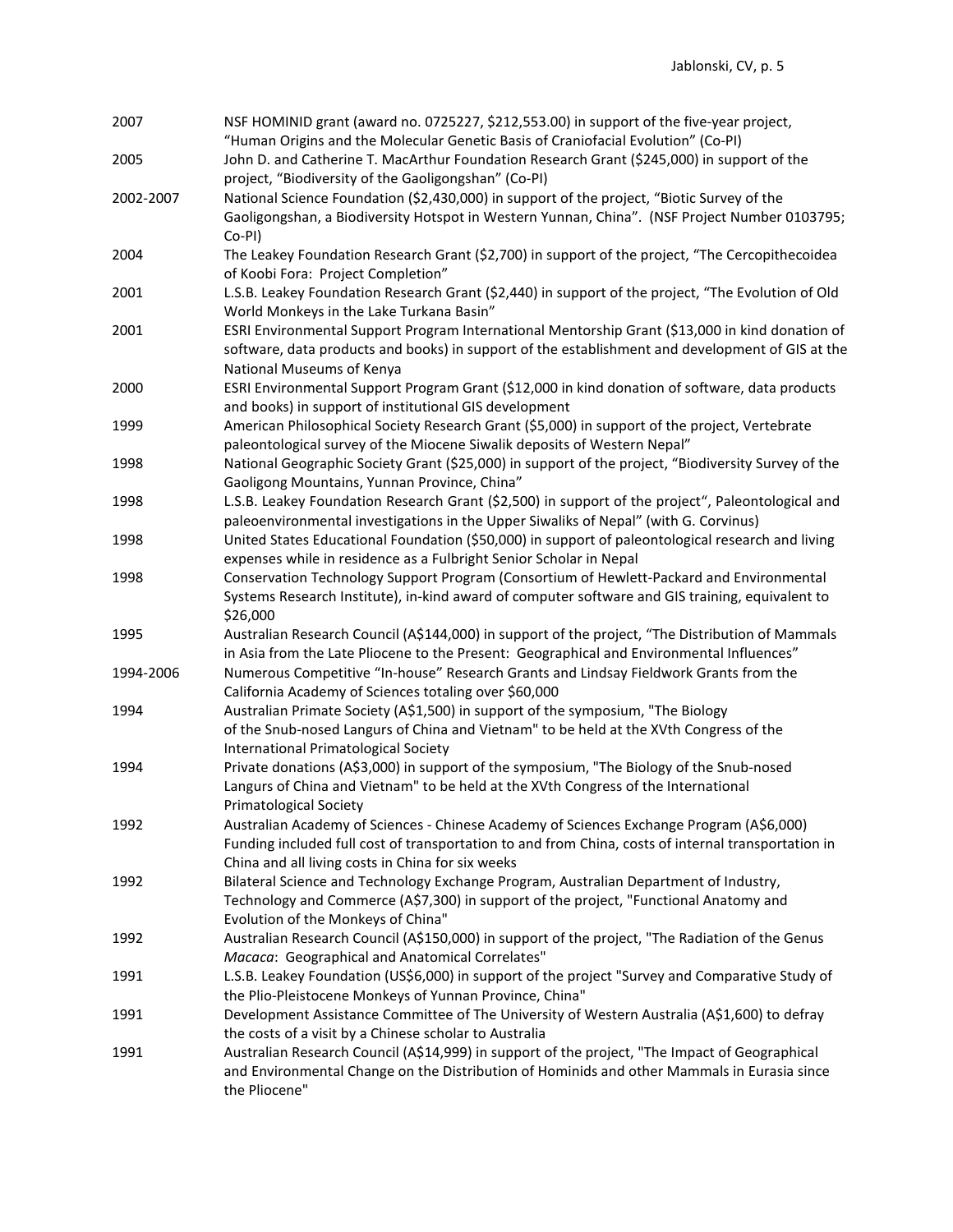| 1989      | Wenner-Gren Foundation for Anthropological Research, Incorporated (US\$10,000) in support of<br>the international symposium, "Theropithecus as a Case Study in Primate Evolutionary Biology",<br>held at King's College, University of Cambridge, April 1990)   |
|-----------|-----------------------------------------------------------------------------------------------------------------------------------------------------------------------------------------------------------------------------------------------------------------|
| 1989      | L.S.B. Leakey Foundation (US\$6,500) in support of the project "The functional anatomy and<br>evolution of the golden snub-nosed langurs of Yunnan Province, China"                                                                                             |
| 1989      | Beijing-Hong Kong Academic Exchange Centre Grant (approximately HK\$10,000 to support the<br>two-month visit to Hong Kong by Pan Ruliang of the Kunming Institute of Zoology, for the<br>purposes of collaborative research)                                    |
| 1988      | University of Hong Kong Conference Grant (HK\$6,600) for travel to an international conference                                                                                                                                                                  |
| 1988      | University of Hong Kong Leung Kau Kui Research and Teaching Endowment Fund (HK\$5,994) for<br>research-related equipment                                                                                                                                        |
| 1988      | Beijing-Hong Kong Academic Exchange Centre Grant (approximately HK\$3000) to support<br>attendance at the Symposium of Asian Pacific Mammalogy, Huairou, P.R. China                                                                                             |
| 1987      | Beijing-Hong Kong Academic Exchange Centre Grant (approximately HK\$5,000) to support the<br>one-month visit to Hong Kong by Gu Yumin of the Institute of Vertebrate Paleontology and<br>Paleoanthropology, Beijing, for the purposes of collaborative research |
| 1986      | University of Hong Kong Faculty of Dentistry Research Grant (HK\$6,000) for research-related<br>expenses                                                                                                                                                        |
| 1985      | University of Hong Kong Faculty of Dentistry Research Grant (HK\$9,571) for research-related<br>expenses                                                                                                                                                        |
| 1982      | University of Hong Kong Pauline Chan Medical Research Fund Grant (HK\$20,176) for research<br>equipment                                                                                                                                                         |
| 1979-1980 | University of Hong Kong Conference Grant (HK\$5,750) for travel to an international conference<br>University of Washington Graduate School Research Fund Student Travel Award (US\$250) for<br>conference expenses                                              |
| 1979      | University of Washington, Department of Anthropology Graduate Student Travel Grant<br>(US\$2,300) to defray travel expenses associated with predoctoral research                                                                                                |
| 1979      | L.S.B. Leakey Foundation Research Grant (US\$1,165) in support of predoctoral research                                                                                                                                                                          |
| 1979      | Sigma Xi, The Scientific Research Society of North America, Grant-in-Aid-of-Research (US\$300) in<br>support of predoctoral research                                                                                                                            |
|           |                                                                                                                                                                                                                                                                 |

### **Other Financial Awards in Support of Research:**

2021 Howard Hughes Medical Institute BioInteractive (\$144,440.15) Sponsored research agreement to fund a postdoctoral scholar to new educational materials on human diversity and race

# **Graduate Students Currently Under Supervision (All in the Department of Anthropology at The Pennsylvania State University, except as stated):**

- Lily Doershuk-Mars, Ph.D. candidate Supervisory role: Member of the supervisory committee; expected date of completion: December 2021.
- Michael Hicks, Ph.D. candidate, Department of History. Supervisory role: Member of supervisory committee; expected date of completion: December 2022.
- Kevin A. Rosenfield, Ph.D. candidate. Supervisory role: Member of supervisory committee; expected date of completion: December 2022.
- Karly Etz, Ph.D. candidate, Department of Art History. Supervisory role: Member of supervisory committee; expected date of completion: December 2021.

### **Graduate Degrees Supervised:**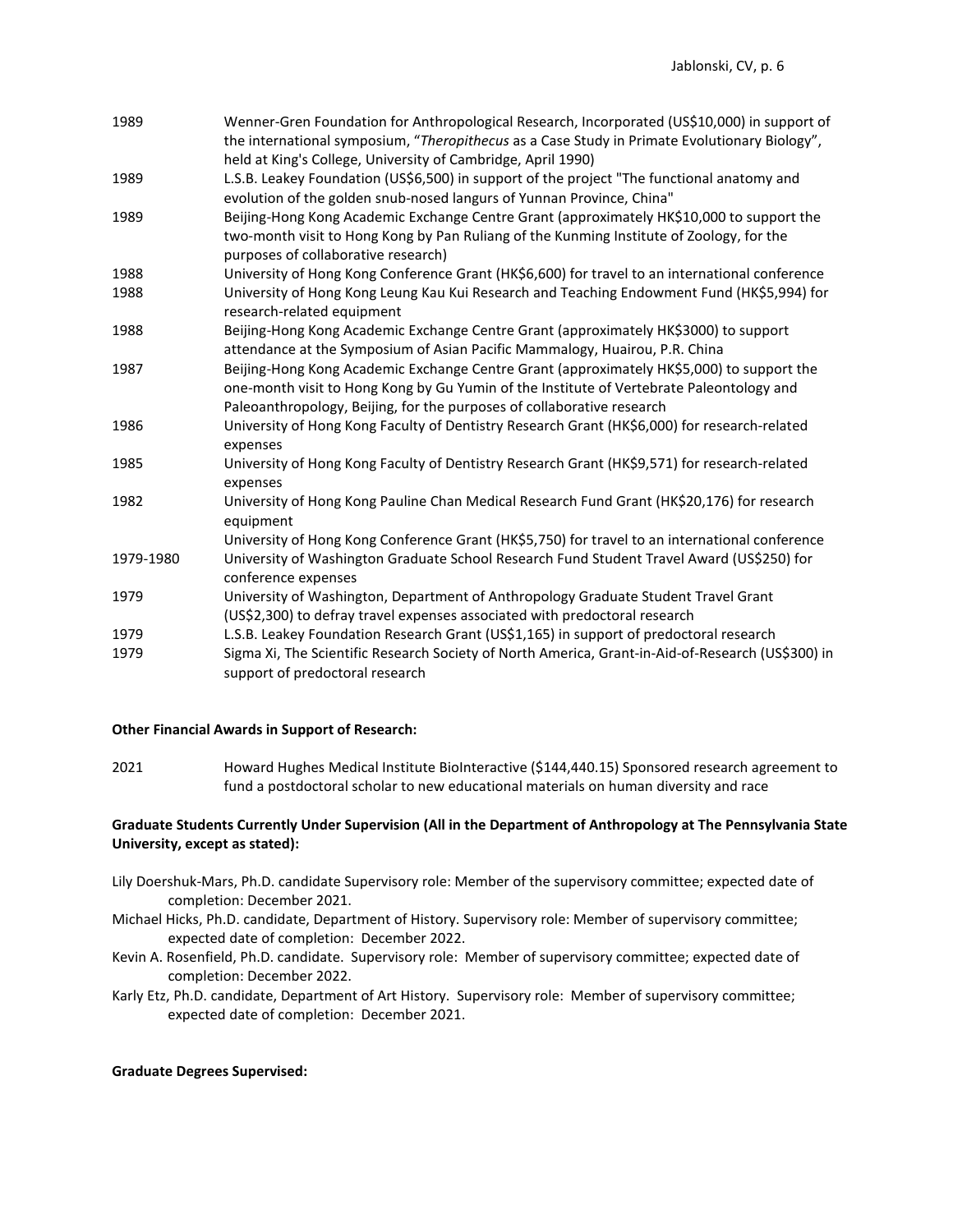- Oladuni Tina Lasisi, Ph.D. (2021) The genetic architecture and evolutionary function of human scalp hair morphology. Supervisory role: Chair of the supervisory committee.
- Raining Wang, Ph.D. (2020) Humans and treponematoses: An interdisciplinary study bridging ancient and modern *Treponema pallidum* genomes in human communities. Supervisory role: Member of supervisory committee.
- S. Tony Wolf, Ph.D. (2020) Cutaneous vascular heatlh: Ultraviolet radiation and Vitamin D/folate metabolism in differently pigmented skin. Department of Kinesiology. Supervisory role: Member of supervisory committee.
- Richard Bankoff, Ph.D. (2020) The ethics and efficacy of conservation in the Region of Masoala National Park, Madagascar. (Dual degree in Anthropology and Bioethics). Supervisory role: Member of supervisory committee.
- Sandra Koch, Ph.D. (2018) Variation in human hair morphology and microstructure. Supervisory role: Chair of the supervisory committee.
- Allison Machnicki, Ph.D. (2018) Evolution and development of hominoid vertebral transitions. Supervisory role: Co-supervisor.
- Tabitha C. Green, M.A. (2017) Albinism: Cultural and Ethnographic Perspectives in a Southern City.Department of Anthropology, Georgia State University. Supervisory role: Member of supervisory committee.
- Hsin-Yu Chen, Ph.D. (2017) Women's perceptions of skin color and sun-related behaviors: A cross-cultural study, Department of Recreation, Park and Tourism Management, Penn State (University Park), Supervisory role: Co-chair of supervisory committee.
- Sukhdeo, Simone. Ph.D. (2017) Shape and structural variation in the distal femur of catarrhine primates, Supervisory role: Member of supervisory committee.
- Kelsey Kjosness. Ph.D. (2017) Evolutionary and developmental mechanisms of pisiform growth plate loss. Supervisory role: Member of supervisory committee.
- Vivek Venkataraman, Ph.D. (2016) Historical and functional ecology of rainforest foragers. Department of Biological Sciences, Dartmouth College. Supervisory role: External member of supervisory committee.
- Amélie Beaudet, Ph.D. (2015) Caractérisation des structures crânio-dentaires internes des cercopithécoïdes et étude diachronique de leurs variations morphologiques dans la sequence Plio-Pléistocène sud-africaine, University of Toulouse III. Supervisory role: Member of supervisory committee.
- Hill, Alexander. Ph.D. (2013) Sexual selection and vocalization in humans and nonhuman anthropoid primates. Supervisory role: Member of supervisory committee.
- Swiatoniowski, Anna., M.S. (2013) Comparing von Luschan skin color tiles and modern spectrophotometry for measuring human skin pigmentation. Supervisory role: Chair of supervisory committee.
- Swain, W. Jeffrey, Ph.D. (2013) The impact of the social web on identity and community: An ethnographic study of a community of runners. College of Education, The Pennsylvania State University. Supervisory role: Member of supervisory committee.
- MacGill, Clayton, Ph.D. (2013) High-resolution reconstruction of early human habitats at FLK Zinjanthropus, Olduvai Gorge, using lipid biomarker and isotope signatures. (Geosciences and Biogeochemistry). Supervisory role: External member of supervisory committee.
- Pearson, Laurel, Ph.D. (2012) Genetic contributions to disparities in preterm birth among African-American women. Genetics Program, The Pennsylvania State University. Supervisory role: Member of supervisory committee.
- Rogers, Megan, M.S. (2012) Using genomic ancestry and demographic variables to study perception in human faces Genetics Program, The Pennsylvania State University. Supervisory role: Committee member.
- Liberton, Denise, Ph.D. (2012) An investigation into genes underlying normal variation in facial morphology in admixed populations. Department of Anthropology, The Pennsylvania State University. Supervisory role: Member of supervisory committee.
- Frazier, Brenda, Ph.D. (2011) The cranial morphology of dwarf primate species. Department of Anthropology, The Pennsylvania State University. Supervisory role: Member of supervisory committee.
- Wagner, Jennifer, Ph.D. (2010) Implications of DNA ancestry tests. Ph.D., Department of Anthropology, The Pennsylvania State University. Supervisory role: Member of supervisory committee.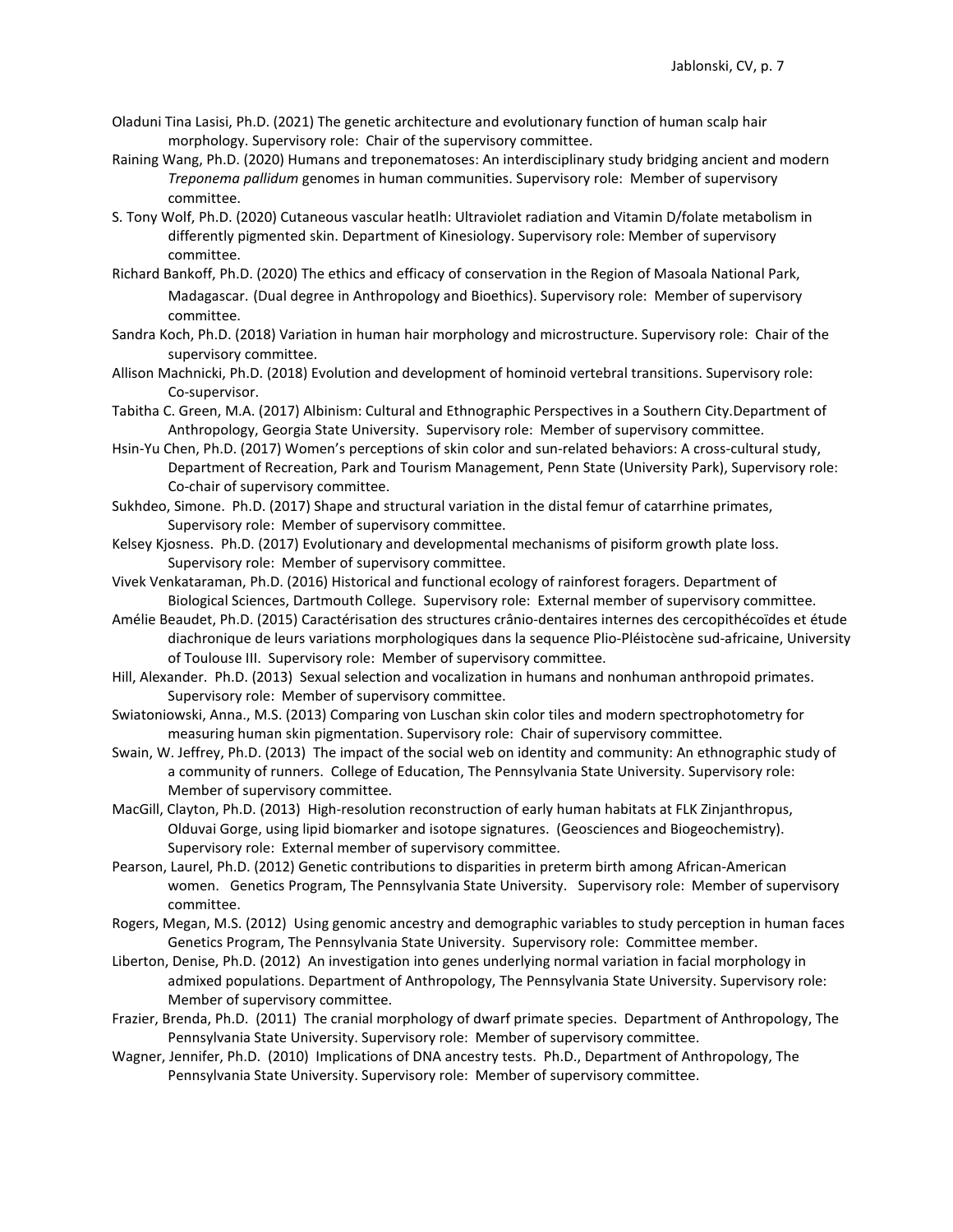- Quillen, Ellen, Ph.D. (2010) Identifying genes related to indigenous American-Specific changes in skin pigmentation. Ph.D., Department of Anthropology, The Pennsylvania State University. Supervisory role: Member of supervisory committee.
- Jin, Joohyun, Ph.D. (2010) Zooarchaeological and taphonomic analysis of the faunal assemblage from Tangzigou, Southwestern China. Ph.D., Department of Anthropology, The Pennsylvania State University. Supervisory role: Primary supervisor.
- Macharia, Anthony, M.S.. (2005) Multivariate analysis of leaf shape patterns in the genus *Arctostaphylos*  (Ericaceae). M.Sc., Department of Biolgy, San Francisco State University. Supervisory role: Member of supervisory committee.
- Bolter, Debra, Ph.D. (2004) Growth of the postcranial skeleton in colobine monkeys. Ph.D., Department of Anthropology, University of California at Santa Cruz. Supervisory role: Member of supervisory committee (official outside committee member).
- Hamburger, Lisa, M.A. (2003) The effect of a female alliance on male social behavior in captive chimpanzees (*Pan troglodytes*). M.A., Departments of Anthropology and Biological Sciences, San Francisco State University. Supervisory role: Member of supervisory committee..
- Rentz, Erin, M.A. (2003) Effects of fire on plant anatomical structure in Native Californian basketry material. M.S., Department of Biological Sciences, San Francisco State University. Supervisory role: Member of supervisory committee.
- Brim, Susan, M.A. (2003) The relationship of degrees of anisognathy and lower molar elongation to levels of folivory in Old World monkeys (Family Cercopithecidae). M.A., Department of Anthropological Sciences, Stanford University. Supervisory role: Primary supervisor.
- Jeansonne, Andrea, M.A. (2002) Conflict resolution in chimpanzees: An observational study based on a chimpanzee population in the San Francisco Zoo. M.S., , Department of Anthropology, San Francisco State University. Supervisory role: Member of supervisory committee.
- Collins, Kelly, M.A. (2001) Bioacoustic investigations of the Mongolian gerbil. M.S., Department of Biological Sciences , San Francisco State University. Supervisory role: Member of supervisory committee.
- Buck, Alana, Ph.D. (1999) Analysis of the trabecular structure of the bodies of human vertebrae using the technique of fast Fourier transformations. Ph.D. (co-supervisor with Prof. C.E. Oxnard), Department of Anatomy and Human Biology, The University of Western Australia. Supervisory role: Member of supervisory committee.
- Pan, Ru-Liang, Ph.D. (1999) Intra- and interspecific variation in cranial morphology in the Chinese macaques. Ph.D. (co-supervisor with Prof. C.E. Oxnard and Dr. L. Freedman), Department of Anatomy and Human Biology, The University of Western Australia. Supervisory role: Member of supervisory committee.
- Su, Denise, B.A. Honors. (1999) Postcranial adaptations to terrestrial locomotion in the Yunnan snub-nosed monkey, *Rhinopithecus bieti*. B.A. (Honors), Department of Anthropology, University of California at Berkeley. Supervisory role: Outside chair of supervisory committee.
- de Winter, Willem, Ph.D. (1997) The evolution of behavioural complexity in the Primates. Ph.D. (co-supervisor with Prof. C.E. Oxnard), Department of Anatomy and Human Biology, The University of Western Australia. Supervisory role: Member of supervisory committee.
- Pollard, Elizabeth, B.Sc. (Honours). (1994) A comparison of mothering behaviour and infant development between three female orangutans and their offspring. B.Sc. (Honours) [First Class], Department of Anatomy and Biology, The University of Western Australia. Supervisory role: Primary supervisor.
- Samson, Helen, M.Sc.. (1994) Methods of assessing and preventing dental treatment anxiety in children. M.Sc., Department of Anatomy and Human Biology, The University of Western Australia. Supervisory role: Primary supervisor.
- Suessenbach, Wilhelm, B.Sc. (Honours). (1992) *Piliocolobus badius* and *Procolobus verus:* A study in cranial form and evolution. B.Sc. (Honours) [First Class], Department of Anatomy and Human Biology, The University of Western Australia. Supervisory role: Primary supervisor.
- Ottaviano, Paul A., B.Sc. (Honours) (1991) The anatomy of the long bones of *Rhinopithecus* and *Pygathrix* in relation to body size and locomotion. B.Sc. (Honours) [Second Class], Department of Anatomy and Human Biology, The University of Western Australia. Supervisory role: Primary supervisor.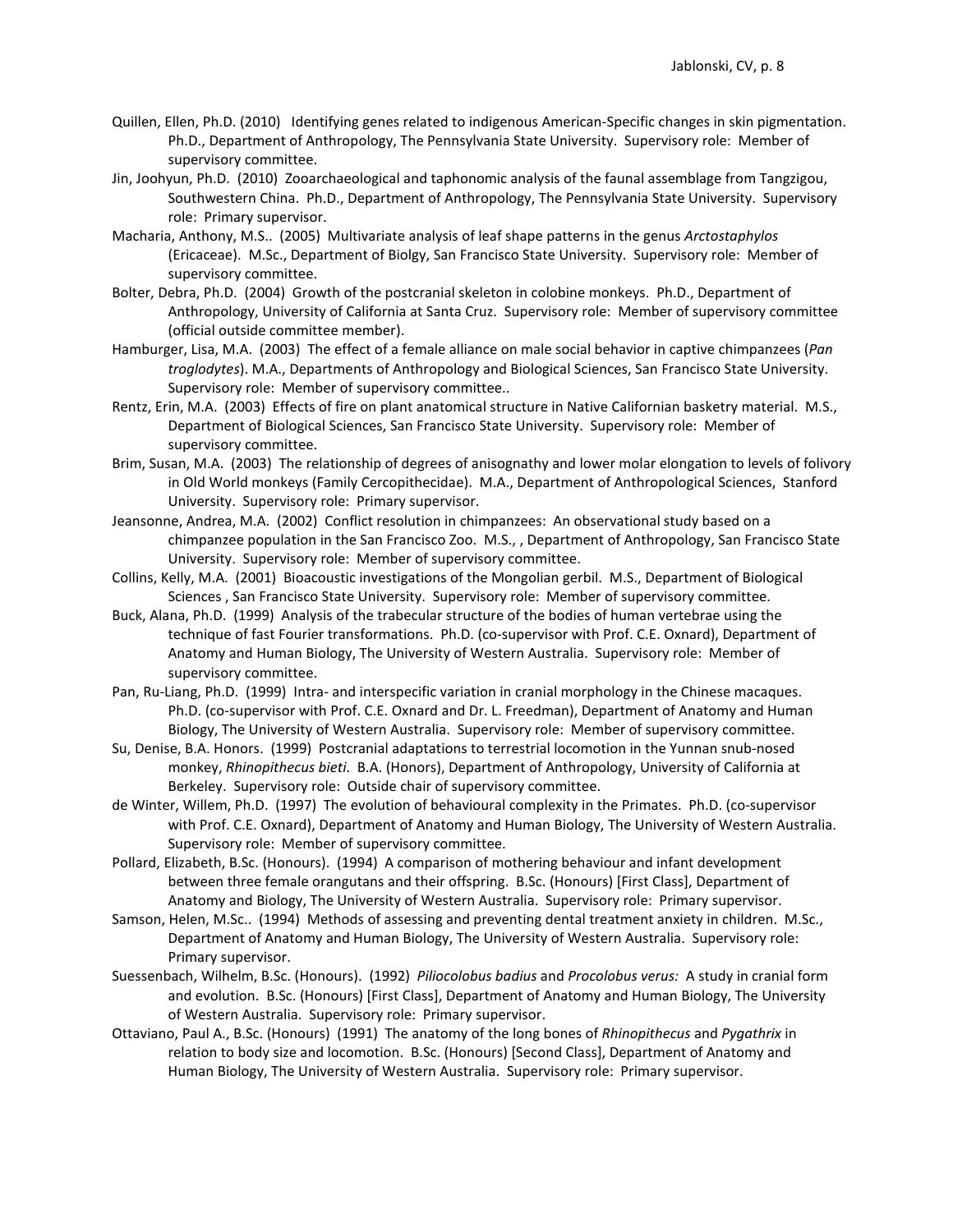- Murphy, Denise, B.Sc. (Honours) (1991) Concepts of health and disease in the Vietnamese community in Perth, Australia, B.Sc. (Honours) [First Class], Department of Anatomy and Human Biology, The University of Western Australia. Supervisory role: Primary supervisor.
- McKenna, J.J.Iain, M.Phil. (1986) A qualitative and quantitative assessment of the anterior dentition visible in potographs and its aplication in frensic odontology. M.Phil., Department of Anatomy, University of Hong Kong. Supervisory role: Member of supervisory committee.
- Chan, Lap-Ki, B.Sc. (Honours). (1986) The deuction of the level of the human larynx from bony landmarks and its relevance to the investigation of the evolution of human speech. B.Sc. (Honours) [Second Class], Department of Anatomy, University of Hong Kong. Supervisory role: Primary supervisor.

## **Undergraduate Teaching (Penn State only, since 2006):**

**ANTH 405, Primatology;** 3 credits; Exploration of the evolution, ecology, and behavior of Primates. SRTE (Spring 2009): Mean course rating: 6.62, Mean instructor rating: 6.69, 76.4% responded out of 17 enrolled; SRTE (Spring 2008): Mean course rating: 6.29, Mean instructor rating: 6.59, 73.9% responded out of 23 enrolled.; SRTE (Fall 2016): Mean course rating: 5.92, Mean instructor rating: 6.54, 43.3% responded out of 30 enrolled.; SRTE (Fall 2018): Mean course rating: 6.63, Mean instructor rating: 7, 32% responded out of 25 enrolled; SRTE (Fall 2020): Mode and median course rating: 7.0; Mode and median instructor rating: 7; 40% responded out of 25 enrolled.

**ANTH 215, Skin: Evolution, Biology and Culture;** 3 credits; Exploration of the evolution and cultural significance of human skin, including skin color and body adornment. SRTE (Spring 2018): SRTE (Spring 2010): Mean course rating: 6.61, Mean instructor rating: 6.82, 82.4% responded out of 33 enrolled. SRTE (Fall 2017): Mean course rating: 6.53, Mean instructor rating: 6.76, 51.5% responded, Enrollment: 33.

**ANTH 40-H, Biocultural Evolution;** 3 credits; Examination of evolutionary models of the development of the human capacity for culture, and of culture as an adaptive mechanism. SRTE (Spring 2012): Mean course rating: 6.75, Mean instructor rating: 7, 42.1% responded, Enrollment: 19; SRTE (Spring 2012): Mean course rating: 6.67, Mean instructor rating: 6.89, 81.8% responded, Enrollment: 11; SRTE (Spring 2014): Mean course rating: 7, Mean instructor rating: 6.75, 40% responded, Enrollment: 10; SRTE (Fall 2014): Mean course rating: 6.29, Mean instructor rating: 6.71, 44% responded, Enrollment: 16.

### **Undergraduate Teaching (Prior to 2006):**

**1996-2006:** Stanford University; While Curator at the California Academy of Sciences, taught courses in Primate Evolution and Ecology (Spring 2004, Spring 2005, and Spring 2006) and Principles and Practice of Biosystematics (Spring 1999, Spring 2003).

**1990-1994:** The University of Western Australia, Faculty of Science: Coordinated and taught courses in Human Structure and Function, Human Development, and Advanced Topics in Human Biology for human biology majors, and contributed to teaching of Introduction to Human Biology (all years)

**1981-1990:** University of Hong Kong, Faculty of Medicine: Coordinated and taught courses in Human Gross Anatomy for medical and dental students, Functional Human Anatomy for sports medicine students, and contributed to teaching of Human Embryology and Human Growth and Development for medical students (all years).

### **Journal Editorial Appointments:**

| Current:    |                                                               |
|-------------|---------------------------------------------------------------|
| 2016 onward | Associate Editor, Zoological Research                         |
| 2015-2019   | Associate Editor, Evolution, Medicine, and Public Health      |
| 2014 onward | Associate Editor, Primate Biology                             |
| 2007 onward | Guest Editor, Proceedings of the National Academy of Sciences |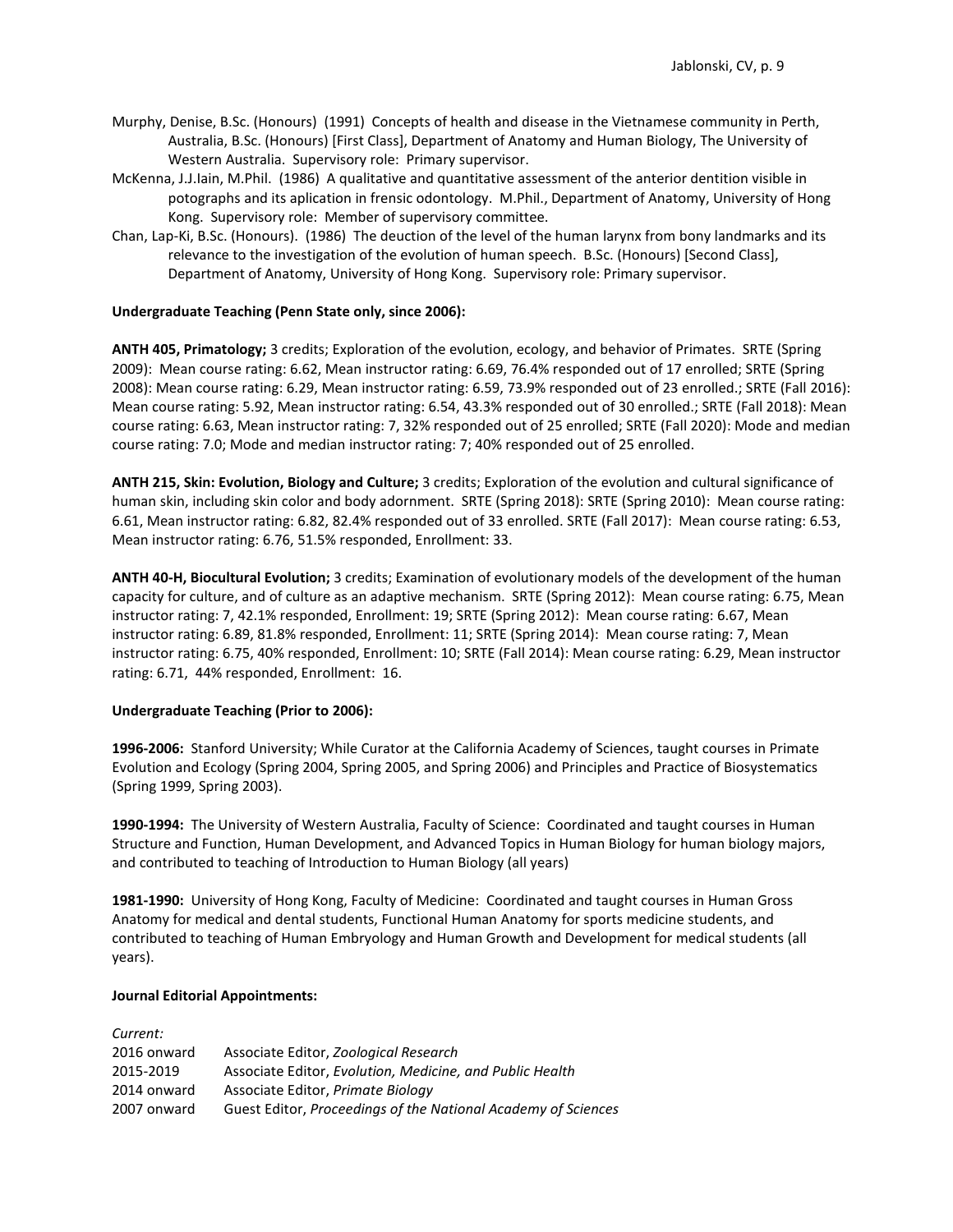*Past:*

- 1999-2021 Editor and Academic Advisor, Cambridge University Press, Biological and Evolutionary Anthropology series
- 2000-2020 Associate Editor, *Folia Primatologica*
- 2003 2005: Associate Editor, *Journal of Human Evolution*
- 1999 2001: Associate Editor, *Journal of Human Evolution*
- 1986-2007: Board of Reviewing Editors, *Human Evolution*
- 1988 1997: Editor-in-Chief, *East Asian Tertiary/Quaternary Newsletter*
- 1992 1994: Associate Editor, *Perspectives in Human Biology*
- 1992 1994: Editorial Board, *Australian Primatology*

*Special journal issues edited:*

- 2005 Special Issue Editor, *Proceedings of the California Academy of Sciences* (volume entitled *Biodiversity: Past, Present and Future*)
- 2005 Special Issue Co-Editor (with Michael Ghiselin) *Proceedings of the California Academy of Sciences* (volume entitled *The Future of Taxonomy*)
- 2004 Special Issue Editor, *Quaternary International*
- 1991 Guest Editor of Special Double Issue on Chinese primates, *Folia Primatologica*

# **Publications:**

## *Articles in peer-reviewed journals or edited and peer-reviewed volumes:*

- **1.** Lasisi, T., Zaidi, A.A., Webster, T.H., Stephens, N.B., Routch, K., **Jablonski, N.G.**, and Shriver, M.D. (in press) High-throughput phenotyping for quantifying hair fiber morphology. *Scientific Reports*.
- **2. Jablonski, N.G.** (2021)*.* How to evolve a thick skin: Insights from genomics and anatomy confirm independent evolution of aquatic adaptations in the skin of whales and hippos. *Current Biology*. 31:R483-R486. <https://doi.org/10.1016/j.cub.2021.03.077> [\(https://www.sciencedirect.com/science/article/pii/S0960982221004504\)](https://www.sciencedirect.com/science/article/pii/S0960982221004504).
- **3. Jablonski, N.G** (2021). The evolution of human skin pigmentation involved the interactions of genetic, environmental, and cultural variables. *Pigment Cell and Melanoma Research*. [https://doi.org/10.1111/pcmr.12976.](https://doi.org/10.1111/pcmr.12976)
- **4.** Savoldi, F., Montalvao, C., Hui, L., Leung, C.K.K., **Jablonski, N.G.**, Tsoi, J.K.H., and Bornstein, M.M. (2021) The Human Bone Collection of the Faculty of Dentistry at the University of Hong Kong: History and description of cranial and postcranial skeletal remains. *American Journal of Physical Anthropology*. Mar 26. doi: 10.1002/ajpa.24273. Epub ahead of print. PMID: 33772761. <https://onlinelibrary.wiley.com/doi/10.1002/ajpa.24273?af=R>
- **5.** Sun, F.J., Wang, Y., **Jablonski, N.G.**, Hou, S.K., Ji, X.P, Wolff, B., Tripati, A., Cao, J.Y., and Yang, X. (2021) Paleoenvironment of the late Miocene Shuitangba hominoids from Yunnan, Southwest China: Insights from stable isotopes, *Chemical Geology*, 569: 120123; ISSN 0009-2541, <https://doi.org/10.1016/j.chemgeo.2021.120123>
- **6.** Chen, HY., **Jablonski, N.G.** (2021) Deeper than the surface: Exploring symbolic cultural cues behind skin color among three groups of women of Chinese heritage. *American Journal of Cultural Sociology* <https://doi.org/10.1057/s41290-020-00124-9>
- **7. Jablonski, N.G.** (2020) Skin color and race. *American Journal of Physical Anthropology* Dec 29. doi: 10.1002/ajpa.24200. Epub ahead of print. PMID: 33372701. <https://onlinelibrary.wiley.com/doi/full/10.1002/ajpa.24200>
- **8. Jablonski, N.G.**, (2020) Social and affective touch in primates and its role of skin in the evolution of social cohesion. *Neuroscience*. [https://doi.org/10.1016/j.neuroscience.2020.11.024.](https://doi.org/10.1016/j.neuroscience.2020.11.024)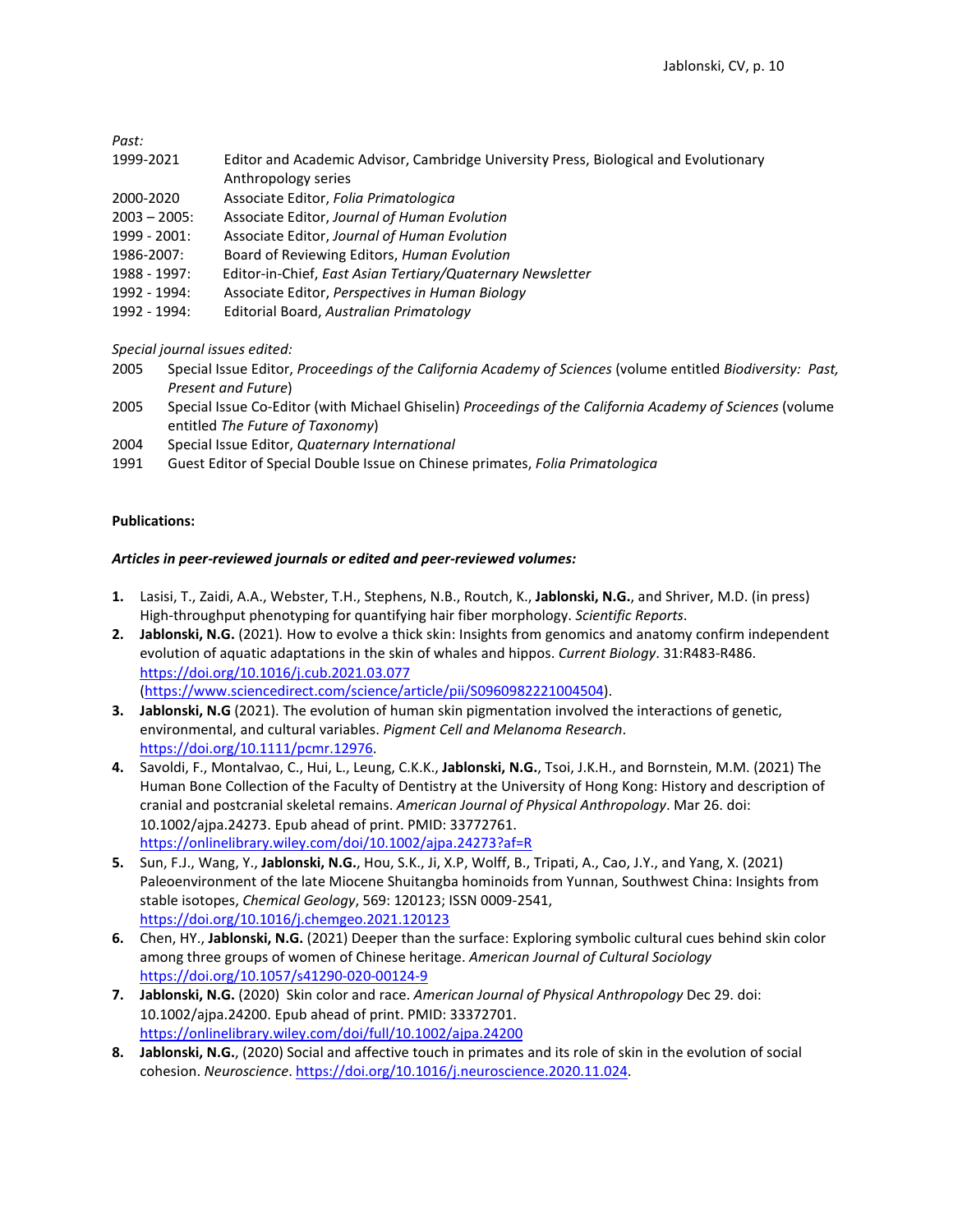- **9.** Wolf, S.T., **Jablonski, N.G.**, and Kenney, W.L. (2020) Examining "race" in physiology. *American Journal of Physiology*: *Heart and Circulatory Physiology*. 319:H1409-H1413. doi: 10.1152/ajpheart.00698.2020. <https://journals.physiology.org/doi/full/10.1152/ajpheart.00698.2020>
- **10.** Wolf, S.T., **Jablonski, N.G.**, Ferguson, S.B., Alexander, L.M., and Kenney, W.L. (2020) Four weeks of vitamin D supplementation improves nitric oxide-mediated microvascular function in college-aged African Americans. *American Journal of Physiology*: *Heart and Circulatory Physiology*. 319: H906–H914 DOI: <https://journals.physiology.org/doi/full/10.1152/ajpheart.00631.2020>.
- **11.** Koch, S., Liebowitz, C., Shriver, M.D., and **Jablonski, N.G**. (2020). Microscopical discrimination of human head hairs sharing a mitochondrial haplogroup**.** *Journal of Forensic Sciences*. [http://dx.doi.org/10.1111/1556-](http://dx.doi.org/10.1111/1556-4029.14560) [4029.14560](http://dx.doi.org/10.1111/1556-4029.14560)
- **12. J**i, X.P., Youlatos, D., **Jablonski, N.G.,** Pan, R.L., Zhang, C., Li, P., Tang, M. Yu, T. Li, W., Deng, C., Li, S. 2020. Oldest colobine calcaneus from East Asia (Zhaotong, Yunnan, China), *Journal of Human Evolution,* 147: 102866**.** [https://doi.org/10.1016/j.jhevol.2020.102866.](https://doi.org/10.1016/j.jhevol.2020.102866)
- **13. Jablonski, N.G.,** Ji, X.P., Kelley, J. Flynn, L.J., Deng, C.L., and Su, D.F. (2020) *Mesopithecus pentelicus* from Zhaotong, China, the easternmost representative of a widespread Miocene cercopithecoid species. *Journal of Human Evolution*, 146: 102851[. https://doi.org/10.1016/j.jhevol.2020.102851.](https://doi.org/10.1016/j.jhevol.2020.102851)
- **14.** Khan, M.A., Kelley, J. Flynn, L.J., Babar, M.A., and **Jablonski, N.G.** (2020) New fossils of *Mesopithecus* from Hasnot, Pakistan, *Journal of Human Evolution***,** 145: 102818**.** [https://doi.org/10.1016/j.jhevol.2020.102818.](https://doi.org/10.1016/j.jhevol.2020.102818)
- **15.** Jones, P., Lucock, M., Chaplin, G., **Jablonski, N.G.**, Veysey, M., Scarlett, C. and Beckett, E. (2020) Distribution of variants in multiple vitamin D-related loci (*DHCR7/NADSYN1*, *GC*, *CYP2R1*, *CYP11A1*, *CYP24A1*, *VDR*, *RXRα* and *RXRγ*) vary between European, East-Asian and Sub-Saharan African-ancestry populations. *Genes and Nutrition* **15,** 5.<https://doi.org/10.1186/s12263-020-00663-3>
- **16. Jablonski, N.G.** (2020) An Introduction. In Jablonski, N.G., ed. *Persistence of Race*. African Sun Media. Stellenbosch, South Africa, Pp. 1-9. [https://doi.org/10.18820/9781928480457/0.](https://nam01.safelinks.protection.outlook.com/?url=https%3A%2F%2Fdoi.org%2F10.18820%2F9781928480457%2F00&data=02%7C01%7Cngj2%40psu.edu%7C634d613fdce74abff46708d7bc6e3ad1%7C7cf48d453ddb4389a9c1c115526eb52e%7C0%7C0%7C637185053938878543&sdata=Obq11ta8fKOo9XlCqXmuW%2B%2FPuOI7BWSnquEHsgsZrxo%3D&reserved=0)
- **17. Jablonski, N.G.** (2020) An unlikely turning point: Skin bleaching and the growth of colourism in South Africa. In Jablonski, N.G., ed. *Persistence of Race*. African Sun Media. Stellenbosch, South Africa, Pp. 33-41 [https://doi.org/10.18820/9781928480457/02.](https://nam01.safelinks.protection.outlook.com/?url=https%3A%2F%2Fdoi.org%2F10.18820%2F9781928480457%2F02&data=02%7C01%7Cngj2%40psu.edu%7C634d613fdce74abff46708d7bc6e3ad1%7C7cf48d453ddb4389a9c1c115526eb52e%7C0%7C0%7C637185053938888500&sdata=Dkoc2IqPVh401JayyMqbuMMayx%2FyaNq1%2FQM6w2EgcuQ%3D&reserved=0)
- **18. Jablonski, N.G.** (2020) The effects of racism on the human body. In: **Jablonski, N.G.,** ed. *Persistence of Race*. Pp. 117-125. African Sun Media, Stellenbosch, South Africa. [https://doi.org/10.18820/9781928480457/06.](https://doi.org/10.18820/9781928480457/06)
- **19.** Chaplin, G. and **Jablonski, N.G.** (2020) Semantics in the philosophy or race. In: **Jablonski, N.G.,** ed. *Persistence of Race*. Pp. 143-154. African Sun Media, Stellenbosch, South Africa. [https://doi.org/10.18820/9781928480457/08.](https://nam01.safelinks.protection.outlook.com/?url=https%3A%2F%2Fdoi.org%2F10.18820%2F9781928480457%2F08&data=02%7C01%7Cngj2%40psu.edu%7C634d613fdce74abff46708d7bc6e3ad1%7C7cf48d453ddb4389a9c1c115526eb52e%7C0%7C0%7C637185053938918365&sdata=bI%2BFoGxhrMpeMx25J9z2Z9TIABMgbZlzt5A2aTODFqo%3D&reserved=0)
- **20.** Li, P., Zhang, C., Kelley, J., Deng, C., Ji, X., **Jablonski, N. G.**, et al. (2020). Late Miocene climate cooling contributed to the disappearance of hominoids in Yunnan region, southwestern China. *Geophysical Research Letters*, 47, e2020GL087741[. https://doi.org/10.1029/2020GL087741.](https://doi.org/10.1029/2020GL087741)
- **21.** Koch, S.L., Tridico, S.R., Bernard, B.A., Shriver, M.D., **Jablonski, N.G.** (2020) The biology of human hair: A multidisciplinary review. *American Journal of Human Biology*. 32:e23316. [https://doi.org/10.1002/ajhb.23316.](https://doi.org/10.1002/ajhb.23316)
- **22.** Chen, H.-Y., Robinson, J.K. and **Jablonski, N.G.** (2020) A cross-cultural exploration on the psychological aspects of skin color aesthetics: implications for sun-related behaviour. *Translational Behavioral Medicine*. 10: 234– 243; doi: 10.1093/tbm/ibz063[; https://academic.oup.com/tbm/article/10/1/234/5497630](https://academic.oup.com/tbm/article/10/1/234/5497630)
- **23.** Passeron, T., Bouillon, R. Callender, V.D., Cestari, T., Diepgen, T., Green, A., van Der Pols, J., Bernard, B., Ly, F., Bernerd, F., Marrot, L., Nielsen, M., Verschoore, M., **Jablonski, N.G.**, and Young, A. (2019) Sunscreen photoprotection and vitamin D status. *British Journal of Dermatology*. 181:916-931; doi: 10.1111/bjd.17992; [https://onlinelibrary.wiley.com/doi/full/10.1111/bjd.17992.](https://onlinelibrary.wiley.com/doi/full/10.1111/bjd.17992)
- **24.** Sheng, G.-L., Basler, N., Ji, X.-P., Paijmans, J.L.A., Alberti, G., Preick, M., Hartmann, S., Westbury, M.V., Yuan, J.- X., **Jablonski, N.G.**, Xenikoudakis, G., Hou, H.-D., Xiao, B., Liu, J.-H., Hofreiter, M., Lai, X.-L., and Barlow, A. (2019) Paleogenome reveals genetic contribution of extinct giant panda to extant populations. *Current Biology* 29:1695-1700.e6. DOI[:https://doi.org/10.1016/j.cub.2019.04.021](https://doi.org/10.1016/j.cub.2019.04.021)
- **25.** Flynn, L.J., Jin, C.-Z., Kelley, J., **Jablonski, N.G.**, Ji, X.-P., Su, D. F., Deng, T., and Qiang, L. (2019) Late Miocene Fossil Calibration from Yunnan Province for the Striped Rabbit *Nesolagus*. *Vertebrata PalAsiatica*. DOI: 10.19615/j.cnki.1000-3118.19XXXX, 1-11.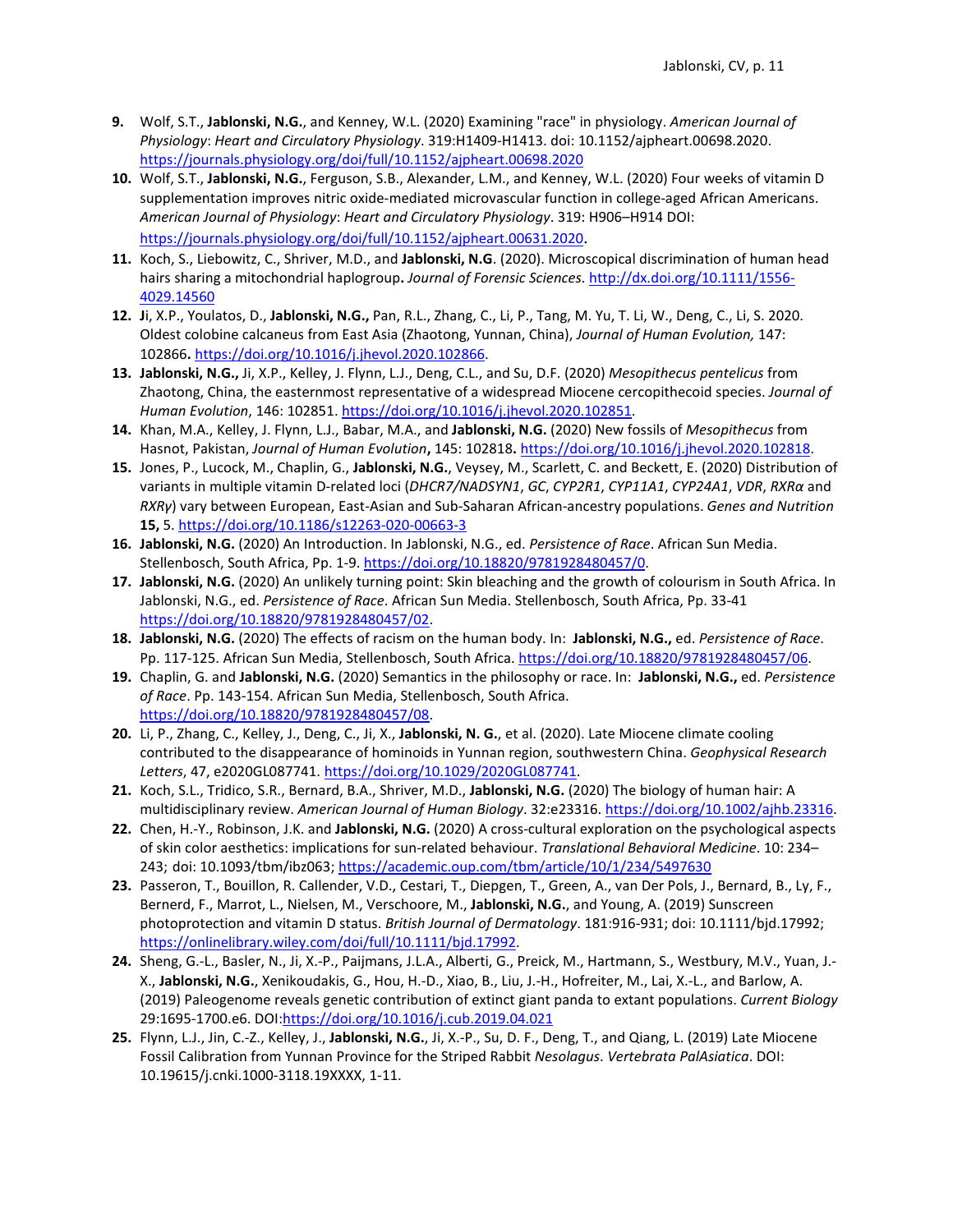- **26.** Lucock, M., Thota, R., Garg, M., Martin, C., Jones, P., Furst, J., Yates, Z., **Jablonski, N.G.**, Chaplin, G., Veysey, M., and Beckett, E. (2019) Early lifecycle UV-exposure calibrates adult vitamin D metabolism: Evidence for a developmentally originated vitamin D homeostat that may alter related adult phenotypes. *American Journal of Human Biology*; 2019;e23272. [https://doi.org/10.1002/ajhb.23272](https://nam01.safelinks.protection.outlook.com/?url=https%3A%2F%2Fdoi.org%2F10.1002%2Fajhb.23272&data=02%7C01%7Cngj2%40psu.edu%7C147b2298e86a44cccd9908d6ef12f633%7C7cf48d453ddb4389a9c1c115526eb52e%7C0%7C0%7C636959262769412193&sdata=TmFDQqZ6h7SXQWofLnnYCQOcAxdg2bbsAdv3GuutZ20%3D&reserved=0)
- **27.** Wright, E. A., Wagner, J.K., Shriver, M.D., Fernandez, J.R. and **Jablonski, N.G.**. (2019) Practical and ethical considerations of using personal DNA tests with middle-school-aged learners. *American Journal of Human Genetics*, 104: 197-202. [https://doi.org/10.1016/j.ajhg.2019.01.001.](https://doi.org/10.1016/j.ajhg.2019.01.001)
- **28.** Koch, S.L., Shriver, M.D., and **Jablonski, N.G.** (2019) Variation in human hair ultrastructure among three biogeographic populations. *Journal of Structural Biology*, 205: 60-66. [https://doi.org/10.1016/j.jsb.2018.11.008.](https://doi.org/10.1016/j.jsb.2018.11.008)
- **29.** Quillen, E.E., Norton, H.L., Parra, E.J. Lona-Durazo, F., Ang, K.C., Iliescu, F.M., Pearson, L.M., Shriver, M.D., Lasisi, T., Gokcumen, O., Starr, I., Lin, Y.-L., Martin, A.R., and **Jablonski, N.G.** (2019) Shades of complexity: New perspectives on the evolution and genetic architecture of human skin. *Yearbook of Physical Anthropology*, 168: 4-26.<https://doi.org/10.1002/ajpa.23737>
- **30.** Chen, H.-Y., **Jablonski, N.G**., Chick, G., and Yarnal, C. (2019). Caught between "Light Skin is Beautiful and Tanned Skin is Attractive": How bicultural socialization shapes attitudes toward skin color aesthetics. *Asian American Journal of Psychology,* 10:326–340*.* DOI: 10.1037/aap0000154.
- **31.** Chen, H.-Y. and **Jablonski, N.G**. (2019) To see or not to see: Issues surrounding the social meanings of skin color. *Journal of College and Character*, 20: 65-72. <https://www.tandfonline.com/doi/pdf/10.1080/2194587X.2018.1559203>
- **32.** Wolf, S.T., Stanhewicz, A.E., **Jablonski, N.G.**, and Kenney, W.L. (2018) Acute ultraviolet radiation exposure attenuates nitric oxide-mediated vasodilation in the cutaneous microvasculature of healthy humans. *Journal of Applied Physiology*. 1235: 1232-1237.<https://doi.org/10.1152/japplphysiol.00501.2018>
- **33.** Iliescu, F.M., Chaplin, G., Rai, N. Jacobs, G.S., Basu Mallick, C., Mishra, A. Thangaraj, K. **Jablonski, N.G.** (2018) The influences of genes, the environment, and social factors on the evolution of skin color diversity in India *American Journal of Human Biology* DOI: 10.1002/ajhb.23170.
- **34. Jablonski, N.G.** (2018) Evolution of human skin color and vitamin D. In: D. Feldman, ed., *Vitamin D* (Fourth Edition). Volume 1: Biochemistry, Physiology and Diagnostics, pp. 29-44.
- **35.** Lucock, M., Rohith, T., Garg, M., Martin, C., Jones, P., Furst, J., Yates, Z., **Jablonski, N. G.**, Chaplin, G., Veysey, M., Sutherland, J., and Beckett, E. (2018) Vitamin D and folate: A reciprocal environmental association based on seasonality and genetic disposition. *American Journal of Human Biology*, 2018 Sep 9. DOI: [10.1002/ajhb.23166](https://doi.org/10.1002/ajhb.23166)
- **36.** Sheng, G.L., Barlow, A., Cooper, C., Hou, X.D., Ji, X.P, **Jablonski, N.G**., Zhong, B.J., Liu, H., Flynn, L.J., Yuan, J-X., Wang, L.-R., Basler, N. Hofreiter, M., and Lai, X.L. (2018) Ancient DNA from giant panda (*Ailuropoda melanoleuca*) of Southwestern China reveals genetic diversity loss during the Holocene. *Genes. 9*(4), 198; [https://doi.org/10.3390/genes9040198.](https://doi.org/10.3390/genes9040198)
- **37. Jablonski, N.G.** (2018). An introduction to the Effects of Race Project and this volume. In: **Jablonski, N.G.** and Maré, P.G., eds. (2018) *The Effects of Race*. African Sun Media, Stellenbosch, South Africa. eISBN: 9781928357858[. https://africansunmedia.store.it.si/za/book/the-effects-of-race/526419.](https://africansunmedia.store.it.si/za/book/the-effects-of-race/526419)
- **38. Jablonski, N.G**., Mauro, A., O'Sullivan, J., and Wilson, T.R. (2018). What do words really say? Newspaper coverage of the Marikana and Michael Brown incidents and an inquiry into media reinforcement of templates of group identity. In: **Jablonski, N.G.** and Maré, P.G., eds. (2018) *The Effects of Race*. African Sun Media, Stellenbosch, South Africa. eISBN: 9781928357858[. https://africansunmedia.store.it.si/za/book/the-effects-of](https://africansunmedia.store.it.si/za/book/the-effects-of-race/526419)[race/526419.](https://africansunmedia.store.it.si/za/book/the-effects-of-race/526419)
- **39. Jablonski, N.G.** and Maré, P.G., eds. (2018) *The Effects of Race*. African Sun Media, Stellenbosch, South Africa. eISBN: 9781928357858[. https://africansunmedia.store.it.si/za/book/the-effects-of-race/526419.](https://africansunmedia.store.it.si/za/book/the-effects-of-race/526419)
- **40.** Robinson, J.K. and **Jablonski, N.G.** (2018). Editorial: Sun protection and skin self-examination and the US Preventive Services Task Force recommendation on behavioral counseling for skin cancer prevention. *Journal of the American Medical Association*. 319:1101-1102. doi:10.1001/jama.2018.0163
- **41.** Ryan, T., Carlson, K., Gordon, A., **Jablonski, N.G.**, Shaw, C., Stock, J. (2018) Human-like hip joint loading in *Australopithecus africanus* and *Paranthropus robustus*. *Journal of Human Evolution*. 121:12-24. doi: 10.1016/j.jhevol.2018.03.008.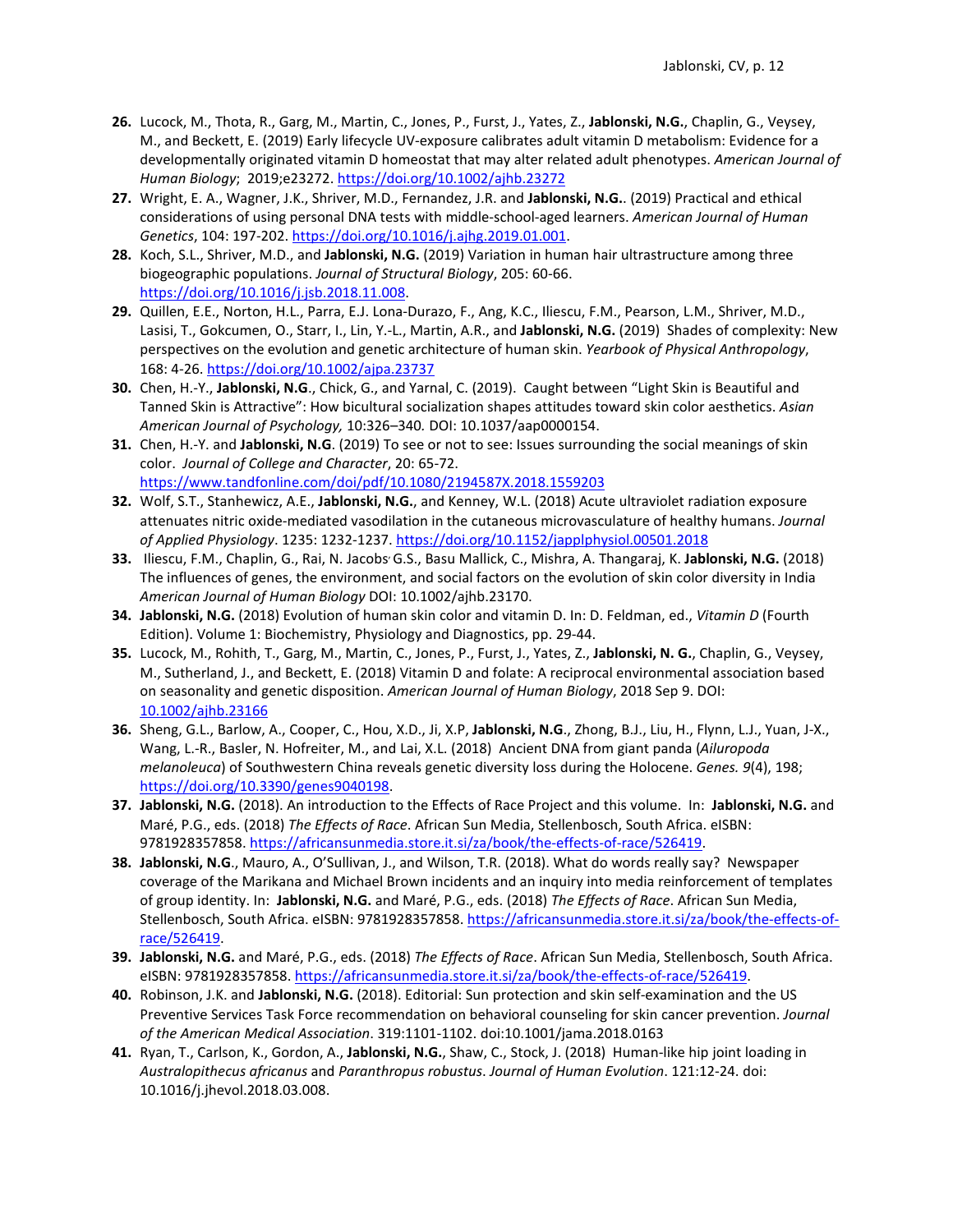- **42.** Geller, A.C., **Jablonski, N.G,** Pagoto, S.L., Hay, J.L., Hillhouse, J., Buller, D.B., Kenney, W.L., Robinson, J.K., Weller, R.B., Moreno, M.A., Gilchrest, B.A., Sinclair, C., Arndt, J., Taber, J.M., Morris, K.L. Dwyer, L.A., Perna, F.M., Klein, W.M., and Suls, J.M. (2018). *JAMA Dermatology*. 154: 88-92. doi: 10.1001/jamadermatol.2017.4201.
- **43.** Hlusko, L.J., Carlson, J.P., Chaplin, G., Elias, S.A., Hoffecker, J.F., Huffman, M., **Jablonski, N.G.,** Monson, T.A., O'Rourke, D.H., Pilloud, M.A., and Scott, G. R. (2018) Environmental selection during the last ice age on the mother-to-infant transmission of vitamin D and fatty acids through breast milk *Proceedings of the National Academy of Sciences*. 115: E4426-E4432; [https://doi.org/10.1073/pnas.1711788115.](https://doi.org/10.1073/pnas.1711788115)
- **44. Jablonski, N.G.** and G. Chaplin (2018) The roles of vitamin D and cutaneous vitamin D production in human evolution and health. *International Journal of Paleopathology*. 23:54-59. <https://doi.org/10.1016/j.ijpp.2018.01.005>
- **45. Jablonski, N.G.** (2018) Eye color. In: Trevathan, W., ed., *The International Encyclopedia of Biological Anthropology.* ISBN: 978-1-118-58442-2.
- **46. Jablonski, N.G.** (2018) Hair color. In: Trevathan, W., ed., *The International Encyclopedia of Biological Anthropology.* ISBN: 978-1-118-58442-2.
- **47. Jablonski, N.G.** (2018) Skin color. In: Trevathan, W., ed., *The International Encyclopedia of Biological Anthropology.* ISBN: 978-1-118-58442-2.
- **48.** Jones, P., Lucock, M. Veysey, M., **Jablonski, N.G.**, Chaplin, G. and Beckett, E. (2017) Frequency of folate-related polymorphisms varies by skin pigmentation. *American Journal of Human Biology*. doi: 10.1002/ajhb.23079
- **49.** Chen, H.Y., Yarnal, C., Chick, G., and **Jablonski, N.G**. (2017) Egg white or sun-kissed: A cross-cultural exploration of skin color and women's leisure behaviour. *Sex Roles*. DOI 10.1007/s11199-017-0785-4
- **50.** Cuthill, I.C, Allen, W.L., Arbuckle, K., Caspers, B., Chaplin, G., Hauber, M.E., Hill, G.E., **Jablonski, N.G.**, Jiggins, C., Kelber, I., Mappes<sup>, J.</sup>, Marshall, J., Merrill, M. Osorio, D., Prum, R., Roberts, N.W., Roulin, A., Rowland, H., Sherratt, T. N., Skelhorn, J., Speed, M.P., Stevens, M., Stoddard, M.C., Stuart-Fox, D., Talas, L., Tibbetts, E., Caro, T. (2017) The biology of color. *Science*. 357: 470; DOI: 10.1126/science.aan0221.
- **51.** Robinson, J., Penedo, F., Hay, J., and **Jablonski, N.G.** (2017). Recognizing Latinos' range of skin pigment and phototypes to enhance skin cancer prevention. *Pigment Cell & Melanoma Research* 30:488-492.
- **52. Jablonski, N.G.** (2017) Genes for the high life: New genetic variants point to positive selection for high altitude hypoxia in Tibetans. *Zoological Research* 38: 117. DOI 10.24272/j.issn.2095-8137.2017.031
- **53.** Beckett, E., Jones, P., Veysey, Duesing, K., Martin, C., Furst, J., Yates, Z., **Jablonski, N.G.**, Chaplin, G., and Lucock, M. (2017) VDR gene methylation as a molecular adaption to light exposure: historic, recent and genetic influences. *Amer. J. Hum. Biol.* doi: 10.1002/ajhb.23010.
- **54. Jablonski, N.G.** (2017) The anthropology of skin colors: An examination of the evolution of skin pigmentation and the concepts of race and skin of color. In Vashi, N.A. and Maibach, H.I., *Dermatoanthropology of Ethnic Skin and Hair*, pp. 1-11. Springer.
- **55.** Dadzie, O.E., Lasisi, T., and **Jablonski, N.G.** (2017) The anthropology of human scalp hair. In Vashi, N.A. and Maibach, H.I., *Dermatoanthropology of Ethnic Skin and Hair*, pp. 315-330. Springer.
- **56. Jablonski, N.G.** (2017) Evolution of human skin color and vitamin D. Chapter 3 in Feldman, D., ed., *Vitamin D*, Fourth edition. Elsevier.
- **57. Jablonski, N.G.** (2017) Prologue: An anthropological perspective on facial attractiveness and expressivity, In: Benedetto, A. *Botulinum Toxins in Clinical Aesthetic Practice*, Third Edition. CRC Press.
- **58. Jablonski, N.G.** and Chaplin, G. (2017) The colors of humanity: The evolution of pigmentation in the human lineage. *Phil. Trans. Royal Soc. B.* B 20160349[. http://dx.doi.org/10.1098/rstb.2016.0349](http://dx.doi.org/10.1098/rstb.2016.0349)
- **59. Jablonski, N.G.** (2017) Koobi Fora. In: Elton, S.E., ed., *International Encyclopedia of Primatology*.
- **60.** Wang, X.M., Grohé, C., Su, D.F., White, S.C., Ji, X.P., Kelley, J., **Jablonski, N.G.**, Deng, T., You, Y.S., and Yang, X. (2017) A new giant otter, *Siamogale melalutra* (Lutrinae: Mustelidae: Carnivora), from the latest Miocene Shuitangba site in northeastern Yunnan, southwestern China and a total evidence phylogeny of lutrines. *J. Syst. Paleontol.* (published online January 2017).
- **61.** Lucock, M., Beckett, E., Martin, C., Jones, P. Furst, J., Yates, Z., **Jablonski, N.G.**, Chaplin, G. and Veysey, M. (2016) UV-associated decline in systemic folate: Implications for human nutrigenetics, health, and evolutionary processes. *Amer. J. Hum. Biol.* DOI:10.1002/ajhb.22929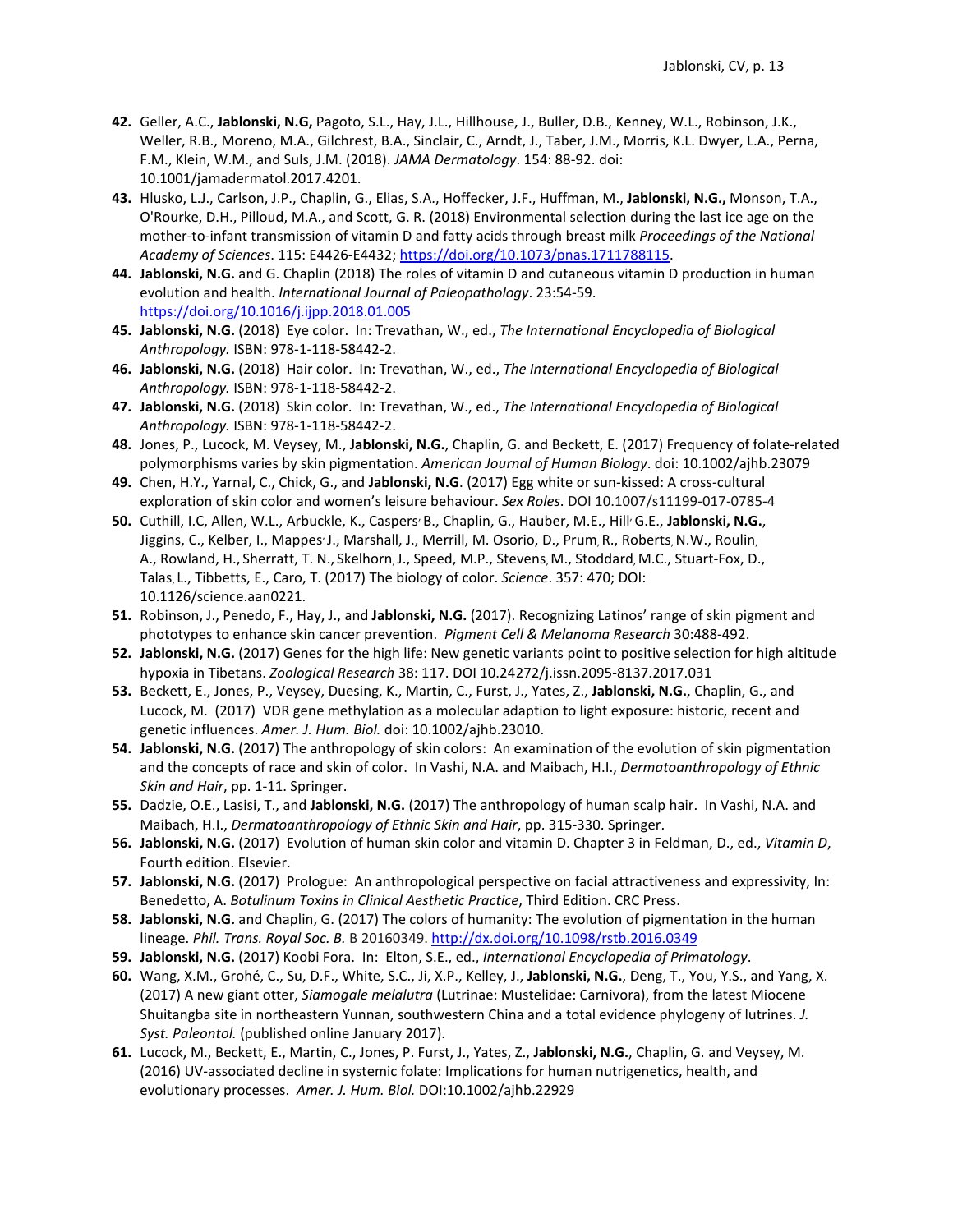- **62.** Eaaswarkhanth, M., Xu, D., Flanagan, C.. Rzhetskaya. M., Hayes, M.G., Blekhman, R., **Jablonski, N.G.**, and Gokcumen, O. (2016) Atopic dermatitis susceptibility variants in filaggrin hitchhike hornerin selective sweep. *Genome Biol. Evol.* doi: 10.1093/gbe/evw242.
- **63.** Hubbard, T.D, Murray, I.A., Bisson, W.H. Sullivan, A.P., Sebastian, A., Perry, G.H., **Jablonski, N.G.**, and Perdew, G. H. (2016) Divergent Ah receptor ligand selectivity during hominin evolution. *Mol. Biol. Evol.;* published online August 2, 2016 doi:10.1093/molbev/msw143
- **64.** Puts, D.A., Hill, A.K., Bailey, D.H. Walker, R.S., Rendall, D., Wheatley, J., Welling, L. J. Dawood, K., Cárdenas, R., Burriss, R., **Jablonski**, N.G., Shriver, M.D., Weiss, D., Lameira, A. R., Apicella, C.L., Owren, M.J., Barelli, M., Glenn, M., Ramos-Fernandez, G., Sexual selection on male vocal fundamental frequency in humans and other anthropoids, *Proc. Roy. Soc.*, Proc. B 283(1829). pii: 20152830. doi: 10.1098/rspb.2015.2830
- **65.** Kelley, E.A., **Jablonski, N.G.**, Chaplin, G., Sussman, R.W. (2016) Behavioral thermoregulation in *Lemur catta*: The significance of sunning and huddling behaviors. *Amer. J. Primatol.* 78: 745-754. DOI: 10.1002/ajp.22538
- **66.** Bushman, B.J., Newman, K., Calvert, S.L. , Downey, G., Dredze, M., Gottfredson, M., **Jablonski**, **N.G.,** Masten, A., Morrill, C., Neill, D.B., Romer, D. and Webster, D. (2016) Youth violence: What we know and what we need to know. *Amer. Psychologist* 71:17-39. [doi.org/10.1037/a0039687.](http://psycnet.apa.org/doi/10.1037/a0039687)
- **67.** Wang, S.Q., Ji, X.P., **Jablonski, N.G**., Su, D.F., Ge, J.Y., Ding, C.F., Yu, T.S., Li, W.Q. Drangkrayom, J. (2015) The oldest cranium of *Sinomastodon* (Proboscidea, Gomphotheriidae), Discovered in the uppermost Miocene of southwestern China: Implications for the origin and migration of this taxon. *J. Mammal. Evol.* DOI 10.1007/s10914-015-9311-z.
- **68. Jablonski, N.G**. (2015). Skin color: A function of sun. In: Durrenberger, E.P., and Erem, S., *Anthropology Unbound*, 3rd edition, Oxford University Press, p. 12.
- **69.** Coussens, A.K., Naude, C. E., Goliath, R., Chaplin, G., Wilkinson, R.J. and **Jablonski, N.G.** (2015) High-dose vitamin D<sub>3</sub> reduces deficiency caused by low UVB exposure and limits HIV-1 replication in urban Southern Africans. *Proceedings of the National Academy of Sciences*. 112:8052-8057.
- **70. Jablonski, N.G.** (2015) The colour of our past and present: The evolution of human skin pigmentation. In: Mangcu, X., ed. *The Colour of our Future: Race and Identity in South Africa*, Johannesburg, University of the Witwatersrand Press, pp. 17-24.
- **71.** Ji, X.P., **Jablonski, N.G.**, Tong, H.W., Su, D.F., Ebbestad, J.O.R., Liu, C.W., and Yu, T.S. (2015) *Tapirus yunnanensis* from Shuitangba, a terminal Miocene hominoid site in Zhaotong, Yunnan Province of China. *Vertebrata Palasiatica.* 53:177-192.
- **72.** Aryiku, S., Salam, A., Dadzie, O.E., and **Jablonski, N.G.** (2015) Clinical and anthropological perspectives on chemical relaxing of Afro-textured hair. *Journal of the European Academy of Dermatology and Venereology*. doi: 10.1111/jdv.13028.
- **73.** Dadzie, O.E., **Jablonski, N.G.** Mahalingam, M., Dupuy, A., and Petit, A., (2014) Skin cancer, photoprotection and "skin of color." *Journal of the American Academy of Dermatology*. 71(3):586. doi: 10.1016/j.jaad.2014.04.071.
- **74.** Lucock, M., Yates, Z., Martin, C., Choi, J.H., Boyde, L., Tang, S., Naumovski, N., Furst, J. Roach, P., **Jablonski, N.G.**, Chaplin, G. and Veysey, M. (2014) Vitamin D, folate, and potential early lifecycle environmental origin of significant adult phenotypes. *Evolution, Medicine, and Public Health*. 2014:69–91 doi:10.1093/emph/eou01
- **75.** Carbone, L. .... Jablonski, N.G. (41<sup>ST</sup> of 100 authors) (2014) Gibbon genome and the fast karyotype evolution of small apes. *Nature*. 513:195-201. doi: 10.1038/nature1367.
- **76.** Dong, W., Ji, X.P., **Jablonski, N.G.**, Su, D.F.S., and Li, W.Q. (2014) New materials of the Late Miocene *Muntiacus*  from Zhaotong hominoid site in southern China. *Vertebrata Palasiatica* 52:316-327.
- **77. Jablonski, N.G.** and Chaplin, G. (2014) Skin cancer was not a potent selective force in the evolution of protective pigmentation in early hominins. *Proceedings of the Royal Society B: Biological Sciences*. 281:20140517. doi: 10.1098/rspb.2014.0517.
- **78.** Frost, S.R., **Jablonski, N.G.**, and Haile-Selassie, Y. (2014). Early Pliocene Cercopithecidae from Woranso-Mille (Central Afar, Ethiopia) and the origins of the *Theropithecus oswaldi* lineage. *Journal of Human Evolution*. doi: 10.1016/j.jhevol.2014.05.003.
- **79. Jablonski, N.G.**, Su, D.F., Flynn, F.J., Ji, X., Deng, C., Kelley, J., Xhang, Y., Yin, J., You, Y. and Yang, X. (2014) An introduction to Shuitangba, a unique, terminal Miocene vertebrate fossil site in Yunnan, China. *Journal of Vertebrate Paleontology.* 34:1251-1257. **DOI:**10.1080/02724634.2014.843540.
- **80. Jablonski, N.G.** (2014) Is there a golden mean for sun exposure? *Journal of Internal Medicine*. DOI: 10.1111/joim.12248.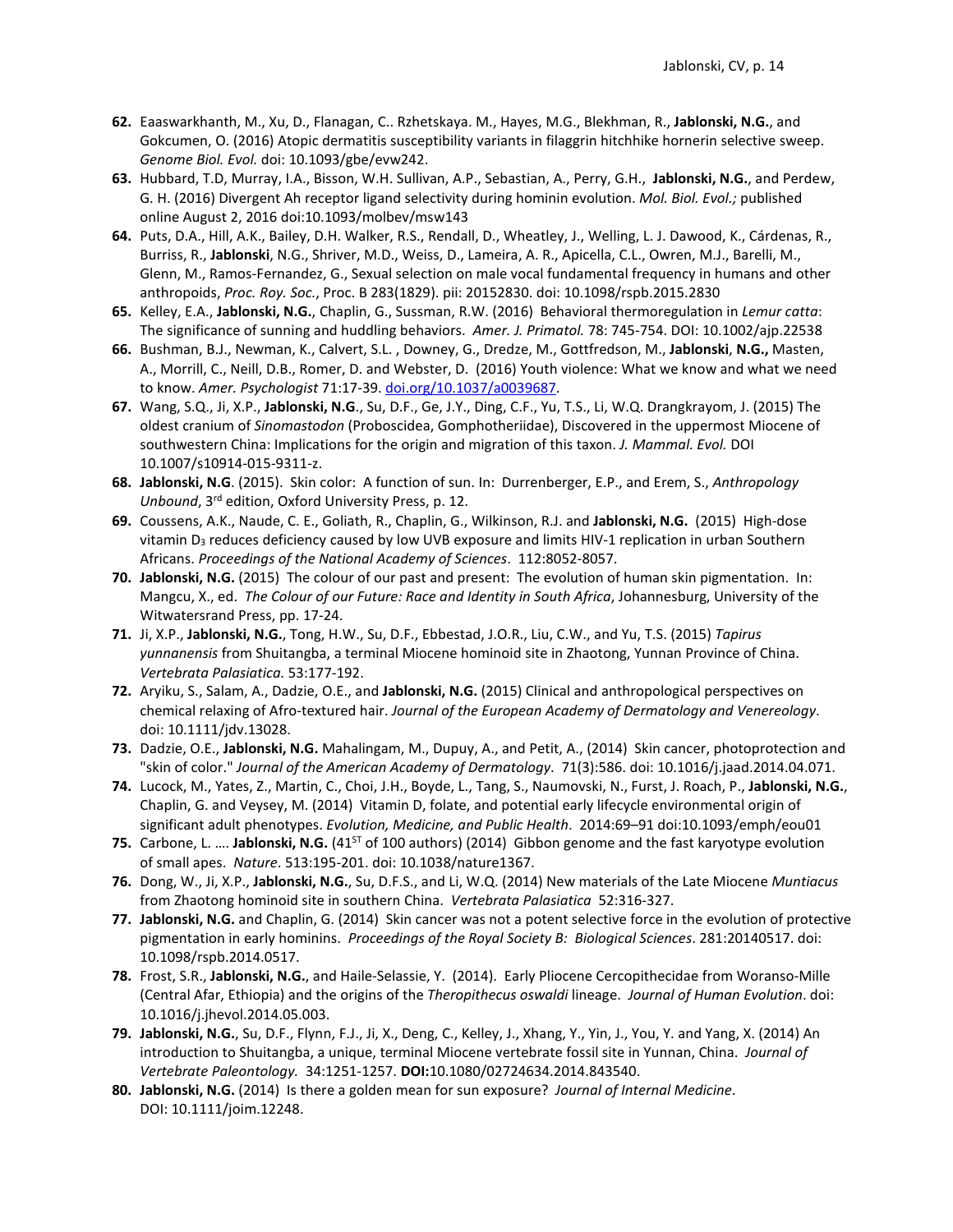- **81. Jablonski, N.G.** and Chaplin, G. (2014) The evolution of skin color and hair texture in people of African ancestry, For:N. P. Khumalo, editor, *Dermatologic Clinics* Special Issue: *Skin and Hair Disorders in People of African Ancestry.* DOI: 10.1016/j.det.2013.11.003
- **82.** Chaplin, G., **Jablonski, N.G.**, Sussman, R.W. and Kelley, E.A. (2014) The role of piloerection in primate thermoregulation. *Folia Primatologica*. 85:1-17. DOI: 10.1159/000355007.
- **83.** Chaplin, G. and **Jablonski, N.G**. 2013. The human environment and the vitamin D compromise: Scotland as a case study in human biocultural adaptation and disease susceptibility. *Human Biology.* 85:529-552. DOI: 10.1353/hub.2013.0028.
- **84. Jablonski, N.G.** (2013). "Ethnic skin" and why the study of human cutaneous diversity is important. *Brit. J. Dermatol.* 169 (Suppl. 3): v. DOI: 10.1111/bjd.12531.
- **85.** Zhang, Y.G, Ji, X.P., **Jablonski, N.G.**, Su, D.F., Wang, X.B., Yang, X, Li, Z.H., and Fu, L.Y. (2013) Stratigraphic significance of the avian fauna from Late Miocene Zhaotong region, Yunnan Province. *Acta Paleontologica Sinica*. 52: 281-287 (in Chinese with English abstract).
- **86. Jablonski, N.G.**, and Chaplin, G., (2013) Epidermal pigmentation in the human lineage is an adaptation to ultraviolet radiation, *Journal of Human Evolution.* 65:671-675. DOI: 10.1016/j.jhevol.2013.06.004
- **87.** Swiatoniowski, A.K., Quillen, E., Shriver, M.D., and **Jablonski, N.G.** (2013) Comparing von Luschan skin color tiles and modern spectrophotometry for measuring human skin pigmentation. *American Journal of Phyiscal Anthropology***.** 151:325-330. **DOI:** 10.1002/ajpa.22274.
- **88.** Cerling, T.E., Chritz, K.L. **Jablonski, N..G.**, Leakey, M.G., and Manthi, F.K. (2013) Diet of Theropithecus from 4 to 1 Ma in Kenya. *Proceedings of the National Academy of Sciences*. 110:10507-12. [www.pnas.org/cgi/doi/10.1073/pnas.1222571110](http://www.pnas.org/cgi/doi/10.1073/pnas.1222571110)
- **89.** Ji, X., **Jablonski, N.G.**, Su, D.F., Flynn, L.J., You, Y., and Kelley, J. (2013) A new juvenile hominoid cranium from the terminal Miocene of Yunnan, China. *China Science Bulletin.* doi: 10.1007/s11434-013-6021-x
- **90. Jablonski, N.G.** (2012) Skin: Its biology in black and white. *Palaeontologica Africana*. 47:62-66.
- **91. Jablonski, N.G.** (2012) The evolution and meaning of human skin color variation, pp. 101-111 in: Goodman, A., Moses, Y. and Jones, J. eds., *RACE: Are We So Different?* New York, Wiley Blackwell.
- **92.** Jin, J.H., **Jablonski, N.G.,** Flynn, L.J., Chaplin, G. Ji, X., Li, Z., Shi, X., and Li, G. (2012) Micromammals from an early Holocene archaeological site in southwest China: paleoenvironmental and taphonomic perspectives. *Quaternary International.* 281:58-65*.* doi:10.1016/j.quaint.2012.04.012
- **93. Jablonski, N.G.** (2012) Human skin pigmentation as an example of adaptive evolution. *Proceedings of the American Philosophical Society* 156:45-57.
- **94.** Liedigk, R., Yang, M., **Jablonski N.G.**, Momberg, F., Geissmann, T, et al. (2012) Evolutionary History of the Odd-Nosed Monkeys and the Phylogenetic Position of the Newly Described Myanmar Snub-Nosed Monkey *Rhinopithecus strykeri*. *PLoS ONE* 7(5): e37418. doi:10.1371/journal.pone.0037418
- **95.** Beall, C.M., **Jablonski, N.G.**, and Steegman, T., Jr. (2012) Human adaptation to climate: Temperature, ultraviolet radiation, and altitude. Pp. 177-250 in: Stinson, S., Bogin, B., and O"Rourke, D. (Ed.) *Human*  Biology: An Evolutionary and Biocultural Perspective, 2<sup>nd</sup> Edition. Hoboken (New Jersey), John Wiley & Sons.
- **96. Jablonski, N.G.** (2012) The evolution of human skin colouration and its relevance to health in the modern world. *Journal of the Royal College of Physicians of Edinburgh*. 42:58–63; doi:10.4997/JRCPE.2012.114.
- **97. Jablonski, N.G.** and Chaplin, G. (2012) Human skin pigmentation, migration, and disease susceptibility. *Philosophical Transactions of the Royal Society* (B) 367:785-92.
- **98.** Siegel, S.R., Mackenzie, J., Chaplin, G., **Jablonski**, **N.G.** and Griffiths, L.. (2012) Circulating microRNAs involved in multiple sclerosis. *Molecular Biology Reports* DOI: 10.1007/s11033-011-1441-7
- **99. Jablonski, N.G.,** [Ji, X.,](http://www.tandfonline.com/action/doSearch?action=runSearch&type=advanced&result=true&prevSearch=%2Bauthorsfield%3A(Xueping%2C+Ji)) [Liu, H., Li, Z., Flynn, L.J., and Li, Z.](http://www.tandfonline.com/action/doSearch?action=runSearch&type=advanced&result=true&prevSearch=%2Bauthorsfield%3A(Hong%2C+Liu)) (2011) Remains of Holocene giant pandas from Jiangdong Mountain (Yunnan, China) and their relevance to the evolution of quaternary environments in south-western China. *Historical Biology* **DOI:** 10.1080/08912963.2011.640400.
- **100.Jablonski, N.G.** (2011) Transforming "racial characteristics": Is it an appropriate role for aesthetic surgery? *Journal of Aesthetic Surgery* 31:352-353.
- **101.Jablonski, N.G.** and Chaplin, G. (2010) Human skin pigmentation as an adaptation to UV radiation. *Proceedings of the National Academy of Sciences*. 107(Suppl. 2): 8962-8968.
- **102.Jablonski, N.G.** (2010) Chapter 12. Skin coloration. Pp. 192-213 in: Muehlenbein, M.I. (Ed.) *Human Evolutionary Biology*. New York, Cambridge University Press.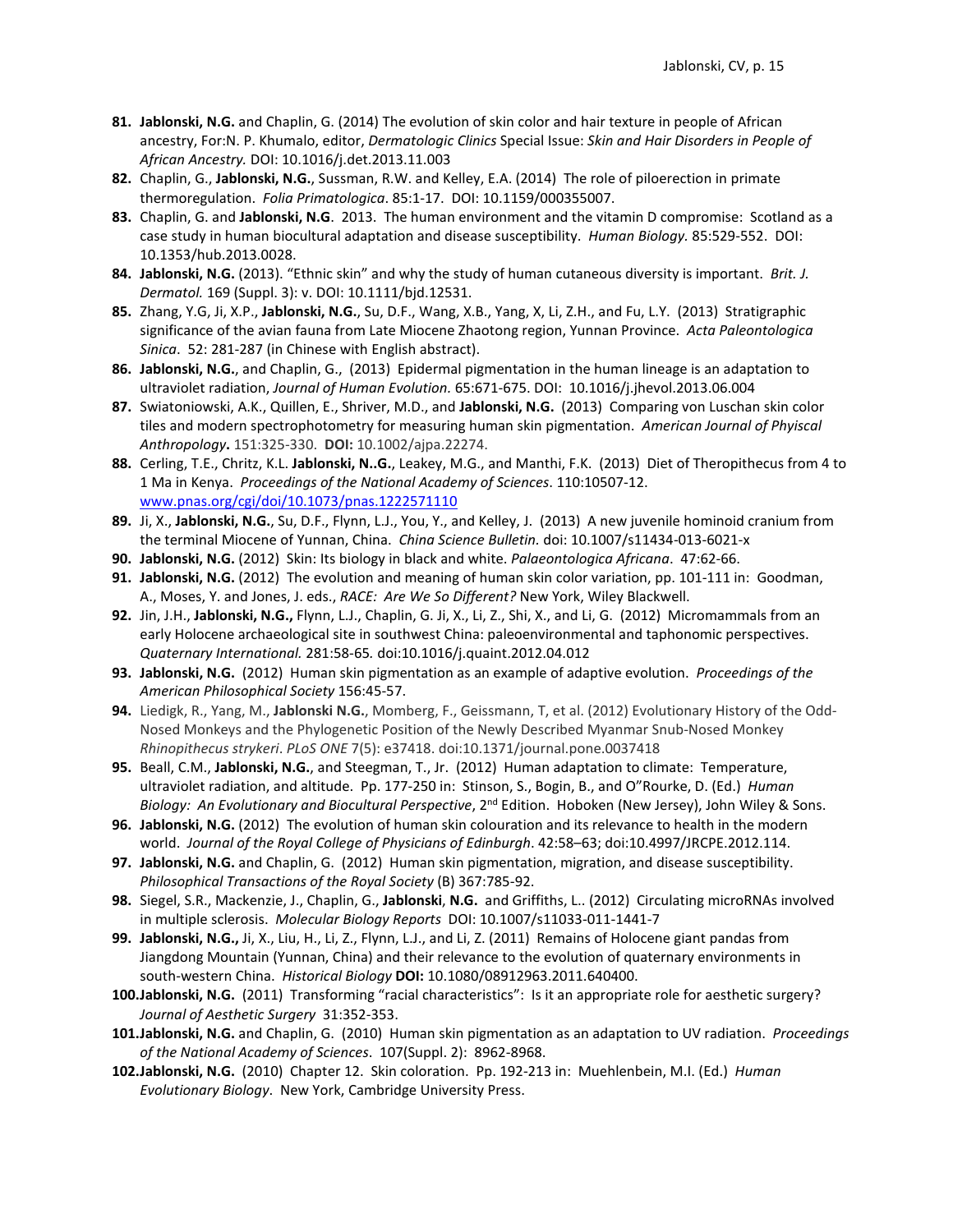- **103.Jablonski, N.G.** and Frost, S. (2010) Cercopithcoidea. Pp. 393-428 in: Werdelin, L. and Sanders, W. (Eds.) *Cenozoic Mammals of Africa*. Berkeley, University of California Press.
- **104.**Yuen, A.W.C. and **Jablonski, N.G.** (2010) Vitamin D: In the evolution of human skin colour. *Med. Hypotheses*;74(1):39-44; Doi:10.1016/j.mehy.2009.08.007.
- **105.**Su, D**.**F.-S. and **Jablonski, N.G.** (2009) Locomotor behaviour and skeletal morphology and locomotor of the oddnosed monkeys. *Folia Primatol.* 80:189-219.
- **106.**Chaplin, G. And **Jablonski, N.G.** (2009) Vitamin D and the evolution of human depigmentation. *Am. J. Phys. Anthropol*. 139:451-461.
- **107.Jablonski, N.G.** and Chaplin, G. (2009) The fossil record of gibbons. pp. 113-130 in: Lappan, S, and Whittaker, D. (Eds.) *The Gibbons: New Perspectives on Small Ape Socioecology and Population Biology*. New York: Springer.
- **108.Jablonski, N.G.**, Houghtaling, D., Hartman, R., and Anderson, J. (2007) A history of anthropology at the California Academy of Sciences. *Proceedings of the California Academy of Sciences.* 58:135-154.
- **109.**McBrearty, S. and **Jablonski, N.G.** (2005) First fossil chimpanzee. *Nature*. 437:105-108. <http://www.nature.com/nature/journal/v437/n7055/abs/nature04008.html>
- **110.Jablonski, N.G.** (2005) Primate homeland: Forests and the evolution of primates during the Tertiary and Quaternary in Asia. *Anthropological Sciences* (Japan) 113:117-122. [http://www.jstage.jst.go.jp/article/ase/113/1/113\\_117/\\_article.](http://www.jstage.jst.go.jp/article/ase/113/1/113_117/_article)
- **111.Jablonski, N.G.** (2005) Primate diversity and environmental seasonality in historical perspective. In: D. Brockman and C. van Schaik, eds., *Primate Seasonality*, pp. 465-488, Cambridge: Cambridge University Press.
- **112.Jablonski, N.G.** (2005) Introduction to the combined Biodiversity and Taxonomy Symposium Supplement: Biodiversity and Taxonomy for the 21<sup>st</sup> Century. In: Jablonski, N.G. and Ghiselin, M.T. (eds.), Proceedings of the Symposia Biodiversity: Past, Present, and Future and The Future of Taxomomy Held on the Occasion of the 150<sup>th</sup> Anniversary of the California Academy of Sciences June 17-18, 2003 and Sponsored by the California Academy of Sciences and the Pacific Division of the American Association for the Advancement of Science. Proceedings of the California Academy of Sciences, ser. 4, 56(Suppl. I[3 June]):5-6.
- **113.Jablonski, N.G.** (2005) Exploring biodiviersity: Past, present, and future. In: **Jablonski, N.G.** and Ghiselin, M.T. (eds.), Proceedings of the Symposia Biodiversity: Past, Present, and Future and The Future of Taxomomy Held on the Occasion of the 150<sup>th</sup> Anniversary of the California Academy of Sciences June 17-18, 2003 and Sponsored by the California Academy of Sciences and the Pacific Division of the American Association for the Advancement of Science. Proceedings of the California Academy of Sciences, ser. 4, 56(Suppl. I[3 June]):9-11.
- **114.Jablonski, N.G.** (2004) The evolution of human skin and skin coloration. *Annu. Rev. Anthropol.* 33:585-623. <http://arjournals.annualreviews.org/doi/abs/10.1146/annurev.anthro.33.070203.143955>
- **115.Jablonski, N.G.** and Chaplin, G. (2004) Becoming bipedal: How do theories of bipedalization stand up to anatomical scrutiny? In: Anapol, F., German, R.Z., and **Jablonski, N.G.**, eds. *Shaping Primate Evolution: Form, Function and Behavior*. Cambridge, Cambridge University Press, pp. 281-296.
- **116.Jablonski, N.G.** (2004) The hippo's tale: How the anatomy, physiology and dietary preference of Late Neogene *Hexaprotodon* shed light on Late Neogene environmental change. *Quat. Int.* 117:119-124.
- **117.Jablonski, N.G.,** Ji, X.-P., Chaplin, G., Wang, L.-R., Yang, S.-Y., Li, Z.-C., and Li, G.-H. (2003) A preliminary report on new and previously known vertebrate paleontological sites in Baoshan Prefecture, Yunnan Province, China. *Proc. Cal. Acad. Sci.* 54:209-224.
- **118.Jablonski, N.G.** (2003) The evolution of the tarsiid niche. In: Wright, P.C., Simons, E.L., and Gursky, S., eds. *Tarsiers: Past, Present and Future*. New Brunswick, Rutgers University Press, pp. 35-49.
- **119.Jablonski, N.G.,** Leakey, M.G., Kiarie, C. and Antón, M. (2002) A new skeleton of *Theropithecus brumpti* (Primates: Cercopithecidae) from Lomekwi, West Turkana, Kenya. *J. Hum. Evol*. 43:887-923.
- **120.Jablonski, N.G.** (2002) Changing perspectives of the first Americans: Insights gained and paradigms lost. In: Jablonski, N.G., ed. *The First Americans: The Pleistocene Colonization of the New World*. Memoir 27, California Academy of Sciences, pp. 1-7.
- **121.Jablonski, N.G.,** Chaplin, G., and McNamara, K.J. (2001) Natural selection and the evolution of hominid patterns of growth and development. In: Minugh-Purvis, N. and McNamara, K.J., eds. *Human Evolution through Developmental Change*. Baltimore, The Johns Hopkins University Press, pp. 189-206.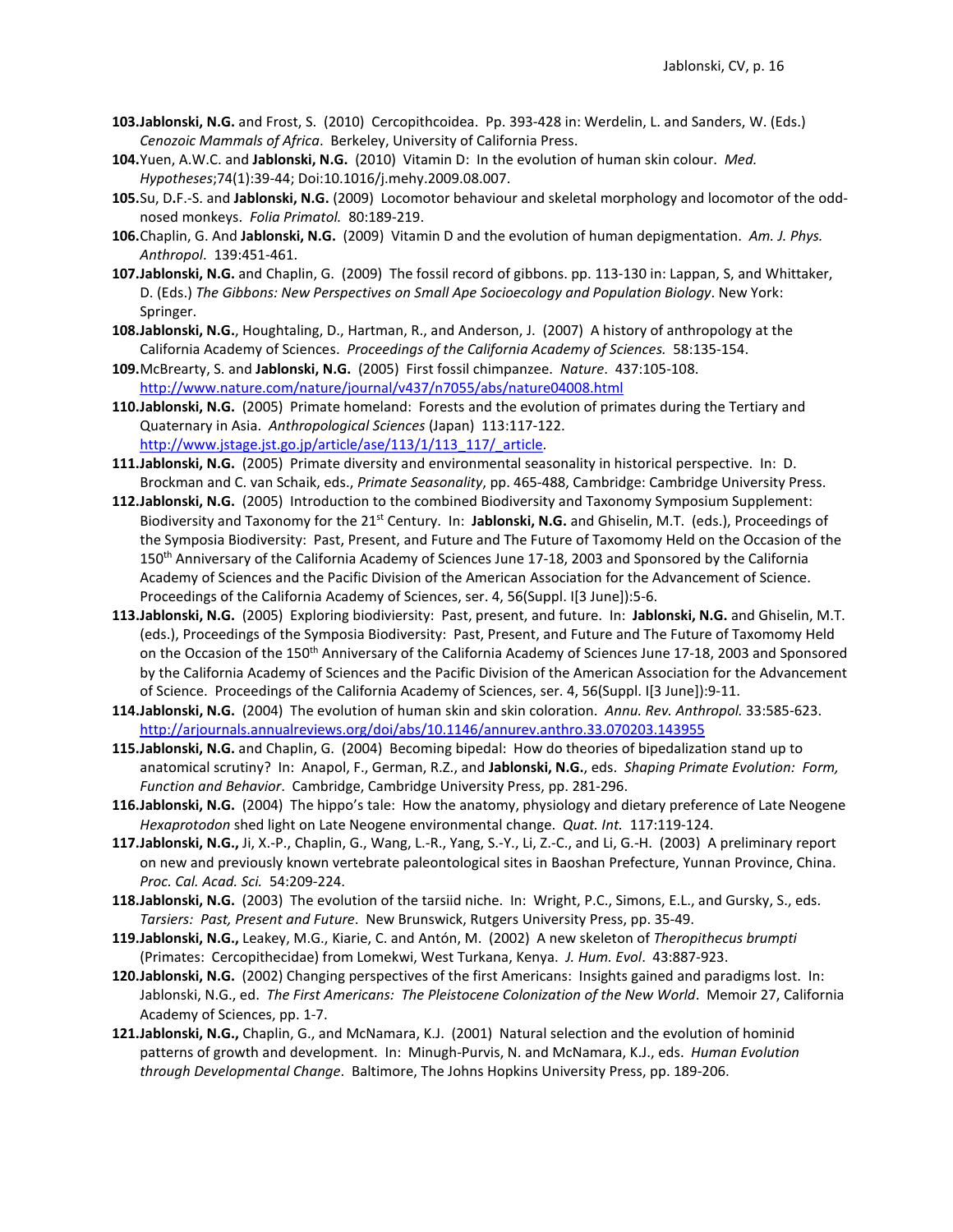- **122.**Delson, E., Terranova, C.J., Jungers, W.L., Sargis, E.J., **Jablonski, N.G.**, and Dechow, P.C. (2000) Body mass in Cercopithecidae (Primates, Mammalia): Estimation and scaling in extinct and extant taxa. *Anthropol. Pap. Am. Mus. Nat. Hist.*, Number 83, 159 pp.
- **123.Jablonski, N.G.**, Whitfort, M. J., Roberts-Smith, N. and Xu, Q.-Q. (2000) The influence of life history and diet on the distribution of of catarrhine primates during the Pleistocene in eastern Asia. *J. Hum. Evol.* 39:131-157.

**124.Jablonski, N.G.** and Chaplin, G. (2000) The evolution of human skin coloration. *J. Hum. Evol.* 39:57-106.

- **125.Jablonski, N.G.,** Whitfort, M. and Roberts-Smith, N. (1999) Using GIS to examine trends in animal distributions through "deep time": The mammals of the Pleistocene of East Asia in relation to environmental change. In: Kesby, J. A., Stanley, J. M., McClean, R. F. and Olive, L. J., eds. *Geodiversity: Readings in Australian geography at the close of the 20th century*. School of Geography and Oceanography, University of New South Wales, Special Publication Series No. 6, pp. 243-250.
- **126.Jablonski, N.G.** (1999) A possible link between neural tube defects and ultraviolet light exposure. *Med. Hypotheses* 52:581-582.
- **127.Jablonski, N.G.** and Tyler, D. E. (1999) *Trachypithecus auratus sangiranensis*, A new fossil monkey from Sangiran, central Java, Indonesia. *Int. J. Primatol*. 20:319-326.
- **128.Jablonski, N.G.** and Whitfort, M. J. (1999) Environmental change during the Quaternary in East Asia and its consequences for mammals. *Records of the Western Australian Museum*, Supplement No. 57, pp. 307-315.
- **129.Jablonski, N.G.** (1999) Primate evolution in and out of Africa. Comments from Nina G. Jablonski. *Current Biology* 9:119-122.
- **130.Jablonski, N.G.** (1998) The evolution of the doucs and snub-nosed monkeys and the question of the phyletic unity of the odd-nosed monkeys. In: Jablonski, N.G. (ed.) *The Natural History of the Doucs and Snub-nosed Monkeys*, Singapore: World Scientific Publishing Co., pp. 13-52.
- **131.Jablonski, N.G.** (1998) Ultraviolet light-induced neural tube defects in amphibian larvae and their implications for the evolution of melanized pigmentation and declines in amphibian populations. *J. Herpetology*, 32:455- 457.
- **132.Jablonski, N.G.** (1998) The response of catarrhine primates to Pleistocene environmental fluctuations in East Asia. *Primates* 39:29-37.
- **133.**Pan, R.L., **Jablonski, N.G.**, Oxnard, C. E. and Freedman, L. (1998) Morphometric analysis of Macaca arctoides and M. thibetana in relation to other macaque species. *Primates* 39:519-537.
- **134.Jablonski, N.G.**, Pan, R.-L., and Chaplin, G. (1998) Mandibular morphology of the doucs and snub-nosed monkeys in relation to diet. In: Jablonski, N.G. (ed.) *The Natural History of the Doucs and Snub-nosed Monkeys*, Singapore: World Scientific Publishing Co., pp. 105-128.
- **135.**Chaplin, G. and **Jablonski, N.G.** (1998) The integument of the odd-nosed colobines. In: Jablonski, N.G. (ed.) *The Natural History of the Doucs and Snub-nosed Monkeys*, Singapore: World Scientific Publishing Co., pp. 79-104.
- **136.**Chaplin, G. and **Jablonski, N.G.** (1998) Comment on hemispheric difference in skin color. *Am. J. Phys. Anthrop*. 107:221-224.
- **137.**Ren, R. M., Kirkpatrick, R. C., **Jablonski, N.G.**, Bleisch, W. V., and Le, X. C. (1998) Conservation status and prospects of the snub-nosed langurs (Colobinae: *Rhinopithecus*). In: Jablonski, N.G. (ed.) *The Natural History of the Doucs and Snub-nosed Monkeys*, Singapore: World Scientific Publishing Co.. pp. 301-314. Reprinted in Primate Conservation (1996/1997), Number 17, pp. 152-159.
- **138.Jablonski, N.G.** and Bowdler, S. (1997) A pre-contact human skull from Useless Loop, Western Australia. *J. Roy. Soc. West. Aus.* 80:137-142.
- **139.Jablonski, N.G.** (1997) The relevance of environmental change and primate life histories to the problem of hominid evolution in east Asia. In: Jablonski, N.G. (Ed.), *The Changing Face of East Asia During the Tertiary and Quaternary*. Hong Kong, Centre of Asian Studies (The University of Hong Kong), Occasional Papers and Monograph No. .124, pp. 462-475.
- **140.Jablonski, N.G.** and Kelley, J. (1997) Did a major immunological event shape the evolutionary histories of apes and Old World Monkeys? *J. Hum. Evol.* 33:513-520.
- **141.**Gu, Y-M, Huang W-B, Chen D-Y, Guo X-F. and **Jablonski, N.**G. (1996) [Pleistocene fossil primates from Luoding, Guangdong.] *Gujizhui Dongwu Xuebao/Vertebrata PalAsiatica*. 34:235-250. (In Chinese with English abstract.)
- **142.**Macho, G.A., Reid, D.J., Leakey, M.G., **Jablonski, N.G.** and Beynon, A.D. (1996). Climatic effects on dental development of *Theropithecus oswaldi* from Koobi Fora and Olorgesailie. *J. Hum. Evol.* 30:57-70.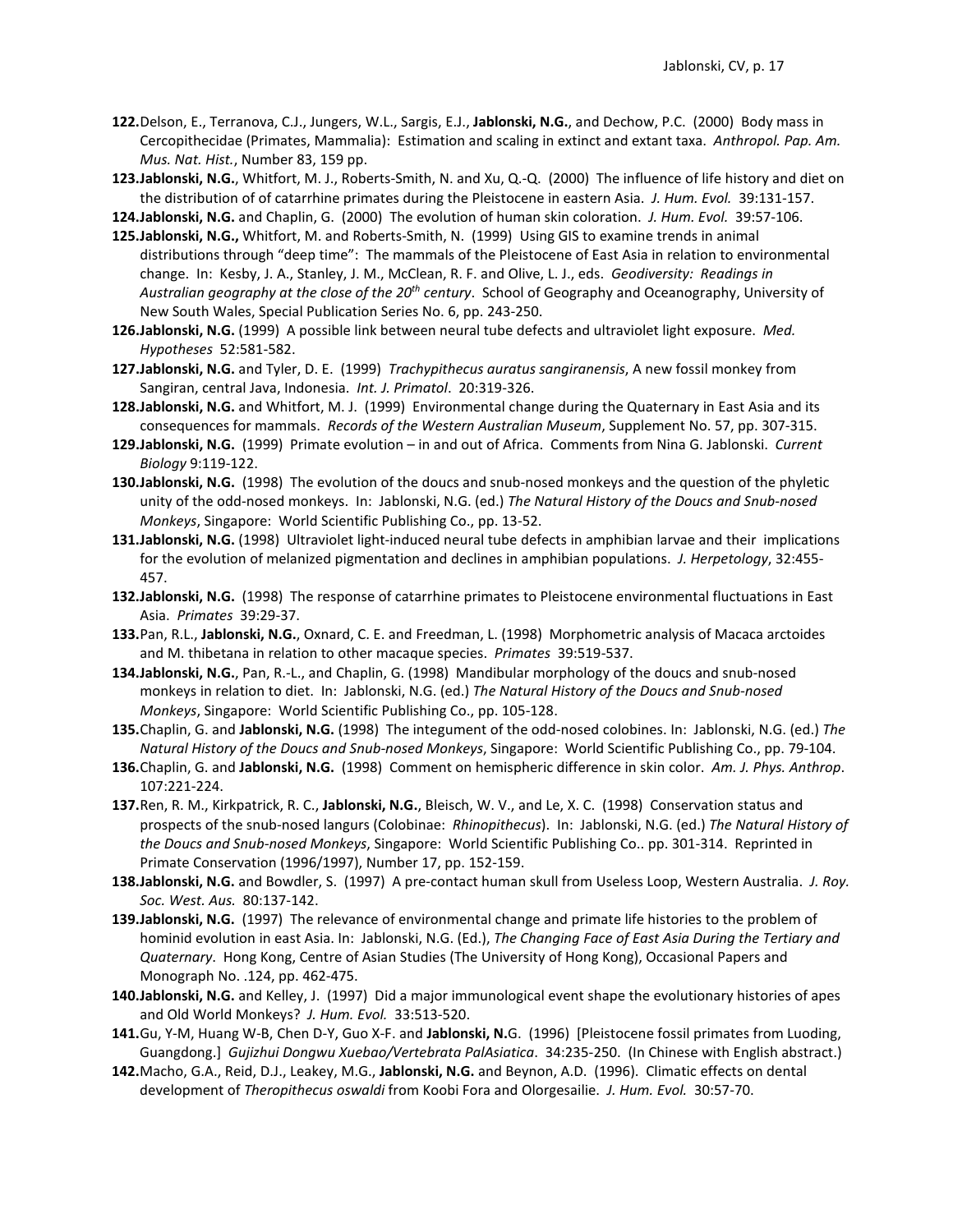- **143.Jablonski, N.G.** (1995) The phyletic position and systematics of the douc langurs of southeast Asia. *Amer. J. Primatol.* 35:185-205.
- **144.Jablonski, N.G.** and Pan, R.-L. (1995) Sexual dimorphism in the snub-nosed langurs (Colobinae: *Rhinopithecus*). *Amer. J. Phys. Anthropol.* 96:251-272.
- **145.Jablonski, N.G.** (1994) Convergent evolution in the dentitions of grazing macropodine marsupials and the grass-eating cercopithecine primate *Theropithecus gelada*. *J. Roy. Soc. West. Aus.* 77:37-43.
- **146.Jablonski, N.G.** (1994) New fossil cercopithecid remains from the Humpata Plateau, southern Angola. *Amer. J. Phys. Anthropol.* 94:435-464.
- **147.Jablonski, N.G.**, Pan, Y.-R., and Zhang, X.-Y. (1994) New cercopithecid fossils from Yunnan province, People's Republic of China. In: B. Thierry, J.R. Anderson, J.R. Roeder and J.J. Herrenschmidt (Eds.), *Current Primatology* Volume I. Ecology & Evolution., Universite Louis Pasteur, Strasbourg, pp. 303-311.
- **148.**Chaplin, G., **Jablonski, N.G.**, and Cable, N.T. (1994) Physiology, thermoregulation and bipedalism. *J. Hum. Evol.* 27:497-510.
- **149.Jablonski, N.G.** and Chaplin, G. (1994) Avant les premiers pas: l'Origine de la bipédie. *La Recherche* 25:80-81.
- **150.Jablonski, N.G.** and Crompton, R.H. (1994) Feeding behavior, mastication, and tooth wear in the western tarsier, *Tarsius bancanus*. *Int. J. Primatol.* 15:29-59.
- **151.Jablonski, N.G.** (1993) Muzzle length and heat loss. *Nature 66*:216-217.
- **152.Jablonski, N.G.** (1993) Introduction. In: Jablonski, N.G. (Ed.), *Theropithecus: The Rise and Fall of a Primate Genus.*, Cambridge, Cambridge University Press, pp. 1-12.
- **153.Jablonski, N.G.** (1993) The evolution of the masticatory apparatus in *Theropithecus*. In: Jablonski, N.G. (Ed.), *Theropithecus: The Rise and Fall of a Primate Genus.*, Cambridge, Cambridge University Press, pp. 299-329.
- **154.Jablonski, N.G.** (1993) The phylogeny of *Theropithecus*. In: Jablonski, N.G. (Ed.), *Theropithecus: The Rise and Fall of a Primate Genus.*, Cambridge, Cambridge University Press, pp. 209-224.
- **155.**Delson, E., Eck, G. G., Leakey, M. G. and **Jablonski, N.G.** (1993) A partial catalogue of fossil remains of *Theropithecus.* In: Jablonski, N.G. (Ed.), *Theropithecus: The Rise and Fall of a Primate Genus*, Cambridge, Cambridge University Press, pp. 499-525.
- **156.Jablonski, N.G.** (1993) Quaternary environments and the evolution of primates in Eurasia, with notes on two new specimens of fossil Cercopithecidae from China. *Fol. Primatol*. *60*:118-132.
- **157.Jablonski, N.G.** and Chaplin, G. (1993) Origin of habitual terrestrial bipedalism in the ancestor of the Hominidae. *J. Hum. Evol. 24*:259-280.
- **158.Jablonski, N.G.** and Peng, Y.Z. (1993) The phylogeny and classification of the doucs and snub-nosed langurs of China and Vietnam. *Fol. Primatol*. *60*:36-55.
- **159.**Pan, R.-L. and **Jablonski, N.G.** (1993) Scaling of limb proportions and limb bone diameters in three species of Chinese snub-nosed langurs (Genus *Rhinopithecus*. *Fol. Primatol*. *60*:56-62.
- **160.**Yu, F.-H., Peng, Y.-Z., Pan, R.-L., Ye, Z.-Z., Wang, H. and **Jablonski, N.G.** (1993) A comparative study of the elbow joints in five species of Chinese macaques. *Fol. Primatol*. *60*:18-27.
- **161.Jablonski, N.G.** (1992) Dental agenesis as evidence of possible genetic isolation in the colobine monkey, *Rhinopithecus roxellana*. *Primates* 33:371-376.
- **162.Jablonski, N.G.** (1992) Sun, skin and spina bifida: An exploration of the relationship between solar ultraviolet radiation, skin colour and neural tube defects. In: Bruce, N.W. (Ed.), *Proceedings of the Fifth Annual Conference of the Australasian Society for Human Biology*. Perth, Centre for Human Biology, pp. 455-462.
- **163.Jablonski, N.G.** and Chaplin, G. (1992) The origin of hominid bipedalism re-examined. *Archaeol. Oceania 29*:115-125.
- **164.**Ottaviano, P.A. and **Jablonski, N.G.** (1992) Relationships of body weight and locomotion to long bone dimensions in two genera of Asian colobine monkeys. In: N.W. Bruce, Ed. *Proceedings of the Fifth Annual Conference of the Australasian Society for Human Biology*. Perth, Centre for Human Biology, pp. 405-423.
- **165.Jablonski, N.G.** and Bruce, N.W. (1991). Is menopause a reproductive paradox or an evolutionary breakthrough? In: O'Higgins, P. (Ed.), *Human Biology: An Integrative Science.* Proceedings of the Fourth Conference of the Australasian Society for Human Biology, Centre for Human Biology, The University of Western Australia. pp 223-237.
- **166.Jablonski, N.G.** and Gu, Y.-M. (1991) A reassessment of *Megamacaca lantianensis*, a large monkey from the Pleistocene of north-central China. *J. Hum. Evol.* 20:51-66.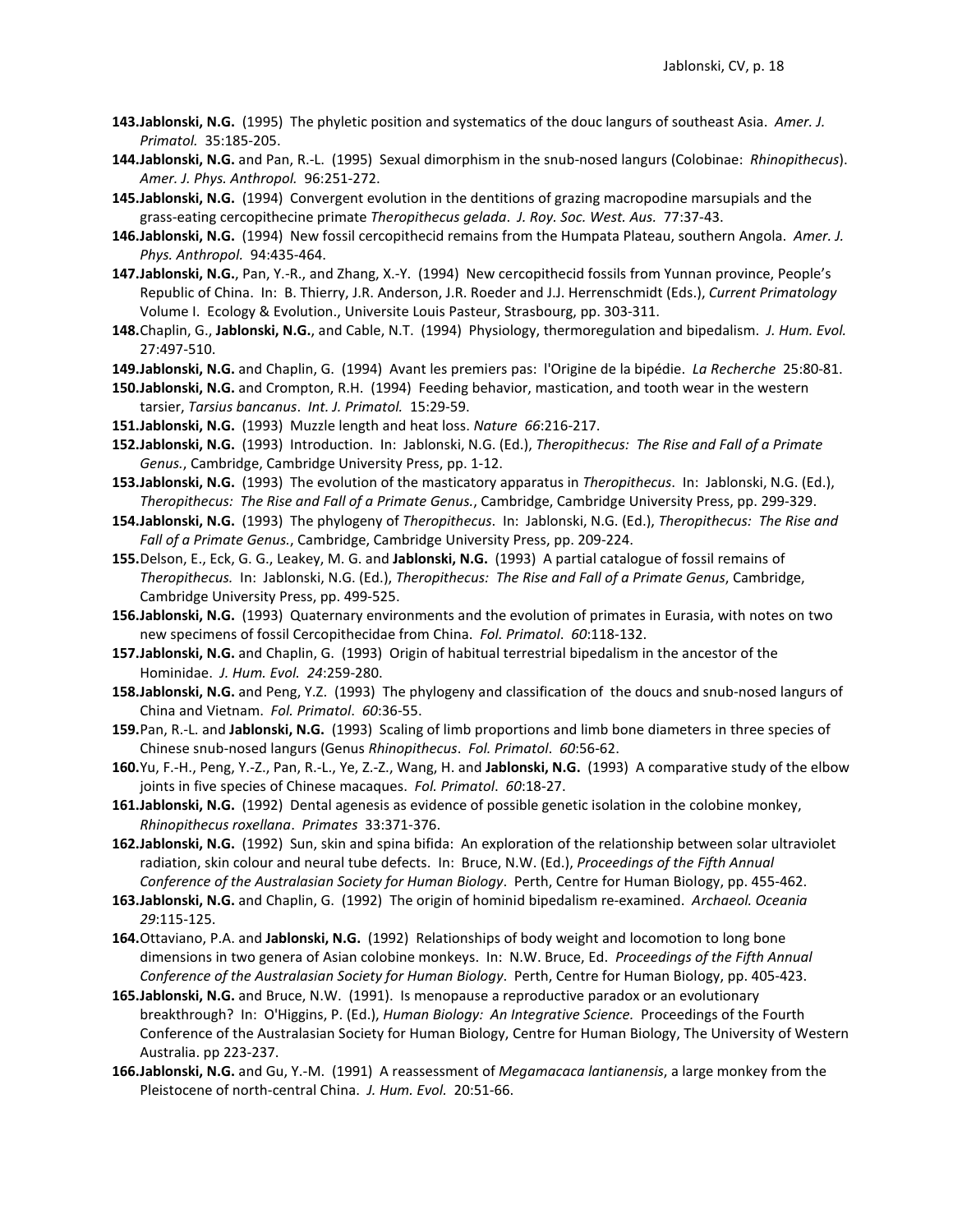- **167.**Xu, X.-H., Philipsen, H.P., **Jablonski, N.G.**, Weatherhead, B., Pang, K.M. and Zhu, J.-Z. (1991) Preliminary report on a new method of human age estimation from single adult teeth. *For. Sci. Int.* 51(1991):281-288.
- **168.Jablonski, N.G.** (1990) A brief history of the fossil record of nonhuman primates in China. *Primate Report* 26:29-44.
- **169.Jablonski, N.G.** and Shum, B.S.K. (1989) Identification of unknown human remains by comparison of antemortem and postmortem radiographs. *For. Sci. Int.* 42:221-230.
- **170.**Gu, Y.-M. and **Jablonski, N.G.** (1989) A reassessment of *Megamacaca lantianensis* of Gongwangling, Shaanxi Province. *Acta Anthrop. Sin.* 8:343-346. (In Chinese with English abstract.)
- **171.**Pan, R.-L., Wang, H. and **Jablonski, N.G.** 1989. Long bone and skeletal allometry in *Rhinopithecus*. *Zool. Res.* 10:23-30. (In Chinese with English abstract.)
- **172.**McMillan, A.S. and **Jablonski, N.G.** (1987) The position and branching pattern of the facial nerve and their effect on transcutaneous electrical stimulation in the oro-facial region. *Oral Surg. Oral Med. Oral Pathol.* 63(5):539-541.
- **173.**Pan, Y.-R. and **Jablonski, N.G.** (1987) Age and geographical distribution of fossil cercopithecids in China. *Hum. Evol.* 2:59-69.
- **174.Jablonski, N.G.** (1986) The hand of *Theropithecus brumpti*. *Selected Proceedings of the Tenth Congress of the International Primatological Society*. Volume 1. *Primate Evolution*. Cambridge, Cambridge University Press, pp. 173-182.
- **175.Jablonski, N.G.**, Quackenbush, L.E., Lee, S.L. Dimmer, A., McKenna, J.J.I, McDonald, D.F., Renson, C.E., and Fearnhead, R.W. (1986) Establishment of a large collection of extracted teeth for research. *J. Dent. Res.* 65:123-124.
- **176.Jablonski, N.G.**, Cheng, C.M., Cheng, L.C., and Cheung, H.M. (1985) Unusual origins of the buccal and mylohyoid nerves. *Oral Surg. Oral Med., Oral Pathol.* 60:487-488.
- **177.**Eck, G.G. and **Jablonski, N.G.** (1984) A reassessment of the taxonomic status and phyletic relationships of *Papio baringensis* and *Papio quadratirostris* (Primates: Cercopithecidae). *Am. J. Phys. Anthrop.* 65(2):109-134.
- **178.**McKenna, J.J.I., **Jablonski, N.G.**, and Fearnhead, R.W. (1984) A method of matching skulls with photographic portraits using landmarks and measurements of the dentition. *J. For. Sci.* 29:787-797.
- **179.Jablonski, N.G.** (1982) More on *Theropithecus* at Olorgesailie: age structure and mortality. *Curr. Anthrop.* 23(3):349-352.
- **180.Jablonski, N.G.** (1982) Identifiable mammalian remains from Po Yue Wan. *J. Hong Kong Archaeol. Soc.* IX(1980-1981):21-22.

#### **Chapters in edited volumes and other publications, which were not peer reviewed:**

- 1. **Jablonski, N.G.** (2019). La peau vue par l'anthropologue. In A.-I. Tollet & I. Walter (Eds.), *Grains de Peau* (pp. 10-11). Paris: In Fine Éditions d'Art.
- 2. **Jablonski, N.G.** (2018) Media richness. In: Brockman, J. Ed., *This Idea is Brilliant.* Harper Perennial.
- 3. **Jablonski, N.G.** (2017) Unsere unbekannte Haut. In: Oehler, R., Gehring, P., and Mosbrugger, V., eds. *Biologie und Ethik: Leben als Projekt*. Pp. 20-29. Senckenberg Books, Schweizerbart'sche, E. Publishers..
- 4. **Jablonski, N.G.** (2017) Bugs r us. In: Brockman, J., ed., *Know This: Today's Most Interesting Scientific Ideas, Discoveries, and Developments.* Harper Perennial, pp. 241-243.
- 5. **Jablonski, N.G.** (2015). The next phase of human evolution, In: Brockman, J., ed., *What to Think about Machines that Think*, Harper Perennial, pp. 399-402.
- 6. **Jablonski, N.G.** (2015)Race. In: Brockman, J., (ed.), *This Idea Must Die*. Harper Perennial, New York, pp. 80- 83.
- 7. **Jablonski, N.G.** (2012) Darwin's birthday suit: New perspectives on the evolution of human skin and skin pigmentation. The David Skomp Distinguished Lecture Series in Anthropology. Text of a lecture delivered April 24, 2009. 15 pp.
- 8. **Jablonski, N.G.** and Leakey, M.G. (2008) Introduction. In: Jablonski, N.G. and Leakey, M.G. (eds.) *Koobi Fora Research Project*. Volume 6. *The Fossil Monkeys*. California Academy of Sciences, San Francisco, pp. 1-11.
- 9. **Jablonski, N.G.** and Leakey, M.G. (2008) Systematic paleontology of the small colobines. In: Jablonski, N.G. and Leakey, M.G. (eds.) *Koobi Fora Research Project*. Volume 6. *The Fossil Monkeys*. California Academy of Sciences, San Francisco, pp. 12-30.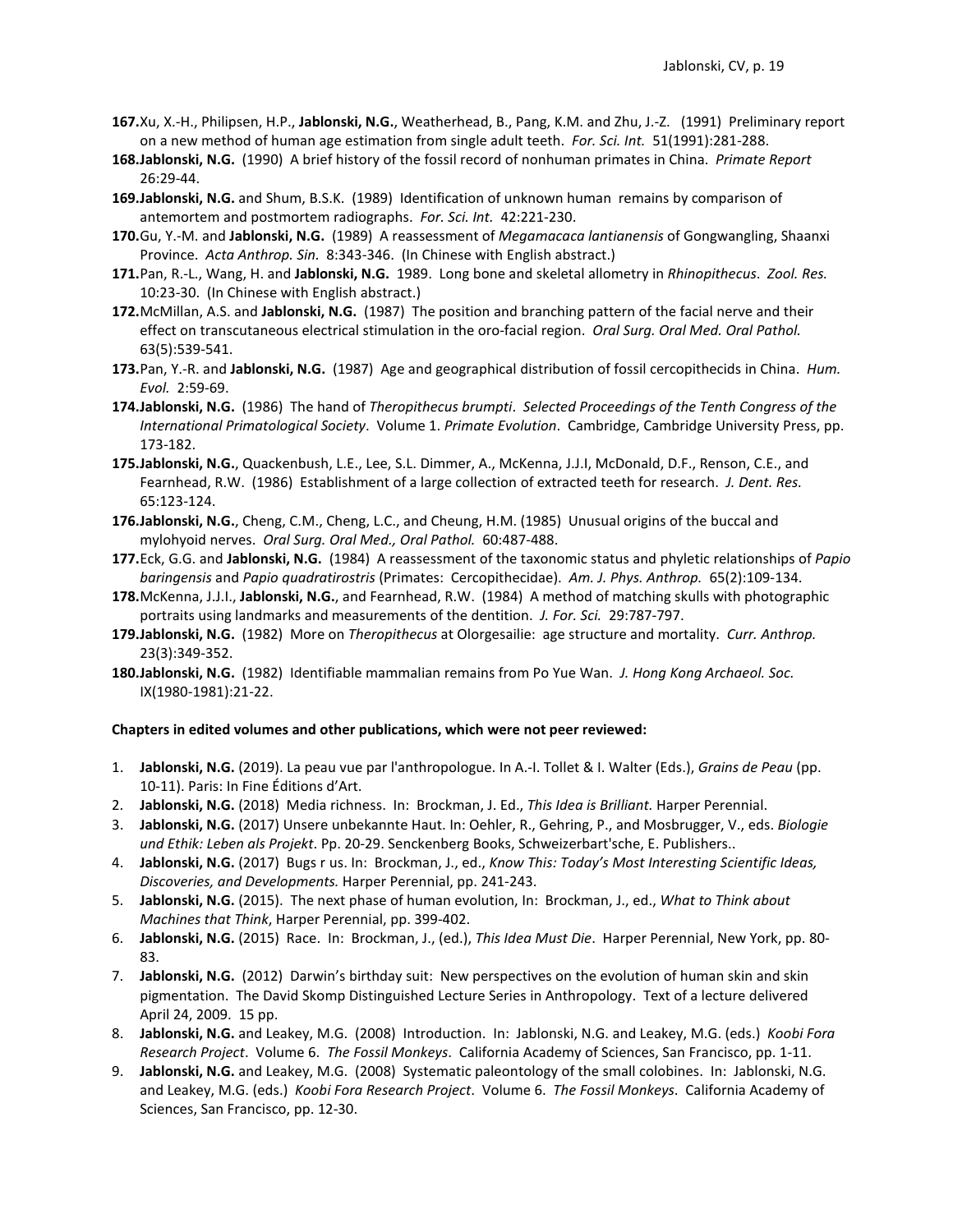- 10. **Jablonski, N.G.,** Leakey, M.G., Ward, C.V., and Antón, M. (2008) Systematic paleontology of the large colobines. In: Jablonski, N.G. and Leakey, M.G. (eds.) *Koobi Fora Research Project*. Volume 6. *The Fossil Monkeys*. California Academy of Sciences, San Francisco, pp. 31-102.
- 11. **Jablonski, N.G.,** Leakey, M.G., and Antón, M. (2008) Systematic paleontology of the cercopithecines. In: Jablonski, N.G. and Leakey, M.G. (eds.) *Koobi Fora Research Project*. Volume 6. *The Fossil Monkeys*. California Academy of Sciences, San Francisco, pp. 103-300.
- 12. **Jablonski, N.G.** and Chaplin, G. (2008) Natural language descriptions and keys of the Koobi Fora monkey fossil species using DELTA. In: Jablonski, N.G. and Leakey, M.G. (eds.) *Koobi Fora Research Project*. Volume 6. *The Fossil Monkeys*. California Academy of Sciences, San Francisco, pp. 301-336.
- 13. Leakey, M.G., Gathogo, P.N., and **Jablonski, N.G.** (2008) Geological background, geochronology, and stratigraphic analysis. In: Jablonski, N.G. and Leakey, M.G. (eds.) *Koobi Fora Research Project*. Volume 6. *The Fossil Monkeys*. California Academy of Sciences, San Francisco, pp. 359-398.
- 14. **Jablonski, N.G.** and Leakey, M.G.. (2008) The importance of the Cercopithecoidea from the Koobi Fora Formation in the context of primate and mammalian evolution. In: Jablonski, N.G. and Leakey, M.G. (eds.) *Koobi Fora Research Project*. Volume 6. *The Fossil Monkeys*. California Academy of Sciences, San Francisco, pp. 399-418.
- 15. Ji, X.-P., **Jablonski, N.G.**, Chaplin, G., Liu, J.-W., Dong, W., Li, Z.-C., and Wang, L.-R. (2004) Preliminary report of mammals fossils recovered from the 2003 field seasons from Tangizgou, Yunnan. In: Dong, W. (ed.), *Proceedings of the Ninth Annual Symposium of the Chinese Society of Vertebrate Paleontology*. China Ocean Press, Beijing, pp. 243-252.
- 16. **Jablonski, N.G.** (2002) The fossil record of Old World monkeys: The Late Neogene radiation. In: W. Hartwig, ed. *The Primate Fossil Record*. Cambridge University Press, pp. 255-299.
- 17. Tyler, D. E., **Jablonski, N.G.** and Sartono, S. (1995) Earliest known monkey fossil from the Indonesian Archipelago: An announcement. In: Bower, J. R. F. and Sarton, S. (eds.) Human Evolution in its Ecological Context. Volume I Palaeo-anthropology. *Pithecanthropus* Centennial Foundation, Leiden University, pp. 213- 216.
- 18. **Jablonski, N.G.** (1995) Primate life histories and primate conservation. In: W.-P. Xia and Y.-Z. Zhang (eds.), *Primate Research and Conservation*. China Forestry Publishing House, Beijing, pp. 113-117.
- 19. **Jablonski, N.G.** (1991) The evolution of primates in Asia: Old debates and new dilemmas. In: Seth, P.K. and Seth, S. (eds.) *Perspectives in Primate Biology*, Volume 4. Today & Tomorrow's Printers and Publishers, Delhi, pp. 35-41.
- 20. **Jablonski, N.G.** and Pan, R.-L. (1991) Sexual dimorphism in *Rhinopithecus bieti* and other species of *Rhinopithecus*. *Primatology Today*, Proceedings of the XIIIth Congress of the International Primatological Society. Amsterdam, Elsevier.
- 21. **Jablonski, N.G.** and Pan, Y.-R. (1988) The evolution and palaeobiogeography of monkeys in China. In: Whyte, P. (ed.) *The Palaeoenvironment of East Asia from the Mid-Tertiary*. Volume II. Hong Kong, Centre of Asian Studies, pp. 849-867.
- 22. **Jablonski, N.G.** (1987). The role of anthropology in forensic investigations. *Hong Kong Anthropological Society Bulletin* 1:12-13.
- 23. Eck, G.G. and **Jablonski, N.G.** (1987) The skull of *Theropithecus brumpti* as compared with those of other species of the genus *Theropithecus*. *Les Faunes Plio-Pleistocenes de la Basse Vallee de l'Omo (Ethiopie)*. Tome 3. *Cercopithecidae de la Formation de Shungura*. Paris, Centre National de Recherche Scientifique, pp. 12- 122.
- 24. **Jablonski, N.G.** (1986) A history of form and function in the primate masticatory apparatus from the ancestral primate through the strepsirhines. In: Swindler, D.R. (ed.) *Comparative Primate Biology*. Volume I. *Systematics, Anatomy, and Evolution*. New York, Alan Liss, pp. 537-558.
- 25. **Jablonski, N.G.** (1986) Patterns of sexual dimorphism in *Theropithecus*. In: Pickford, M. and Chiarelli, A.B. (eds.) *Sexual Dimorphism in Living and Fossil Primates*. Firenze, Il Sedicesimo, pp. 172-182.
- 26. Crompton, R.H. and **Jablonski, N.G.** (1984) "Competitive efficiency" and Middle Pleistocene hominid radiations in East Asia. In: Whyte, R.O. (ed.) *The Evolution of the East Asian Environment*. Volume II. Hong Kong Centre of Asian Studies, pp. 864-876.

**Single- and co-authored Books:**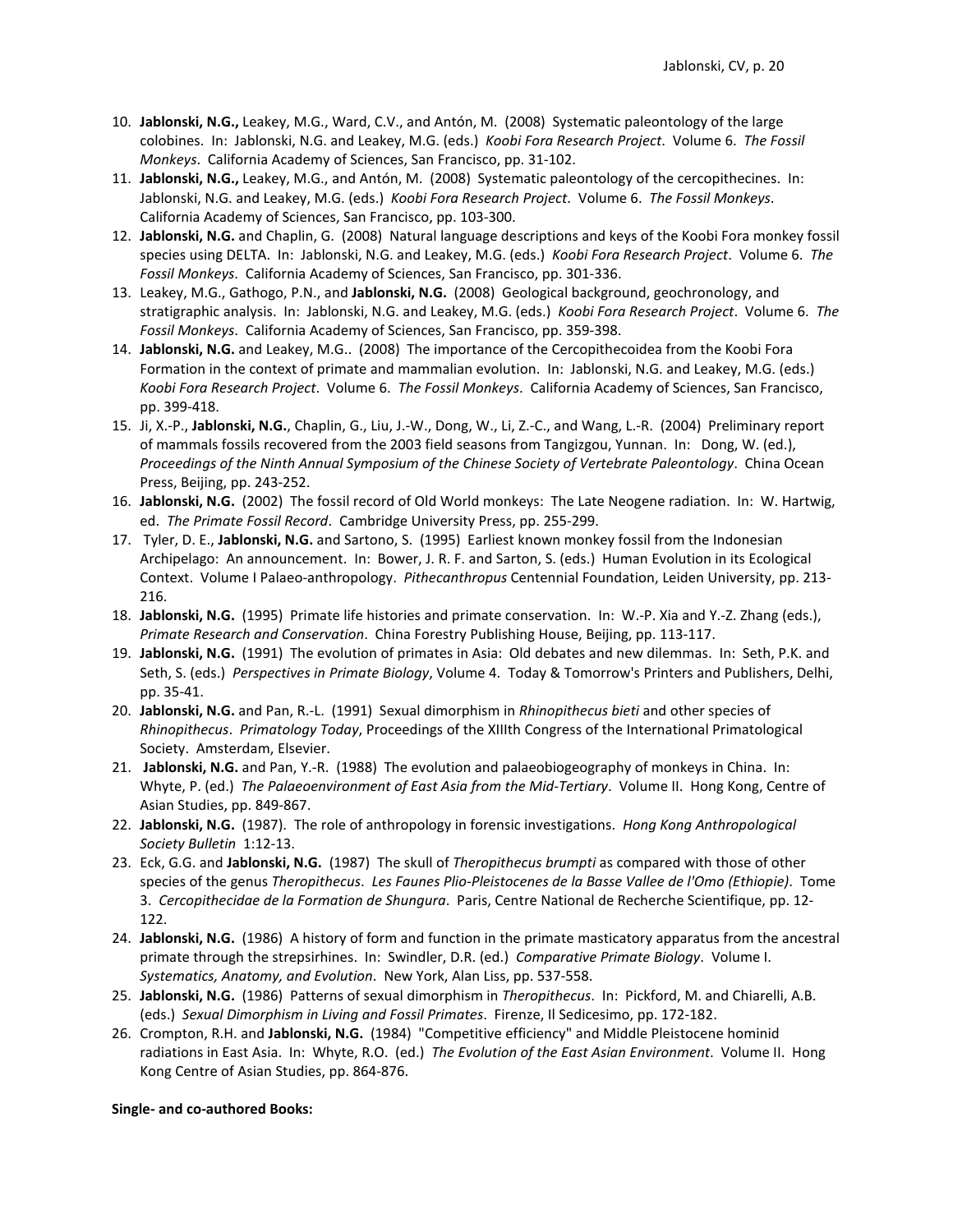- 1. **Jablonski, N.G.** (2020) *Colore Vivo: Il significato* biologico e sociale del colore della pelle Italian translation. Bollati Boringhieri.
- 2. **Jablonski, N.G.** (2019) *Living Color: The Biological and Social Meaning of Skin Color*. Berkeley, University of California Press. Spanish translation, with printing exclusively for Cuban market.
- 3. Magona, S. and **Jablonski, N.G.** (authors), and Fellman, L. (illustrator) (2018) *Skin We Are In*. New Africa Books.
- 4. **Jablonski, N.G.** (2018) *Living Color: The Biological and Social Meaning of Skin Color*. Berkeley, University of California Press. Chinese translation.
- 5. **Jablonski, N.G.** (2012) *Living Color: The Biological and Social Meaning of Skin Color*. Berkeley, University of California Press.
- *6.* **Jablonski, N.G.** (2006, 2013)*Skin: A Natural History*. Berkeley, University of California Press. (Translated into Korean in 2011; Chinese translation expected in 2021.)

## **Edited Volumes and Special (Peer-reviewed) Journal Issues:**

- 1. **Jablonski, N.G**., ed. (2020) *Persistence of Race*. African Sun Media. Stellenbosch, South Africa. 184 pages.
- 2. **Jablonski, N.G**. and Maré, G., eds. (2018) *The Effects of Race*. African Sun Media. Stellenbosch, South Africa. 170 pages.
- 3. **Jablonski, N.G**. and Leakey, M.G., eds. (2008) *Koobi Fora Research Project. Volume 6. The Fossil Monkeys*. Occasional Paper of the California Academy of Sciences, San Francisco. 467 pages, plus CDR with fully searchable complete text, and appendices with extra measurements and images.
- 4. **Jablonski, N.G**. and Ghiselin, M. G., eds. (2005) *Biodiversity and Taxonomy*. *Proceedings of the California Academy of Sciences*. Volume 56, Supplement I, 236 pages.
- 5. Anapol, F., German, R.Z., and **Jablonski, N.G.**, eds. (2004) *Shaping Primate Evolution: Form, Function and Behavior*. Cambridge University Press.
- 6. Rutter, N., **Jablonski, N.G.**, Ferguson, D.F., and Yim, W.Y.S., Guest Editors (2004) CEAPE: 5th International Conference on the Cenozoic Evolution of the Asia-Pacific Environment. *Quaternary International*, volume 117.
- 7. **Jablonski, N.G.,** ed. (2002) *The First Americans: The Pleistocene Colonization of the New World*, Memoirs of the California Academy of Sciences, No. 27.
- 8. **Jablonski, N.G.,** ed. (1998) *The Natural History of the Doucs and Snub-nosed Monkeys*. World Scientific Publishing Company.
- 9. **Jablonski, N.G.** and Aiello, L.E., eds. (1998) *The Origin and Diversification of Language*. Memoirs of the California Academy of Sciences, No. 24.
- *10.* Conkey, M.W., Soffer, O., Stratmann, D. and **Jablonski, N.G.**, eds. (1997) *Beyond Art: Pleistocene Image and Symbol*. Memoirs of the California Academy of Sciences, No. 23.
- 11. **Jablonski, N.G.**, ed. (1997) *The Changing Face of East Asia Since the Mid-Tertiary.* Hong Kong, Centre of Asian Studies (The University of Hong Kong), Occasional Papers and Monographs No. 124.
- 12. Meikle, W.E., Howell, F.C. and **Jablonski, N.G.** (1996) *Contemporary Issues in Human Evolution*. Memoirs of the California Academy of Sciences, No. 21.
- 13. Freedman, L., **Jablonski, N.G.** and Bruce, N.W. (1994) *Perspectives in Human Biology,* No. 4. University of Western Australia, Centre for Human Biology.
- 14. **Jablonski, N.G.**, ed.(1993) *Theropithecus: The Rise and Fall of a Primate Genus*. Cambridge, Cambridge University Press.
- 15. **Jablonski, N.G.**, ed.(1993) *Evolving Landscapes and Evolving Biotas of East Asia Since the Mid-Tertiary. Proceedings of the Third International Conference on the Evolution of the East Asian Environment*, Hong Kong, Centre of Asian Studies (The University of Hong Kong), Occasional Papers and Monographs, No. 107.
- 16. **Jablonski, N.G.** and Peng Y.-Z., Guest Eds. (1993) *Primatology in China.* Double issue of *Folia Primatologica* devoted to Chinese primates.
- 17. Freedman, L., **Jablonski, N.G.** and Holst, R., eds. (1992) *Perspectives in Human Biology,* No. 3. University of Western Australia, Centre for Human Biology.
- 18. Whyte, P., Aigner, J.S., **Jablonski, N.G.**, Taylor, G., Walker, D. and Wang, P.-X., eds. (1988) *The Palaeoenvironment of East Asia from the Mid-Tertiary*. Hong Kong, Centre of Asian Studies (The University of Hong Kong), Occasional Papers and Monographs, No. 93.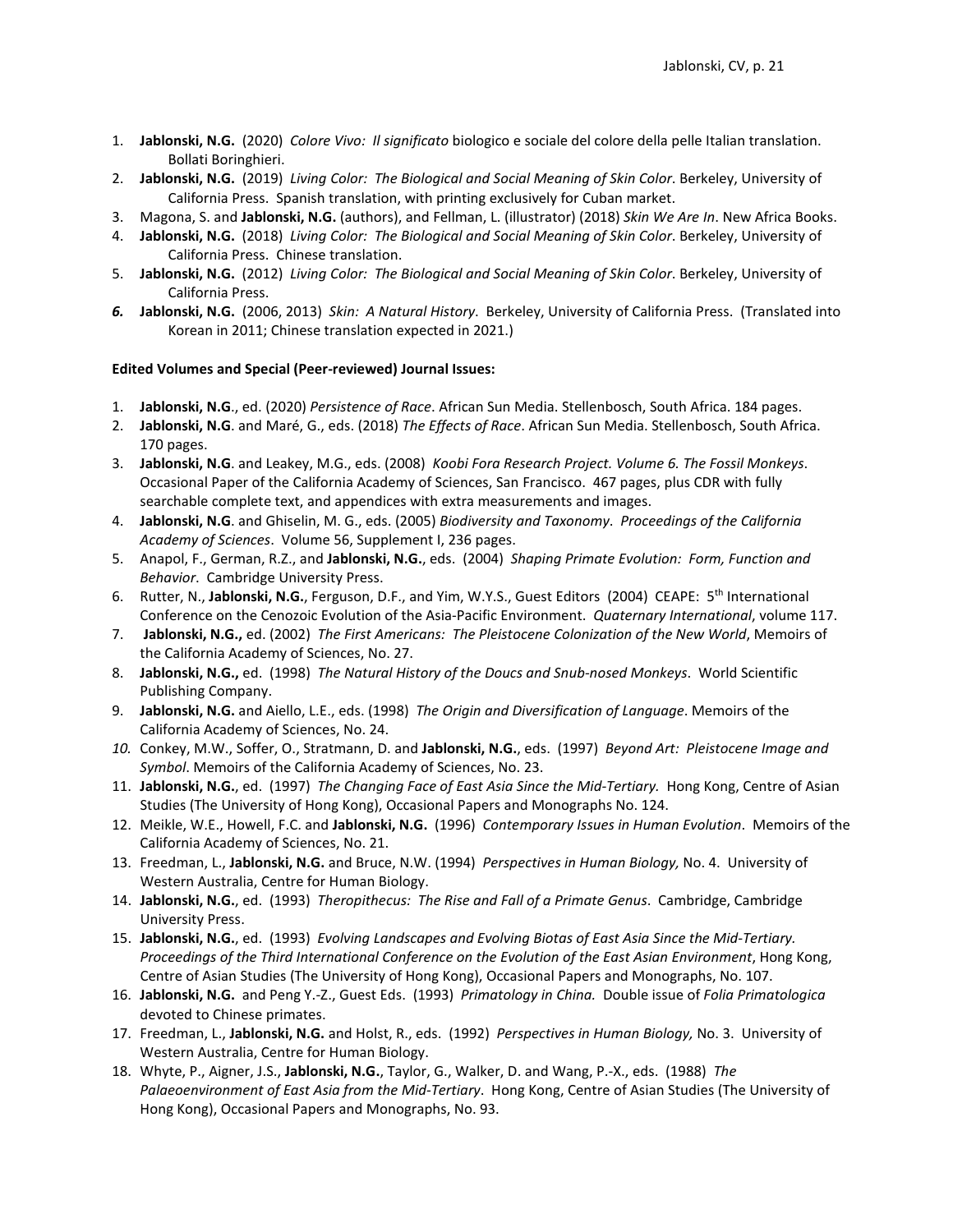## **Full-length articles submitted:**

- 1. Zimmerman, H.A., Weibel, J., Wright, E.M., Vanderhoof, C., and **Jablonski, N.G.** (submitted) Using Youths' Personal DNA Data in Science Camps: Fostering Genetics Learning and Socio-Emotional Attitudes Toward Science with Design-Based Research. *Journal of Science Education.*
- 2. Chen, H.Y. and Jablonski, N.G. going beyond psycho-social: exploring internalized colorism and behavior in the sun among African American women. *Journal of Black Psychology*.

## **Abstracts in peer-reviewed publications:**

- 1. **Jablonski, N.G.** (2019) Human races owe their reality to inaccurate historical concepts of variation not genes. *American Journal of Physical Anthropologists*.
- 2. Frost, S.R., **Jablonski, N.G.**, Haile-Selassie, Y. (2019) The oldest, most complete skeleton of *Theropithecus*, ARI-VP-1/26 from Woranso-Mille, Afar, Ethiopia. *American Journal of Physical Anthropologists*.
- 3. Hlusko, L.J., Carlson, J.P., Chaplin, G., Elias, S.A., Hoffecker, J.F., Huffman, M., **Jablonski, N.G.**, Monson, T.A., O'Rourke, D.H., Pilloud, M.A., Taylor, C., Scott, G.R. (2019) World-wide variation in incisor shoveling reveals evidence of selection in the Beringian standstill population. *American Journal of Physical Anthropologists.*
- 4. Lasisi, T., Zaidi, A., Webster, T.H., **Jablonski, N.G.**, and Shriver, M.D. (2019) New insights into human hair variation: High-throughput phenotyping paves way for genome-wide association studies and selection screens. *American Journal of Physical Anthropologists*.
- 5. Quillen, E.E., **Jablonski, N.G.**, and Shriver, M.D. (2019) Selection at adenylyl cyclase genes associated with tanning response in populations of the Americas. *American Journal of Physical Anthropologists*.
- 6. Koch, S., **Jablonski, N.G**., & Shriver, M.D. (2018). Reanalysis of the Trotter Collection for a study on variation in human hair. *American Journal of Physical Anthropology, 165*(S66), 143.
- 7. Lasisi, T., Ito, S., Wakamatsu, K., Shriver, M.D., & **Jablonski, N.G.** (2018). More than meets the eye: What chemical analyses can reveal about hair color. *American Journal of Physical Anthropology, 165*(S66), 153.
- 8. Ryan, T.M., Carlson, K.J., Gordon, A. D., **Jablonski, N.G.**, Shaw, C.N., & Stock, J.T. (2018). Orientation of trabecular bone in the femoral head reflects human-like hip joint loading in fossil hominins. *American Journal of Physical Anthropology, 165*(S66), 235.
- 9. **Jablonski, N.G.,** Wright, E.A., Pai, A., and Ogbunu, C.B. (2018). "Understanding your roots: STEM diversity and an evidence-based curriculum." *Published abstract of symposium.*  http://https://aaas.confex.com/aaas/2018/meetingapp.cgi/Session/17595.
- 10. Koch, S., Liebowitz, C., **Jablonski, N.G**., and Shriver, M. (2018). In Sciences, American Academy of Forensic (Eds.), "Microscopical discrimination of human head hairs sharing a mitochondrial haplogroup." *Published abstract.*, 24, (pp. 348). Other. http://https://www.aafs.org/resources/proceedings/.
- 11. Lasisi, T., **Jablonski, N. G.**, Shriver, M., Kenny, L., & Havenith, G. (2017). Thermoregulatory properties of hair: Is human hair morphology adaptive? *International Conference on Environmental Ergonomics.* (pp. 88). http://http://icee2017.h.kobe-u.ac.jp/ICEE2017\_c/Scientific\_Program.html.
- 12. Lin, Y.-L., Eaaswarkhanth, M., Pajic, P., Xu, D., Rzhetskaya, M., Hayes, M. G., Blekhman, R., **Jablonski, N.G.**, and Gokcumen, O. (2017). "Complex adaptive forces shape skin barrier evolution in humans." *American Journal of Physical Anthropology.*, 162(S64), (pp. 264). http://https://onlinelibrary.wiley.com/doi/abs/10.1002/ajpa.23210.
- 13. Iliescu, F. M., Chaplin, G., Rai, N., Jacobs, G. S., Mallick, C. B., Mishra, A., Goto, R., Tamang, R., Chaubey, G., Romero, I. G., Crivellaro, F., Pitchappan, R., Singh, L., Mirazon-Lahr, M., Metspalu, M., thangaraj, K., Kivisild, T., and **Jablonski, N.G.** (2017). "The complicated genetic landscape of skin color in India." *American Journal of Physical Anthropology.*, 162(S64), (pp. 226). http://https://onlinelibrary.wiley.com/doi/abs/10.1002/ajpa.23210.
- 14. **Jablonski, N.G.,** Lasisi, T., Abhimanyu, A., Coussens, A. K., Naude, C. E., Chaplin, G., Pearson, L. N., Goliath, R., Shriver, M., & Wilkinson, R. J. (2017). "Variation in skin reflectance and pigmentation genes in young adults of Xhosa and Cape Mixed ancestry from the Western Cape, South Africa." *American Journal of Physical Anthropology.*, 162(S64), (pp. 228). http://https://onlinelibrary.wiley.com/doi/abs/10.1002/ajpa.23210.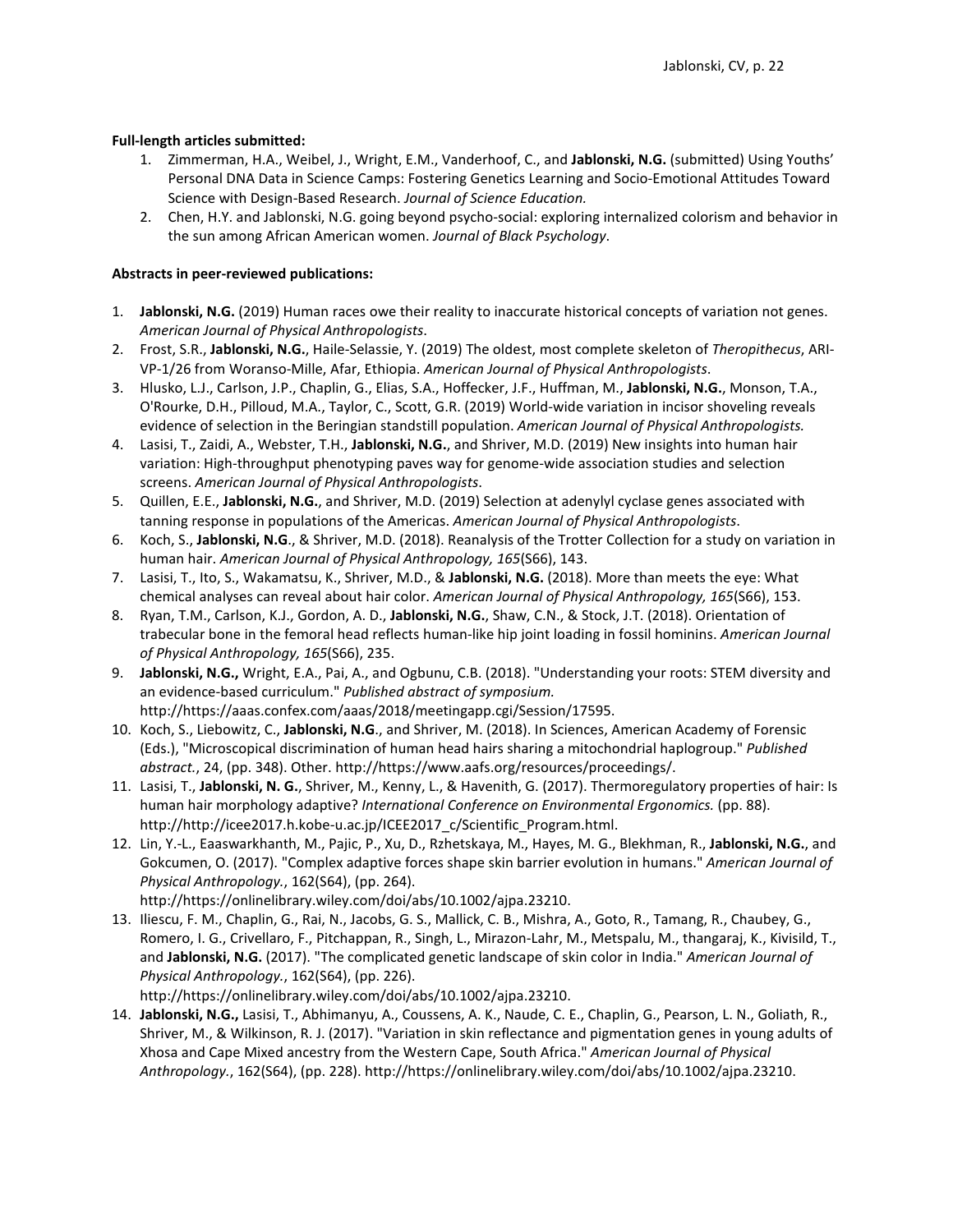- 15. Quillen, E. E., Foster, J., Sheldrake, A., **Jablonski, N.G.**, and Shriver, M. (2017). "The role of FZD6 in the evolution of tanning response in the Americas." *American Journal of Physical Anthropology.*, 162(S64), (pp. 323). http://https://onlinelibrary.wiley.com/doi/abs/10.1002/ajpa.23210.
- 16. Coussens, A., Naude, C., Chaplin, G., Noursadeghi, M., Martineau, A., **Jablonski, N.G.**, and Wilkinson, R. (2017). "Vitamin D for treatment and prevention of TB-HIV." *BMJ Global Health.*, 2(Suppl 2), (pp. A37-A38). http://http://gh.bmj.com/content/bmjgh/2/Suppl\_2/A37.3.full.pdf.
- 17. Coussens, A.K.; Naude, C.; Goliath, R.; Chaplin, G.; **Jablonski, N.G**; Wilkinson, R.J. (2014) The impact of seasonal vitamin D deficiency and vitamin D supplementation on the HIV-1 immune response. *Nutrients* 6:2766-2767.
- 18. **Jablonski, N.G.** (2014) The ecological roles of large-bodied monkeys in Plio-Pleistocene Africa. *Am. J. Phys. Anthrop*. Vol. 153, Suppl. 58, pp. 149-150.
- 19. **Jablonski, N.G.** (2014) The evolution of scientific racism. Program, 2014 Annual Meeting of the Association for the Advancement of Science (CD-ROM).
- 20. **Jablonski, N.G.** (2013) Beyond color: How human skin interacts with our world. Program, 2013 Annual Meeting of the Association for the Advancement of Science (CD-ROM).
- 21. **Jablonski, N.G.** (2013) Beyond fur: Sweating and barrier features of human skin. Program, Annual Meeting of the Association for the Advancement of Science (CD-ROM).
- 22. **Jablonski, N.G.** (2013) The evolution and meanings of human skin color. (Topical Lecture), Program, Annual Meeting of the Association for the Advancement of Science (CD-ROM).
- 23. **Jablonski, N.G.**, Su, D., Kelley, J., Flynn, L.J., and Ji, X-P. (2011) The Mio-Pliocene colobine monkey, *Mesopithecus*, in China. *Am. J. Phys. Anthrop*. Suppl. 52, p. 174.
- 24. **Jablonski, N.G.**, Kelley, E.A., Sussman, R.W., and Chaplin, G. (2009) A framework for understanding thermoregulation in primates. *Am. J. Phys. Anthrop*. Suppl. 48, p. 156.
- 25. **Jablonski, N.G.** and McBrearty, S. (2008) Fossil Cercopithecoidea from the Kapthurin Formation, Baringo, Kenya. *Am. J. Phys. Anthrop*. Suppl. 46, pp. 123-124.
- 26. **Jablonski, N.G.** (2008) The odd-nosed monkeys in the context of cercopithecid evolution. *Primate Eye* 96(Sp CD-ROM iss - IPS 2008). Pgs: Abst #797.
- 27. **Jablonski, N.G.** (2007) Monkeys in the ecosystems of Koobi Fora through time. *Am. J. Phys. Anthrop*. Suppl. 44, p. 134.
- 28. Richtsmeier, J. T., Weiss, K. M., Buchanan, A., Walker, A ; **Jablonski, N. G.,** Frazier, B. C., Willmore, K. E., Lawson, H., Yan, P., Hill C. A., Roseman, C. C., Cheverud, J. M/, Falk, D., Hildebolt, C. F., and Rogers, (2007) Developmental genetic basis of primate craniofacial variation and human origins. *Am. J. Phys. Anthrop* Suppl 44, p. 198.
- 29. **Jablonski, N.G.** (2004) Age changes in the adult skulls of Old World monkeys. *Am. J. Phys. Anthrop*. Supple. 38, p. 136.
- 30. **Jablonski, N.G.** and Brockleman, W. (2003) Environmental change and the evolution of gibbons. *Am. J. Phys. Anthrop*. Supple. 36, p. 121.
- 31. **Jablonski, N.G.,** Leakey, M.G., Kiarie, C., and Antón, M. (2002) A new skeleton of *Theropithecus brumpti*  (Primates: Cercopithecidae) from Lomekwi, West Turkana. *Am. J. Phys. Anthrop*. Supple. 34, p. 89.
- 32. Chaplin, G. and **Jablonski, N.G.** (2002) Environmental correlates of human skin color, revisited. *Am. J. Phys. Anthrop*. Suppl. 34, p. 53.
- 33. **Jablonski, N.G.** and Chaplin, G. (2000) Do theories of bipedalization stand up to anatomical scrutiny? *Am. J. Phys. Anthrop*. Suppl. 30, p. 187.
- 34. **Jablonski, N.G.** (1999) The evolution of human skin pigmentation. *Am. J. Phys. Anthrop*. Suppl. 28, p. 159.
- 35. Su, D. and **Jablonski, N.G.** (1998) Locomotion and forelimb morphology in snub-nosed monkeys (Colobinae: Rhinopithecus) *Am. J. Phys. Anthrop*. Suppl. 25, p. 213.
- 36. **Jablonski, N.G.** (1996) A diverse anthropoid fauna of probable Late Pleistocene age from Luoding, Guangdong, P.R. China. *Am. J. Phys. Anthrop*. Suppl. 22, p. 130.
- 37. **Jablonski, N.G.** (1995) Life history parameters of apes and Old World monkeys and their implications for anthropoid evolution in seasonal environments. *Am. J. Phys. Anthrop.* Suppl. 20, pp. 117-118.
- 38. **Jablonski, N.G.** (1994) Primate natural histories, life histories and conservation. *Australian Primatology* 8(2): 14.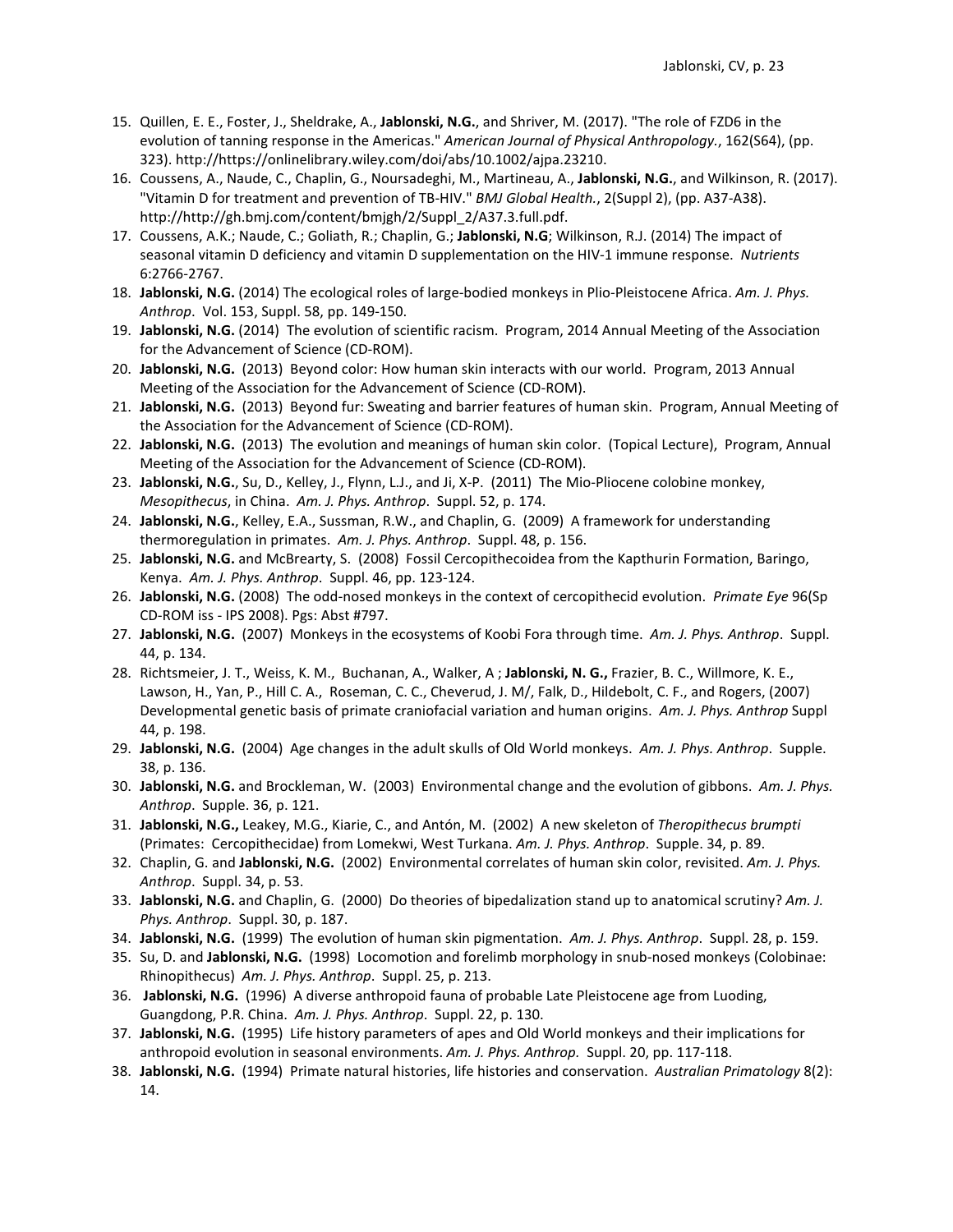- 39. **Jablonski, N.G.** (1994) The evolution and classification of the snub-nosed langurs (Colobinae: *Rhinopithecus*). *Congress of the International Primatological Society*. 15:281.
- 40. **Jablonski, N.G.** and Tyler, D.E. (1994) The oldest fossil monkey from southeast Asia. *Am. J. Phys. Anthrop.* Suppl. 18, pp. 113-114.
- 41. **Jablonski, N.G.** (1993) New cercopithecid fossils from the Humpata Plateau, Angola. *Am. J. Phys. Anthrop.* Suppl. 16, pp. 115-116.
- 42. **Jablonski, N.G**. (1992) A review of the taxonomy and systematics of the snub-nosed and douc langurs of China and Vietnam. *Australian Primatology* 7(1): 5.
- 43. **Jablonski, N.G.** (1992) Upper limb morphology and locomotion in the Yunnan snub-nosed langur, *Rhinopithecus bieti*. *Am. J. Phys. Anthrop.* Suppl. 14, p. 94.
- 44. Ottaviano, P.A. and **Jablonski, N.G.** (1992) Long bone dimensions in species of *Pygathrix* and *Rhinopithecus* and their relation to body mass and locomotion. *Am. J. Phys. Anthrop.* Suppl. 14, pp. 128-129.
- 45. **Jablonski, N.G.** (1991) Dental variations in species of *Rhinopithecus* and their relationship to the evolution of the genus. *Am. J. Phys. Anthrop.* Suppl.12, p. 98.
- 46. Pan, R.-L. and **Jablonski, N.G.** (1991) Scaling of limb proportions and long bone diameters in *Rhinopithecus*. *Am. J. Phys. Anthrop.* Suppl.12, p.140.
- 47. **Jablonski, N.G.**, Ting, J.W.-M., Green, R.M., Lee, S.L., and Fearnhead, R.W. (1989) The collection of modern human skulls at the University of Hong Kong. *J. Dent. Res.*. 68(4): no. 46.
- 48. **Jablonski, N.G.** and Gu, Y.-M. (1988) A reassessment of *Megamacaca lantianensis* from the Pleistocene of Shaanxi Province, China. *Am. J. Phys. Anthrop.* 75:225.
- 49. **Jablonski, N.G.** and Crompton, R.H. (1987) Feeding and mastication in the Western Tarsier, *Tarsius bancanus*. *Am. J. Phys. Anthrop.* 72(2):215.
- 50. **Jablonski, N.G.** and Crompton, R.H. (1987) Mastication in the Western Tarsier, *Tarsius bancanus*. *J. Dent. Res.* 66(Special Issue):267.
- 51. Miller, W.A. and **Jablonski, N.G.** (1987) Tooth wear and accelerated mesial drift in the gelada monkey. *American Journal of Anatomy*.
- 52. **Jablonski, N.G.** (1986) The history of sexual dimorphism in *Theropithecus*. *Am. J. Phys. Anthrop.* 69(2):218.
- 53. **Jablonski, N.G.,** Crompton, R.H., and Andau, P.M. (1986) Mastication, food breakdown, and dental function in *Tarsius bancanus*. *Primate Report* 14:123.
- 54. Miller, W..A., **Jablonski, N.G.**, and Johnson, L.E. (1986) Periodontal and tooth effects of normal heavy occlusal function. *J. Dent Res.* 65(Special Issue):217.
- 55. Pan, Y.-R. and **Jablonski, N.G.** (1986) Age and geographical distribution of fossil cercopithecoids in China. *Primate Report* 14:51-52.
- 56. **Jablonski, N.G.** (1984) The hand of *Theropithecus brumpti*. *Int. J. Primatol.* 5:530.
- 57. **Jablonski, N.G.** (1983) Evolution of a novel masticatory apparatus in a lineage of cercopithecoid primates. *Am. Zool.* 24(4):1009.
- 58. **Jablonski, N.G.** (1980) The gelada baboon as a grazing primate. *Am. J. Phys. Anthrop.* 52(2):240.
- 59. **Jablonski, N.G.** (1979) Functional analysis of the masticatory apparatus of the gelada baboon, *Theropithecus gelada*. *Am. J. Phys. Anthrop.* 50(3):451.

#### **Abstracts in non-peer-reviewed publications:**

- 1. **Jablonski, N.G.** (2011) Human skin as an example of the action of natural selection. Abstracts of the Annual Meeting of the American Association for the Advancement of Science, p. 80.
- 2. **Jablonski, N.G.** and Chaplin, G. (2010) Evolution of the small ape niche. Presentation in the symposium, The Evolution of Gibbons: Molecular Genetics, Morphology, Behavior, and the Fossil Record. Abstracts of the XXXIIIrd Congress of the International Primatological Society.
- 3. **Jablonski, N.G.**, Zhang, X.-Y., Pan, Y.-R., and Peng, Y.-Z. (1992) New cercopithecid fossils from Yunnan Province, People's Republic of China. Abstracts of the XIVth Congress of the International Primatological Society, p. 71.
- 4. **Jablonski, N.G.** (1990) Interspecific differences in the anatomy of species of *Rhinopithecus* as possible consequences of geographical isolation. Abstracts of papers presented at the International Symposium on Primate Conservation in China, Kunming, Yunnan, China.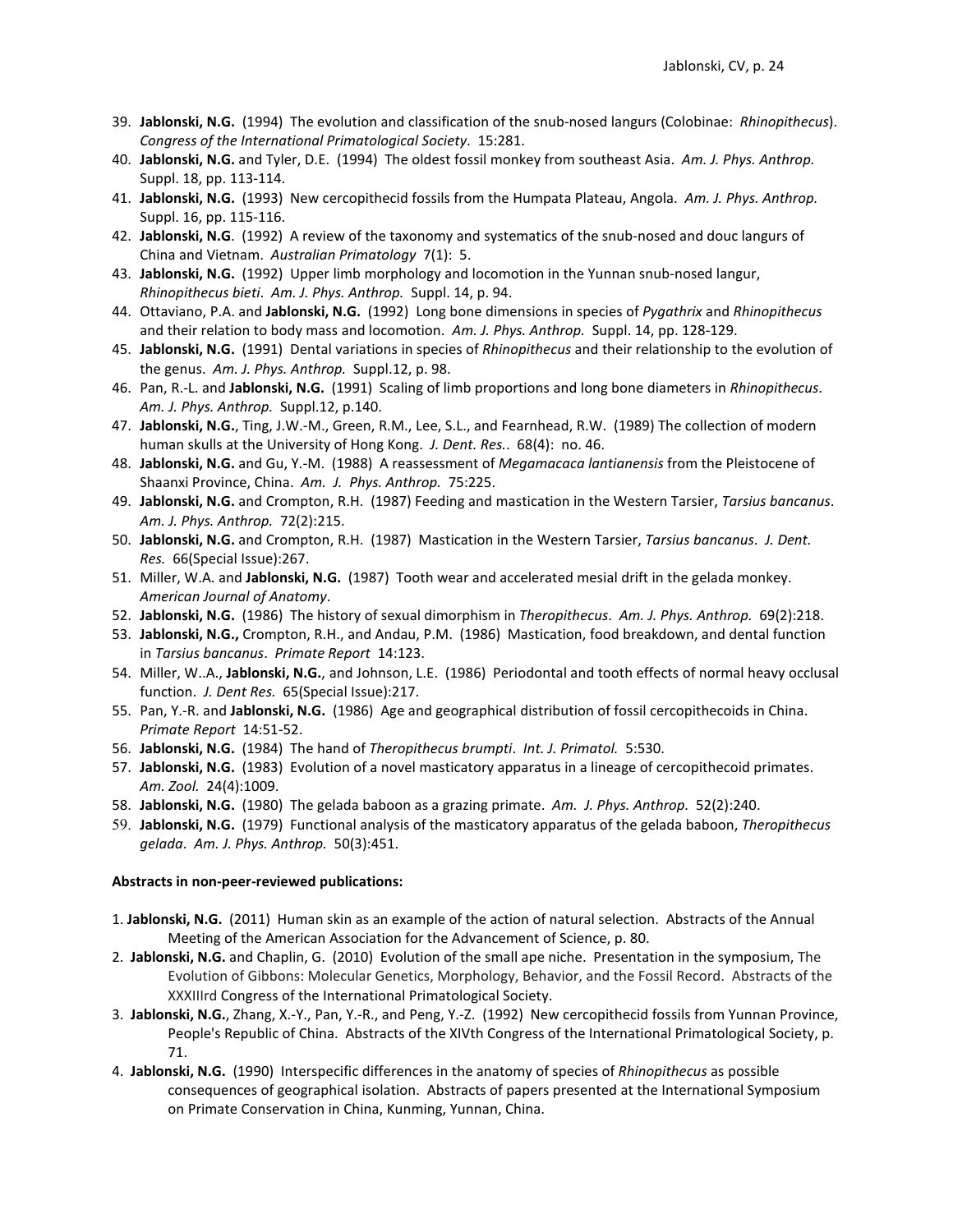- 5. **Jablonski, N.G.** (1988) *Megamacaca lantianensis* and the evolution of the snub-nosed and douc langurs of China. Symposium of Asian Pacific Mammalogy, *Abstracts of Symposium*, p. 24.
- 6. **Jablonski, N.G.** (1988) Fossil evidence bearing on the evolution of the golden monkeys of China. 1st International Conference of China on Anatomical Sciences, *Abstracts of Presented Papers.*
- 7. Pan, R.-L., Wang, H., and **Jablonski, N.G.** (1988) Long bone and skeletal allometry in golden monkeys. Symposium of Asian Pacific Mammalogy, *Abstracts of Symposium*, p. 41.
- 8. Pan, R.-L., Wang, H. and **Jablonski, N.G.** (1988) Sexual dimorphism in the skulls of *Rhinopithecus*. Symposium of Asian Pacific Mammalogy, *Abstracts of Symposium*, p. 42.
- 9. Pan, Y.-R. and **Jablonski, N.G.** (1987) Evolution and palaeobiogeography of fossil cercopithecids in China. *Abstracts from the Second International Congress of the Palaeoenvironment of East Asia from the Mid-Tertiary*.
- 10. **Jablonski, N.G.** (1982) Cranial and postcranial elements of the feeding apparatus of *Theropithecus brumpti* (Primates: Cercopithecidae). *Jiepouxue Tongbao* 5(3):7-8.
- 11. **Jablonski, N.G.** (1982) Phyletic relationships within *Theropithecus* and the status of *Papio baringensis*. 1er Congrès International de Paleontologie Humaine. *Resumes des Communications*, p. 25.
- 12. **Jablonski, N.G.** (1979) The feeding complex of *Theropithecus gelada*: an ungulate-like feeding adaptation in a cercopithecoid primate. American Society of Mammalogists, *Abstracts of Technical Papers*, p. 42.

#### **Technical Report:**

1. **Jablonski, N.G.** (2007) The role of vitamin D in evolution. In: *Multiple Sclerosis: Epidemiology, Genetics and Environmental Factors*. Ebers, G. and Goodin, D. (eds.), pp. 17-21, Berlin, Parexel MMS Europe Ltd.

#### **Book reviews:**

- 1. **Jablonski, N.G.** (2013) Review of *Culture Evolves*, edited by A. Whiten, R. A. Hinde, C. B. Stringer and K. N. Laland. Folia Primatol 2013;84:115-117 (DOI: 10.1159/000350227) [http://www.karger.com/DOI/10.1159/000350227.](http://www.karger.com/DOI/10.1159/000350227)
- 2. **Jablonski, N.G.** (2010) Review of *Shades of Difference: Why Skin Color Matters,* edited by E. N. Glenn, *J. Anthropol.Res.* 66:261-262.
- 3. **Jablonski, N.G.** (2005) Review of *After the Ice Age* by Steven Mithen. For *Discover*.
- 4. **Jablonski, N.G.** Review of *The Hunt for the Dawn Monkey* by Chris Beard. For *California Wild,* Spring 2005. <http://www.calacademy.org/calwild/2005spring/stories/reviews.html>
- 5. **Jablonski, N.G.** (2003) Review of *A Brain for All Seasons*, by William H. Calvin. *California Wild*, Summer 2003. 56(3): 50-51.
- 6. **Jablonski, N.G.** (2002) Review of *Primate Encounters*, edited by S.C. Strum and L.M. Fedigan, *Isis* 93(1):168-169.
- 7. **Jablonski, N.G.** (2001) Review of *Old World Monkeys*, edited by P. Whitehead and C. J. Jolly, *J. Hum. Evol.*  41:247-248.
- 8. **Jablonski, N.G.** (1998) Review of *The Beginning and Meaning of Culture: The Cerebral Activity Underlying It*  by Antonio Santagelo, Milan, La Pietro, 1993. Anthropological Forum VII(3):499-500.
- 9. **Jablonski, N.G.** (1996) Review of *Anthropoid Origins* by John Fleagle and Richard Kay, New York, Plenum Press, 1994. *Amer. J. Phys. Anthrop.* 99:501-505.
- 10. **Jablonski, N.G.** (1992) Review of *The Capped Langur in Bangladesh: Behavioral Ecology and Reproductive Tactics*, by Craig Stanford, *Contributions to Primatology*, Number 28, Basel, Karger, 1991. *Australian Primatology* 6(4):12-14.
- 11. Chaplin, G. and **Jablonski, N.G.** (1994) Ethnographers ignore morphology at their peril A review and critique of of *The Egalitarians: A New Examination of Chimpanzee Social Organisation*, by Margaret Powers. Cambridge University Press, 1991, 290 pp. *Australian Primatology* 8(3):9-11.

### **Peer-reviewed letters to editors:**

1. **Jablonski, N.G**. and Chaplin, G. (1999) Chimp cultural diversity. *Science* 285(5429): 836-7.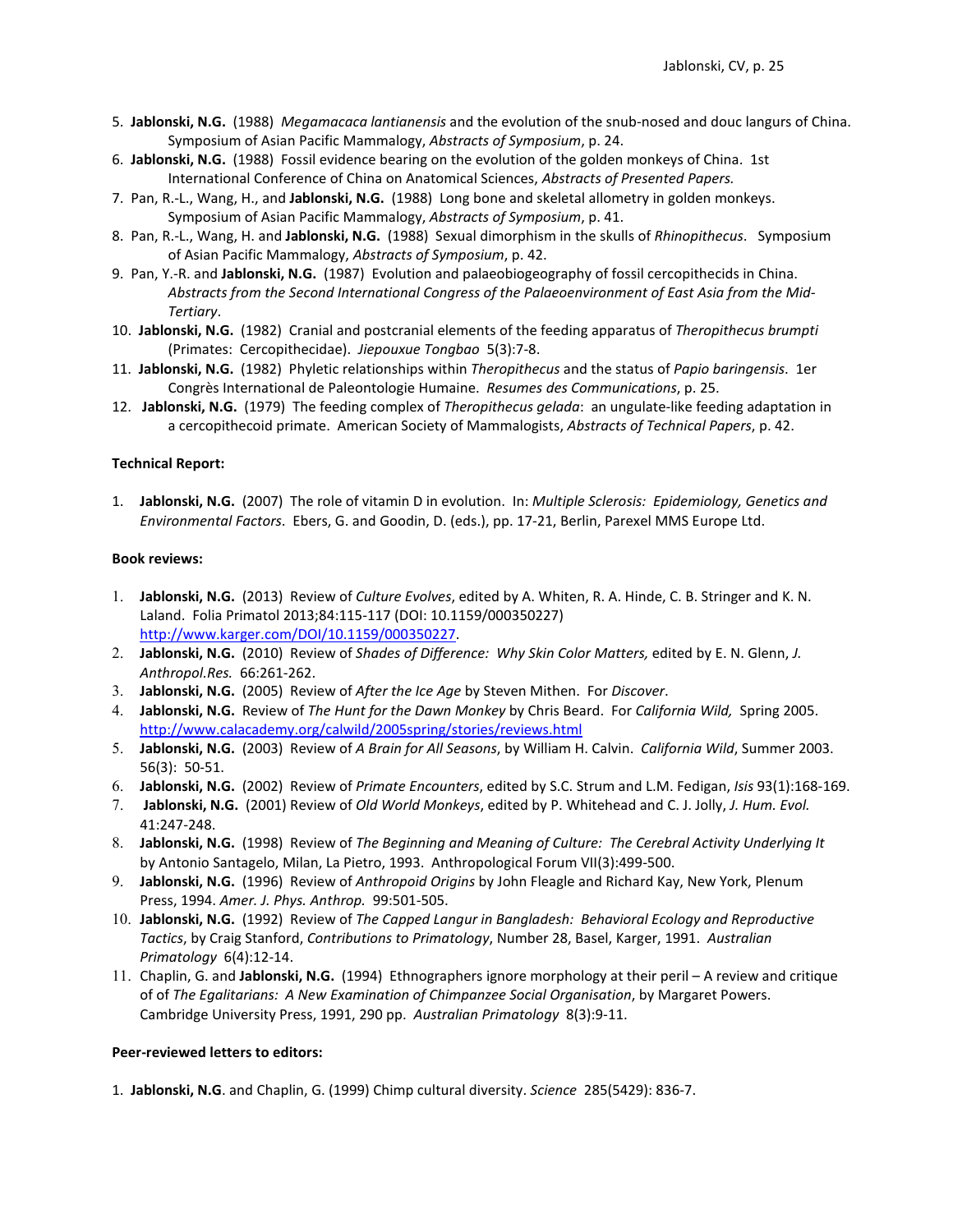## **Popular scientific articles and blogs (edited but not peer-reviewed):**

- 1. **Jablonski, N.G.** (2021) Racism has a physical impact on the body here's how. The Conversation. <https://theconversation.com/racism-has-a-physical-impact-on-the-body-heres-how-141587>
- 2. **Jablonski, N.G.** and Pityana, B. (2020) Why does racism prevail? Leading scholars apply their minds. The Conversation[. https://theconversation.com/why-does-racism-prevail-leading-scholars-apply-their-minds-](https://theconversation.com/why-does-racism-prevail-leading-scholars-apply-their-minds-138363)[138363](https://theconversation.com/why-does-racism-prevail-leading-scholars-apply-their-minds-138363)
- 3. Chaplin, G. and **Jablonski, N.G.** (2020) We need to unpack the word 'race' and find new language. The Conversation[. https://theconversation.com/we-need-to-unpack-the-word-race-and-find-new-language-](https://theconversation.com/we-need-to-unpack-the-word-race-and-find-new-language-138379)[138379](https://theconversation.com/we-need-to-unpack-the-word-race-and-find-new-language-138379)
- 4. **Jablonski, N.G.** (2014) Skin cancer is not the main reason for darker pigmentation. The Conversation. <http://theconversation.com/skin-cancer-is-not-the-main-reason-for-darker-pigmentation-23931>
- 5. **Jablonski, N.G.** (2014) What scientific idea is ready for retirement? Race. Edge (Edge.org): <http://www.edge.org/response-detail/25534>
- 6. **Jablonski, N.G.** (2013) Why racism doesn't go away. *DNA Summit Magazine*.
- 7. **Jablonski, N.G.** (2013) History's ugly linking of color and character. *Dallas Morning News*, 15 February 2013. [http://www.dallasnews.com/opinion/sunday-commentary/20130215-nina-jablonski-historys-ugly-linking-of](http://www.dallasnews.com/opinion/sunday-commentary/20130215-nina-jablonski-historys-ugly-linking-of-color-and-character.ece)[color-and-character.ece](http://www.dallasnews.com/opinion/sunday-commentary/20130215-nina-jablonski-historys-ugly-linking-of-color-and-character.ece)
- 8. **Jablonski, N.G.** (2013) What is it about skin color? Essay for The Root, posted 6 February 2013. [http://www.theroot.com/views/what-it-about-skin-color.](http://www.theroot.com/views/what-it-about-skin-color)
- 9. **Jablonski, N.G.** (2012) Paradoxes of pigmentation. Essay for Berfrois, posted 12 October 2012. [http://www.berfrois.com/2012/10/nina-jablonski-skin-toning/.](http://www.berfrois.com/2012/10/nina-jablonski-skin-toning/)
- 10. **Jablonski, N.G.** (2012) The struggle to overcome racism. *New Scientist*. 1 September 2012, pp. 25-29.
- 11. **Jablonski, N.G.** (2012)What skin color means in 7 countries. Huffington Post. [http://www.huffingtonpost.com/nina-g-jablonski/skin-color-meaning\\_b\\_1834461.html](http://www.huffingtonpost.com/nina-g-jablonski/skin-color-meaning_b_1834461.html)
- 12. **Jablonski, N.G.** (2012) Pigment of the imagination: No relation between skin and race. *Cape Times* 4 September 2012.
- 13. **Jablonski, N.**G. (2012) True colors. *The Scientist*. 26(10):66.
- 14. Douhi, S., Perrin, H. and **Jablonski, N. G**. (2011) The origin of skin color, under the African sun. *Biofutur* 323:26-28.
- 15. **Jablonski, N.G.** (2011) Why human skin comes in colors. *Anthronotes* (Museum of Natural History Publication for Educators) 32:7-10.
- 16. **Jablonski, N.G**. (2010) From Bardot to Beckham: The decline of celebrity tanning. *Skin Cancer Foundation Journal*. April 2010, pp. 42-44.
- 17. **Jablonski, N.G.** (2010) The naked truth. *Scientific American* 302(2):42-49.
- 18. **Jablonski, N.G.** (2008) The self-decorated ape. *Ark* (The Sto Journal for Architects) 03/2008, pp. 52-55.
- 19. **Jablonski, N.G.** and Chaplin, G. (2002) Skin deep. *Scientific American*. 287(4):50-55.
- 20. **Jablonski, N.G.** (2002) The three chimpanzees. *California Wild*, 55(3):12-17. <http://www.calacademy.org/calwild/2002summer/stories/3chimps.html>
- 21. **Jablonski, N.G.** (1999) Upright characters: What made us human. *California Wild,* Volume 54, No. 3 (Summer 1999). <http://www.calacademy.org/calwild/sum99/human.htm>

# **Popular Scientific Articles Representing Jablonski's Research:**

- 1. Martin, A. (2021) The fact is we take skin immensely seriously, but when and why did this start? (An article about the evolution of skin color and the social value placed on skin color.) *The Independent*. [https://www.independent.co.uk/independentpremium/long-reads/evolution-skin-dna-history-judgment](https://www.independent.co.uk/independentpremium/long-reads/evolution-skin-dna-history-judgment-b1841722.html)[b1841722.html](https://www.independent.co.uk/independentpremium/long-reads/evolution-skin-dna-history-judgment-b1841722.html)
- 2. Martin, A. (2021) The long and short of it. (An article about hair and hairlessness based on an interview.) *The Independent*.

[https://edition.independent.co.uk/editions/uk.co.independent.issue.070421/data/9734758/index.html.](https://edition.independent.co.uk/editions/uk.co.independent.issue.070421/data/9734758/index.html)

3. Defilippi, M. (2020) Nina Jablonski, "Il Razzismo È Un Inganno Lo Dice La Chimica" Donna Moderna (Italy)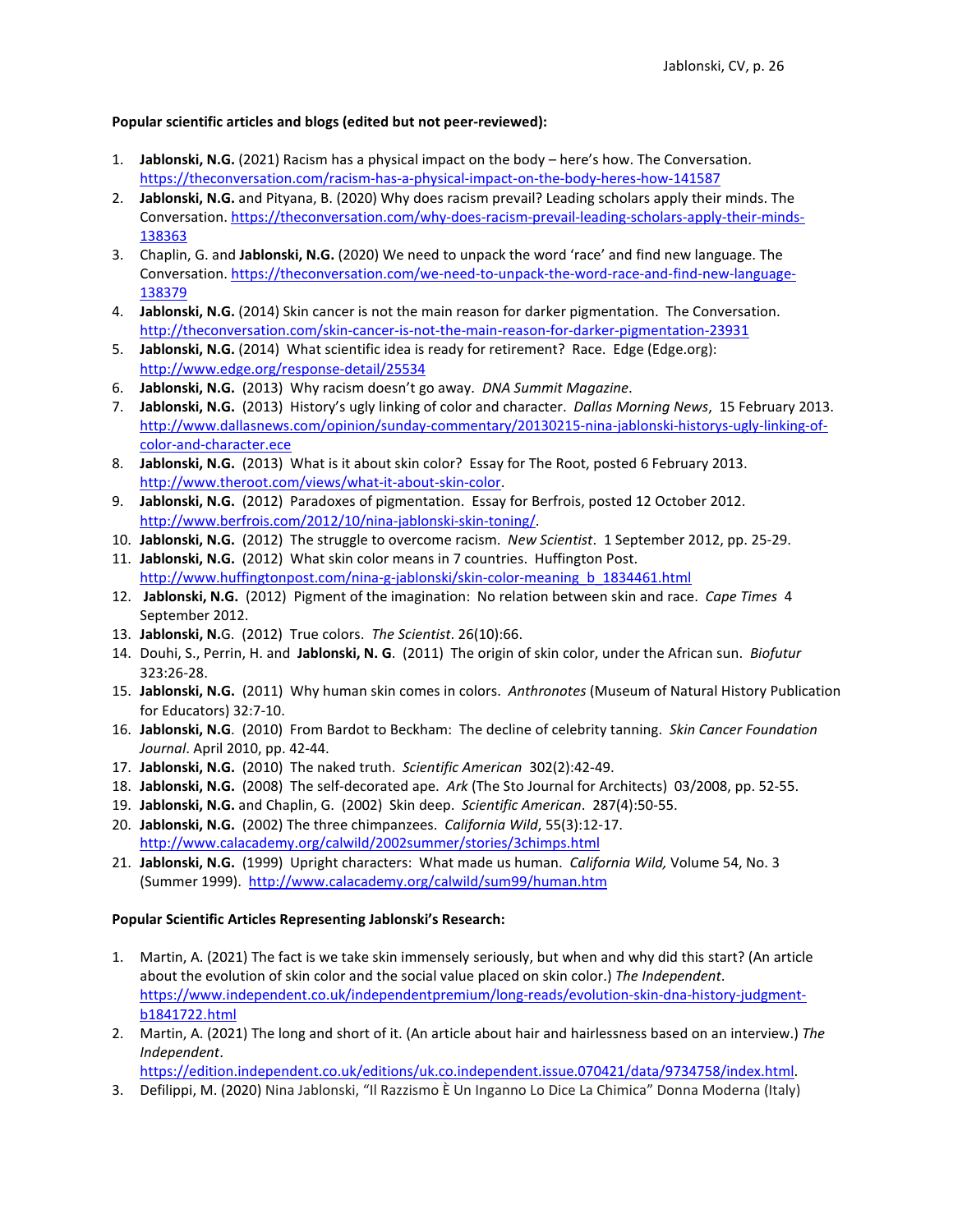- 4. Brits, E. (2018) Ras is snert en is kunsmatige konsep. *Die Burger*. 9 March 2018. <https://www.pressreader.com/south-africa/die-burger/20180309/281616715879754>
- 5. Brits, E. (2018) Velkeur ras mensgemaakte idees se kenner in boek. *Die Burger*. 6 March 2018.
- 6. Pacchioli, D. (2015) The sepia rainbow. *Research Penn State*. 35(2):12-17. <http://news.psu.edu/story/381539/2015/11/18/research/sepia-rainbow>
- 7. Gibbons, A. (2014) Shedding light on skin color. *Science.* 346:934-936. *DOI:* 10.1126/science.346.6212.934.
- **8.** Brean, J. (2013) *The National Post* (Canada). From counter-culture to mainstream: Why the red-hot tattoo boom is bound to end. [http://news.nationalpost.com/2013/08/16/why-this-red-hot-tattoo-boom-is-bound-to](http://news.nationalpost.com/2013/08/16/why-this-red-hot-tattoo-boom-is-bound-to-end-with-regret-again/)[end-with-regret-again/](http://news.nationalpost.com/2013/08/16/why-this-red-hot-tattoo-boom-is-bound-to-end-with-regret-again/)
- **9.** *The Hindu Business Line*. Urbanisation cutting off adequate sunlight to people. 17 February 2013. [http://www.thehindubusinessline.com/news/science/urbanisation-cutting-off-adequate-sunlight-to](http://www.thehindubusinessline.com/news/science/urbanisation-cutting-off-adequate-sunlight-to-people/article4425019.ece)[people/article4425019.ece](http://www.thehindubusinessline.com/news/science/urbanisation-cutting-off-adequate-sunlight-to-people/article4425019.ece)
- 10. *News Track India*. Urbanisation cuts people off adequate sunlight, 17 February 2013. [http://www.newstrackindia.com/newsdetails/2013/02/17/35--Urbanisation-cuts-people-off-adequate](http://www.newstrackindia.com/newsdetails/2013/02/17/35--Urbanisation-cuts-people-off-adequate-sunlight-.html)[sunlight-.html](http://www.newstrackindia.com/newsdetails/2013/02/17/35--Urbanisation-cuts-people-off-adequate-sunlight-.html)
- 11. Brits, E. (2012) Ras le toe nie veldiep. *Die Burger* 15 August 2012 (reprinted in *Beeld* 17 August 2012).
- 12. Davis, R. (2012) Race ain't nothing but an illusion. *Daily Maverick*. 26 July 2012.
- 13. Douhi, S. (2011) Aux origines des couleurs de peau, sous le soleil d'Afrique. *Biofutur* 323:26-28.
- 14. Moskowitz, C. (2008) Why do people have different skin colors? *Wonder Time*. October 2008, p. 116.
- 15. **Jablonski, N.G.** (2007) Nina Jablonski. *Daylight and Architecture*. Spring 2007, No. 5, pp. 40-41.
- 16. Jones, R. (2007) Profile of Nina Jablonski. *The Penn Stater*. March/April 2007.
- 17. Dreifus, C. (2007) Always revealing: Human skin is an anthropologists' map. *New York Times* (Science Times, January 9, 2007)
- 18. Smaglik, P. (2005) Making the paper: Sally McBrearty and Nina Jablonski. *Nature*. 437:xiii.
- 19. Diamond, J. (2005) Geography and skin color. *Nature* 435:283-284. <http://www.nature.com/nature/journal/v435/n7040/edsumm/e050519-04.html>
- 20. Barnett, A. (2002) Fair enough. *New Scientist,* October 2002, vol. 176 issue 2364-12, p. 34.
- 21. Kirchweger, G. (2001) Black and white. *Discover,* February 2001. 22 (2):32-33.
- 22. Hickey, G. (2001) Sex in the Sun? *Nature Australia*, Spring 2001, 27(2): 6-7.
- 23. Edgar, B. (2000) Why Skin Comes in Colors. *California Wild*, Volume 53, No. 1 (Winter 2000) <http://www.calacademy.org/calwild/winter2000/html/horizons.html>
- 24. Edgar, B. (1997) "Charting China's Monkeys (Here at the Academy)" *California Wild*, Volume 50, No. 1 (Winter 1997[\) http://www.calacademy.org/calwild/pacdis/issues/winter97/jabw97.htm](http://www.calacademy.org/calwild/pacdis/issues/winter97/jabw97.htm)
- 25. Shreeve, J. (1996) Sunset on the savanna. Discover. July 1996, pp. 116-125.

### **Field Experience:**

*Vertebrate paleontological surveys, excavations, and training:*

| 2019      | Participant, Vertebrate paleontological survey of Woranso-Mille, Ethopia, as part of team led by<br>Yohannes Haile-Selassie, Cleveland Museum of Natural History.                                                                                                                                                                                              |
|-----------|----------------------------------------------------------------------------------------------------------------------------------------------------------------------------------------------------------------------------------------------------------------------------------------------------------------------------------------------------------------|
| 2007-2017 | Leader, Vertebrate paleontological survey of late Miocene and early Pliocene sites in northern<br>Yunnan Province, China; Current research field site is Shuitangba, near Zhaotong, in northeastern<br>Yunnan, funded by the NSF                                                                                                                               |
| 2006      | Leader, Vertebrate paleontological survey and excavation of the Tangzigou Holocene habitation<br>site, western Yunnan Province, China                                                                                                                                                                                                                          |
| 2005      | Leader, Vertebrate paleontological survey and excavation of cave and sinkhole sites of<br>Pleistocene and Holocene age in western Yunnan Province, China; responsibilities included<br>overall coordination of a large team comprising paleontologists, professional cave explorers,<br>local assistants, and retrieval of large and small vertebrate remains. |
| 2004      | Member, Vertebrate paleontological survey of Plio-Pleistocene localities at Koobi Fora, Lake<br>Turkana Basin, northwestern Kenya, headed by Meave Leakey                                                                                                                                                                                                      |
| 2003      | Leader, Vertebrate paleontological survey and excavation at three Pleistocene and Holocene<br>sites in western Yunnan Province, China; including wet- and dry-sieving for micromammal fossils                                                                                                                                                                  |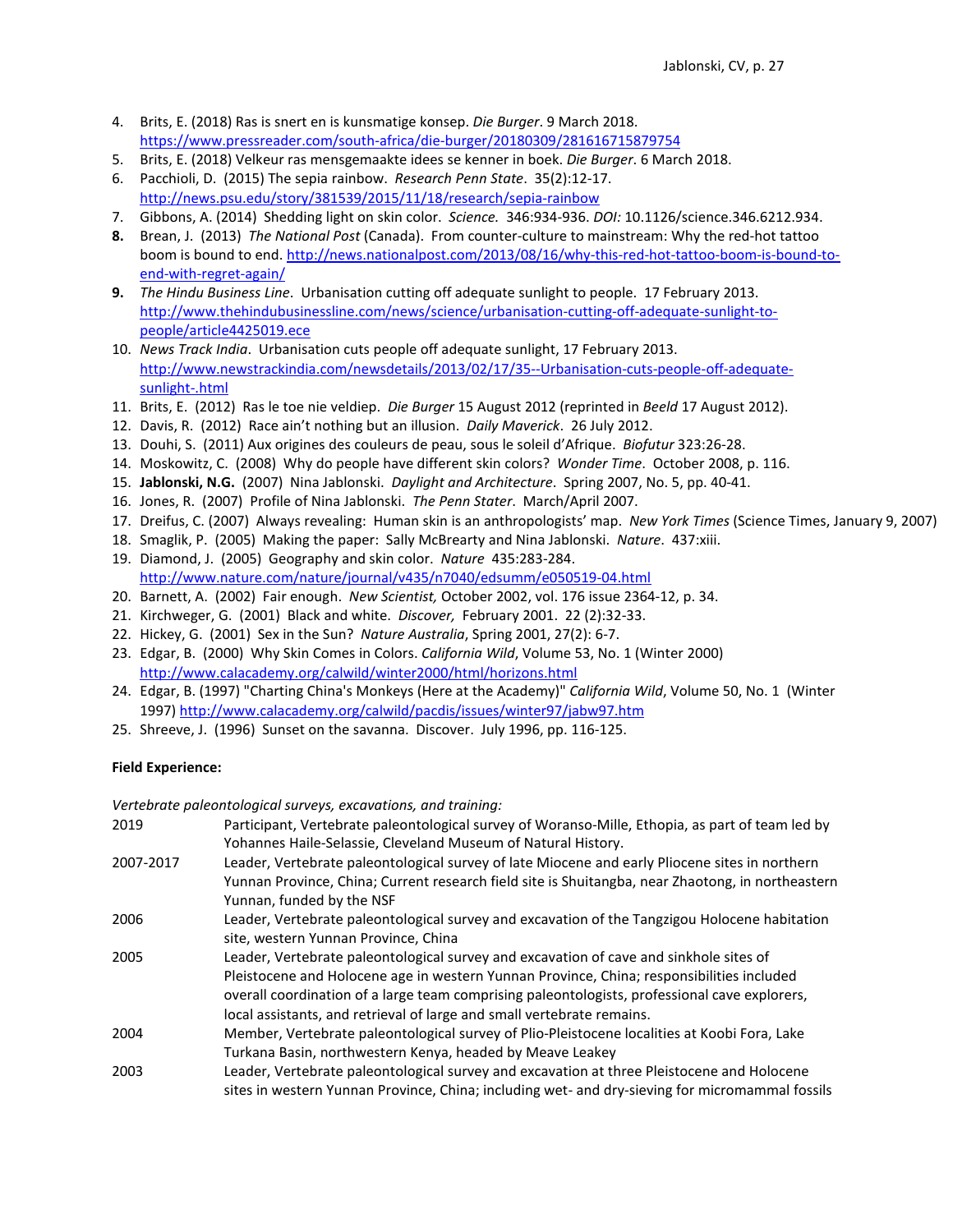| 2002      | Leader, Vertebrate paleontological survey of four sites and excavation at three Pleistocene and |
|-----------|-------------------------------------------------------------------------------------------------|
|           | Holocene sites in western Yunnan Province, China; including wet-sieving for micromammal fossils |
| 1999      | Leader, Vertebrate paleontological survey of Middle and Late Miocene Siwalik sites in western   |
|           | Nepal; including wet-sieving for micromammals                                                   |
| 1998      | Leader, Vertebrate paleontological survey of Middle and Late Miocene Siwalik sites in eastern   |
|           | and western Nepal                                                                               |
| 1997      | Member, vertebrate paleontological survey of Late Miocene Siwalik sites in northern Pakistan,   |
|           | with team from Harvard University, headed by John Barry                                         |
| 1996      | Member, vertebrate paleontological survey of Middle and Late Miocene Siwalik sites in northern  |
|           | Pakistan, with team from Harvard University, headed by John Barry                               |
| 1987      | Member, vertebrate paleontological survey of Pleistocene localities in Olduvai Gorge, northern  |
|           | Tanzania, with team from the Institute of Human Origins, headed by Gerald Eck                   |
| 1977-1981 | Member, vertebrate paleontological surveys of the Burke Museum of The University of             |
|           | Washington; included surveys of eastern Washington, western Montana, and western South          |
|           | Dakota, headed by James Martin                                                                  |
| 1976      | Graduate student field assistant, vertebrate paleontological survey of the John Day Formation,  |
|           | central Oregon, with the Burke Museum of The University of Washington, headed by John           |
|           | Rensberger                                                                                      |
|           |                                                                                                 |

*Ecological and behavioral surveys:*

1985 Member, study of the feeding and locomotor behavior of *Tarsius bancanus* in the Sepilok Nature Reserve, Sabah, Western Malaysia, headed by Robin Crompton

# **Conferences, Symposia and Lecture Series Organized:**

| 2020 | Book launch and panel discussion: When the Rainbow Melts, Celebrate the Thoughts that Tried<br>to Find Out Why. Offical launch of the three STIAS volumes: Persistence of Race (2020); Race in<br>Education (2019); and The Effects of Race (2018), Stellenbosch Institute for Advanced Study |
|------|-----------------------------------------------------------------------------------------------------------------------------------------------------------------------------------------------------------------------------------------------------------------------------------------------|
| 2018 | Symposium, "Understanding Your Roots: STEM Diversity and an Evidence-Based Curriculum,"<br>American Association for the Advancement of Science, Austin, TX. (Roles: Co-Organizer,<br>moderator, and discussant).                                                                              |
| 2018 | Work Meeting, "Reconstruction of the Paleoenvironment of the Terminal Miocene Site of<br>Shuitangba, Yunnan," Funded by the National Science Foundation and held at the Cleveland<br>Museum of Natural History; (Roles: Meeting chair and organizer).                                         |
| 2017 | Symposium, "Here comes the sun: the genetics of solar exposure," American Association of<br>Physical Anthropologists, New Orleans, LA. (Role: Co-organizer).                                                                                                                                  |
| 2016 | National Cancer Institute Sponsored Sun Safety Expert Meeting, convened by the National<br>Academy of Sciences Board on Behavioral, Cognitive and Sensory Sciences; Meeting co-chair.                                                                                                         |
| 2015 | Symposium, "Unique Features of Human Skin," CARTA Symposium, Salk Institute, co-organized<br>with Pascal Gagneux.                                                                                                                                                                             |
| 2014 | Symposium, "Geography and Skin Pigmentation Disorders," International Pigment Cell Conference,<br>2014, Singapore (Role: Co-organizer and Co-chair); symposium sponsored by L'Oréal Research and<br>Innovation.                                                                               |
| 2014 | Symposium, "Neoracism and Scientific Racism in "Post-Racial" Societies," Annual Meeting of the<br>American Association for the Advancement of Science, Chicago, IL. (Role: Primary organizer)                                                                                                 |
| 2014 | Biennial Conference, International Primatological Society, Hanoi Vietnam; (Role: Member of<br>program committee)                                                                                                                                                                              |
| 2013 | Symposium, "Beyond Color: How Human Skin Interacts with Our World," Annual Meeting of the<br>American Association for the Advancement of Science, Boston, MA.                                                                                                                                 |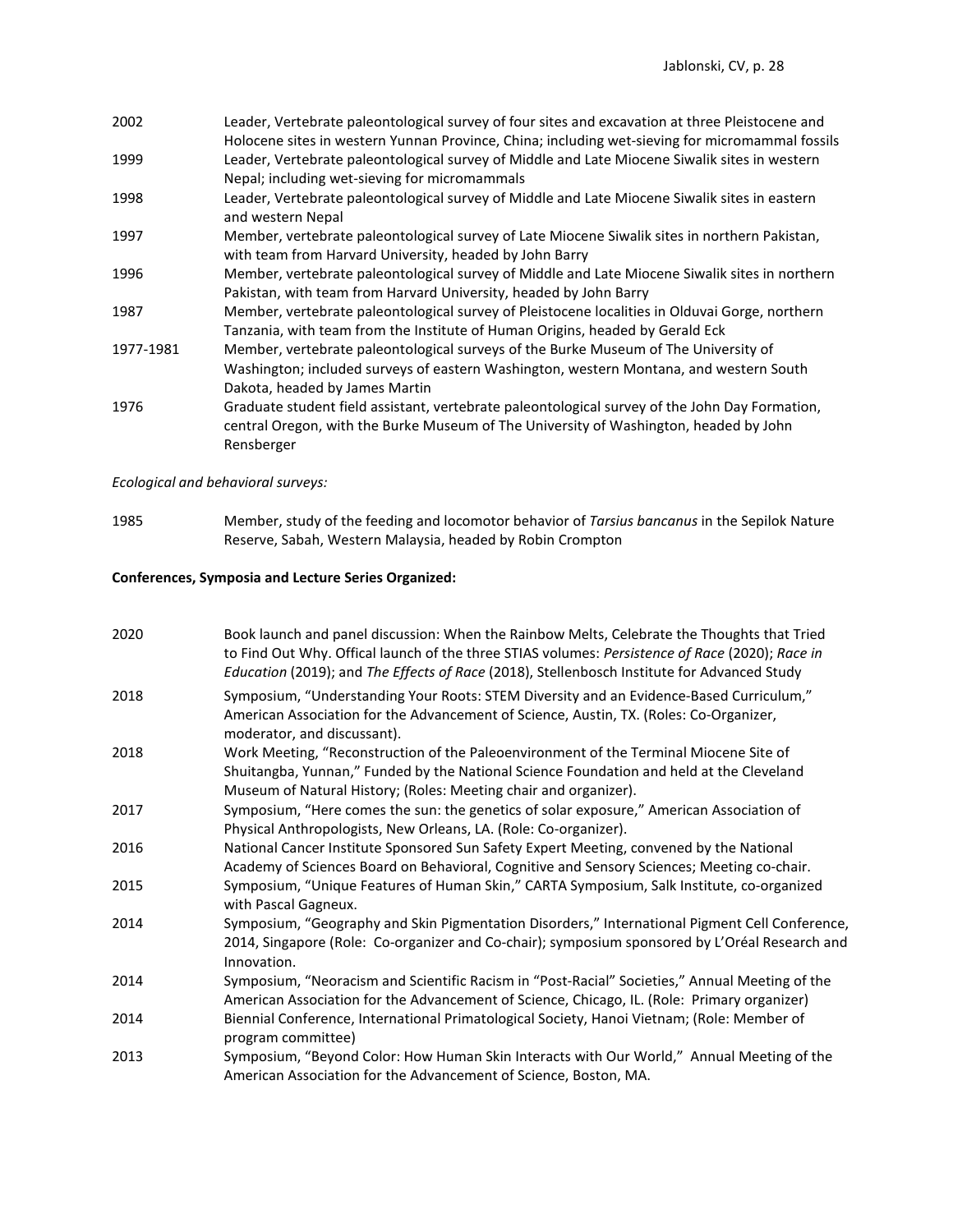| 2007         | Symposium on, "What's New with Old Monkeys? Systematics, Phylogeny, and Paleobiology of<br>Fossil Cercopithecids", for the Annual Meeting of the American Association of Physical<br>Anthropologists (Co-Organizer, with S. Frost and E. Delson) |
|--------------|--------------------------------------------------------------------------------------------------------------------------------------------------------------------------------------------------------------------------------------------------|
|              |                                                                                                                                                                                                                                                  |
| 2005         | Symposium on, "Ice Age Peoples of the Pacific Northwest", for the Annual Meeting of the Pacific<br>Division of the American Association of the Advancement of Science.                                                                           |
| 2003         | Symposium on, "Biogeography: Past, Present and Future", for the 150 <sup>th</sup> anniversary celebration of                                                                                                                                     |
|              | the California Academy of Sciences, in collaboration with the Pacific Division of the American<br>Association of the Advancement of Science.                                                                                                     |
| 2003         | Symposium on, "The Future of Taxonomy", for the 150 <sup>th</sup> anniversary celebration of the California                                                                                                                                      |
|              | Academy of Sciences, in collaboration with the Pacific Division of the American Association of the                                                                                                                                               |
|              | Advancement of Science.                                                                                                                                                                                                                          |
| 2002         | Academy Fellows Day: "New Views on Human Ethology", featuring Prof. I. Eibl-Eibesfeldt; events                                                                                                                                                   |
|              | organized included a public lecture, reception, and half-day panel discussion                                                                                                                                                                    |
| 2002         | Symposium on, "Island Biogeography, with a Pacific Flavor" for the annual meeting of the Pacific<br>Division of the American Association of the Advancement of Science.                                                                          |
| 2002         | Symposium on, "Peopling of the Pacific" for the annual meeting of the Pacific Division of the<br>American Association of the Advancement of Science.                                                                                             |
| 2002         | Symposium for the annual meeting of the American Association of the Advancement of Science,                                                                                                                                                      |
|              | "Solar UVR and its Effects on the Evolution of Life on Earth".                                                                                                                                                                                   |
| 2001         | Fifth International Conference on the Evolution of the East Asian Environment, Centre of Asian                                                                                                                                                   |
|              | Studies, University of Hong Kong, November 2001                                                                                                                                                                                                  |
| 2000         | "Shaping Primate Evolution", an international symposium to honor the career of Charles E.                                                                                                                                                        |
|              | Oxnard, for the annual meeting of the American Association of Physical Anthropologists, co-                                                                                                                                                      |
|              | organized with R. German                                                                                                                                                                                                                         |
| 1999-2006    | Conversations at the Herbst Theatre, City Arts And Lectures, Member of the Selection Committee                                                                                                                                                   |
|              | for choosing speakers to be part of the series sponsored by the California Academy of Sciences                                                                                                                                                   |
| 1999         | "Recent Developments in Studies Relating to Human Evolution"                                                                                                                                                                                     |
|              | Pacific Division, American Association of the Advancement of Sciences, symposium for Annual                                                                                                                                                      |
|              | Meeting (San Francisco, 22 June 1999)                                                                                                                                                                                                            |
| 1999         | "Museums, Universities and the Science of Biodiversity," an international symposium organized                                                                                                                                                    |
|              | jointly between the California Academy of Sciences and Stanford University (co-organized with Drs.                                                                                                                                               |
|              | T. Gosliner, California Academy of Sciences and W. Watt, Stanford University)                                                                                                                                                                    |
| 1999         | Lecture Series associated with "Missing Links Alive", an exhibit on human evolution at the                                                                                                                                                       |
|              | California Academy of Sciences                                                                                                                                                                                                                   |
| 1999         | The Fourth Wattis Symposium in Anthropology at the California Academy of Sciences, "The First                                                                                                                                                    |
|              | Americans: Pleistocene Colonization of the New World" (2 October 1999)                                                                                                                                                                           |
| 1998 onward  | "Human Origins Lecture Series", an internationally recognized series of noted speakers, organized                                                                                                                                                |
|              | jointly with the Leakey Foundation                                                                                                                                                                                                               |
| 1998         | Rietz Food Technology Endowment Symposium, "Food, Health and Healing"                                                                                                                                                                            |
| 1997         | The Third Wattis Symposium in Anthropology at the California Academy of Sciences, "The Origin<br>and Diversification of Language"                                                                                                                |
|              |                                                                                                                                                                                                                                                  |
| 1996<br>1995 | Rietz Food Technology Endowment Symposium, "Bread, A Language of Life"                                                                                                                                                                           |
|              | The Second Wattis Symposium in Anthropology at the California Academy ofSciences, "Beyond                                                                                                                                                        |
|              | Art: Upper Paleolithic Image and Symbol"<br>Symposium on "The Biology of the Snub-nosed Langurs" for the XVth International Congress of the                                                                                                      |
| 1994         | International Primatological Society, Bali, August 1994                                                                                                                                                                                          |
|              | Third International Conference on the Evolution of the East Asian Environment, Kunming,                                                                                                                                                          |
| 1991         | Yunnan, China; Co-sponsored by the Centre of Asian Studies of the University of Hong Kong and                                                                                                                                                    |
|              | the Academia Sinica of the People's Republic of China                                                                                                                                                                                            |
| 1990         | Theropithecus as a Case Study in Primate Evolutionary Biology, Kings College, University of                                                                                                                                                      |
|              | Cambridge, 9-12 April; Supported by the Wenner-Gren Foundation                                                                                                                                                                                   |

**Professional Development Events Organized:**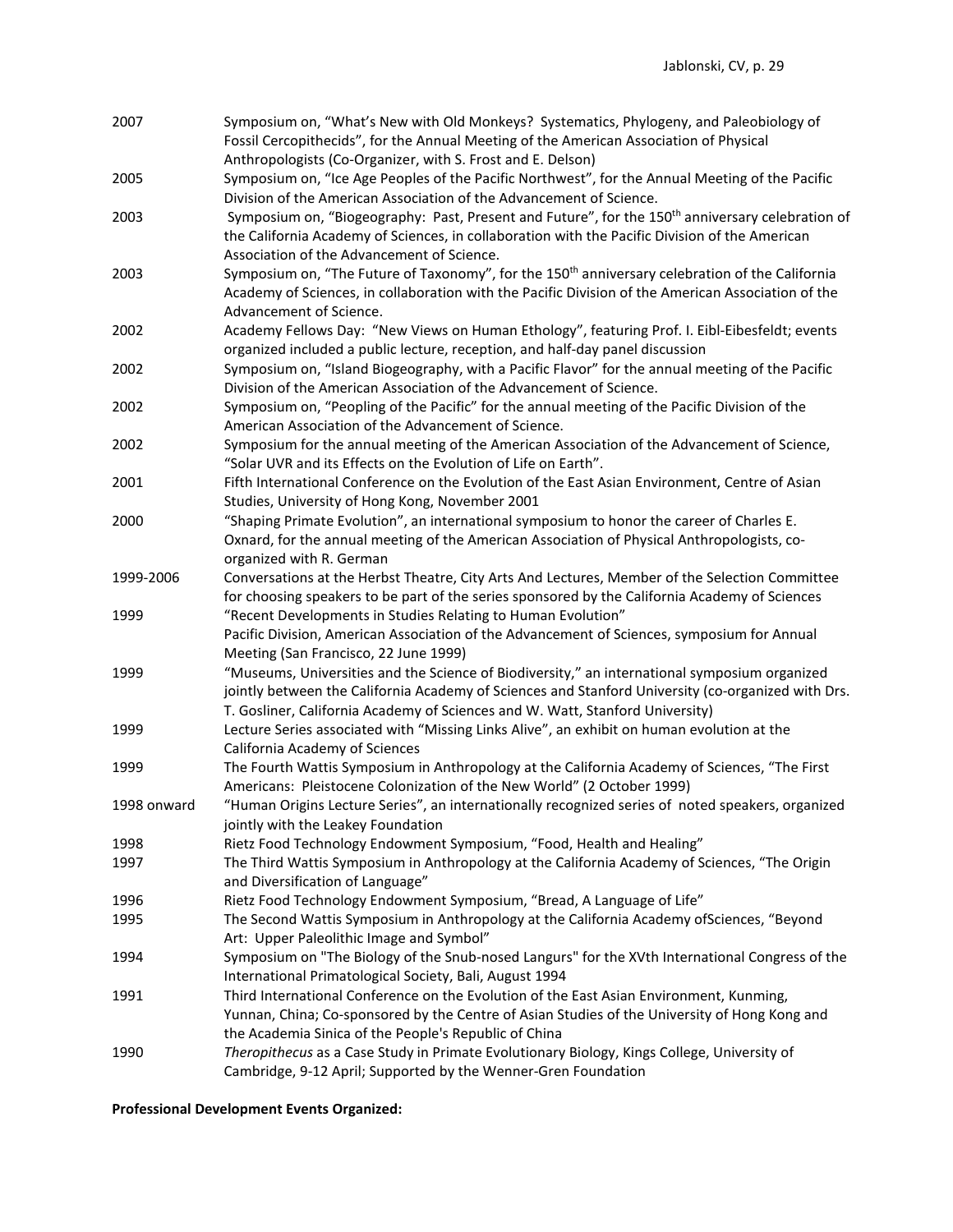2014 American Association of Physical Anthropologists, Mid-Career Women's Mentoring Workshop, co-organizer

#### **Major Invited Lectures:**

- 2021 "Understanding racism is not rocket science...but combating it requires origins science!," Palaeontological Scientific Trust of Africa (PAST) in conjunction with J. P. Morgan (South Africa)
- 2021 "The biological evolution of skin color and the history of a racialized trait," Rutgers University, Social & Behavioral Sciences Dean's Distinguished Lecture
- 2021 "The evolution of human skin color gets more interesting by the day," Darwin Festival, Salem State University.
- 2020 "Is skin color humanity's last frontier?," Focus Milan, Milan, Italy.
- 2020 "Skin," video presentation and panel discussion as part of the two-day online symposium, Comparative Anthropogeny: Exploring The Human-Ape Paradox, sponsored by CARTA (The Center for Academic Research and Training in Anthropogeny)
- 2020 "The evolution of skin color and what it means to all of us," Kenya Museum Society, Nairobi, Kenya (via Zoom).
- 2020 "The evolution of human skin color: What we know and how we can talk about it." Club EvMed, Duke University (via Zoom).
- 2019 "Biocultural compromises and the evolution of modern humans: The case study of human skin pigmentation," Department of Genetics, Evolution and Environment Seminar, University College London.
- 2019 "The Meanings of Skin Colour," Invited special evening lecture, Goodenough College, London.
- 2019 "The Evolution and Meanings of Human Skin Pigmentation," Keynote Address, Huck Institutes of the Life Sciences Fourth Annual Life Sciences Symposium, Penn State.
- 2018 "The Evolution and Meanings of Human Skin Color," Leakey Foundation Speaker Series, Houston Museum of Natural Science.
- 2018 "The Evolution and Meanings of Human Skin Color," Women in Science Symposium Keynote Address, Field Museum of Natural History.
- 2018 "Human Skin as a Story Book of Mammalian Evolution and Human Culture," Explorer Series, Cleveland Museum of Natural History.
- 2018 "Re-Touch: Why the Evolution and Science of Human Touch Matters to You and Your Patients," Keynote address, Cosmetic Bootcamp, Aspen, Colorado.
- 2018 "Talking About the Hard Stuff: Evolution and Race in American Classrooms," Lilenthal Endowed Lecture, California Academy of Sciences.
- 2017 "Human skin color is an evolutionary adaptation, not a racial characteristic," ALLELE lecture, University of Alabama.
- 2017 "Social touch in primates," Keynote lecture for the The 2nd International Association For The Study Of Affective Touch, Liverpool, U.K.
- 2017 "Look up from your screens," First Year Student Convocation address, The Pennsylvania State University (University Park).
- 2017 **"**Being a scientist, 24/7," Commencement address for the Eberly College of Science, The Pennsylvania State University (University Park).
- 2017 "The cost of color: The health and social consequences of skin color for people today," Charles M. and Martha Hitchcock Lectures, University of California at Berkeley.
- 2017 "The real 'skin in the game': The history of naked, sweaty, and colorful skin in the human lineage," Charles M. and Martha Hitchcock Lectures, University of California at Berkeley.
- 2017 *"*The skin of *Homo sapiens*: The evolution of our interface with the world,*"* Invited lecture in the series, Woher kommt der Mensch? Ein neuer Blick auf *Homo sapiens*, Senckenberg Institute and Museum, Frankfurt, Germany.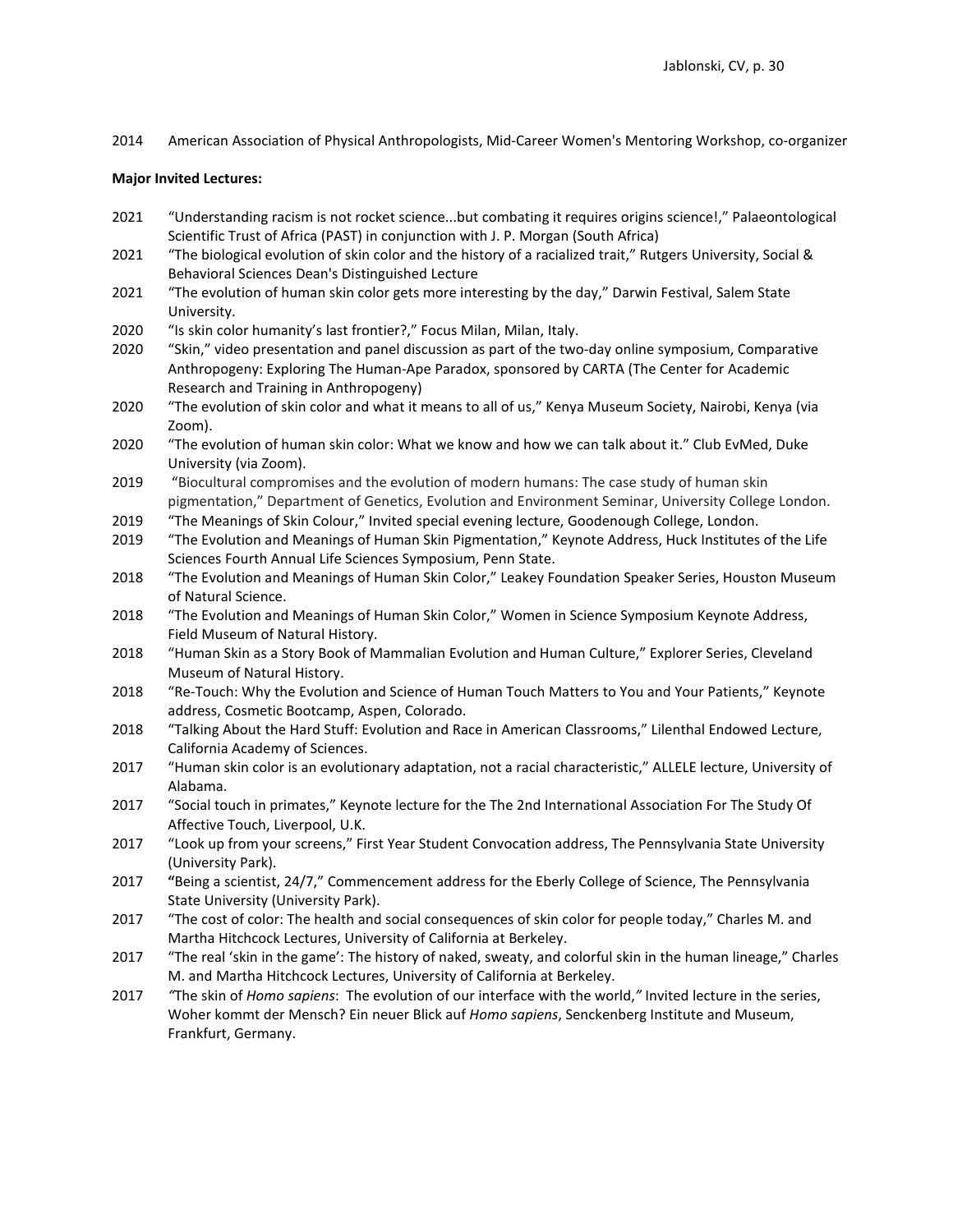- 2016 "The evolution of skin as a sensory organ," Banquet Dinner Address, 65<sup>th</sup> Annual Montagna Symposium on the Biology of Skin, organized by the Oregon Health Sciences University and the Society for Investigative Dermatology.
- 2016 "Living color: The biological and social meaning of skin color," Frontiers in Science Lecture, Ohio University, Athens.
- 2016 "Why skin color matters," J. James Wood Lecture, Butler University, Indianapolis.
- 2016 "Extreme bodies: Humanity's journey from the savanna to the sofa and beyond," Chautauqua Institution, Chautauqua.
- 2016 "The evolution of human skin color and why it matter," Julia Booms Memorial Lecture, Harvard University.
- 2016 "The evolution and meanings of human skin color," Deans Advisory Council Interdisciplinary Lecture, Appalachian State University, Boone.
- 2016 "The evolution of human skin pigmentation, and its implications for health and social wellbeing," The Tracy and Ruth *Storer* Lectureship in the Life Sciences, University of California at Davis.
- 2016 "The illusion of race," Keynote Address, Centenerary Symposium in Honor of the Abolition of Cuban Slavery, Casa de las Americas, Havana, Cuba.
- 2016 "Evolution of human skin and skin pigmentation, and their ramifications for health, social interactions, and well-being," Department of Medical Genetics and Society of Human Genetics, Medical University of Havana, Cuba.
- 2015 "The evolution of human skin pigmentation and its relevance to human health," Evelyn Spritz Lecture, Department of Human Medical Genetics and Genomics, University of Colorado at Denver.
- 2015 "Naked, colorful skin and its role in human social interactions," Lecture in the CARTA Symposium, Unique Features of Human Skin, Salk Institute, La Jolla.
- 2015 "The evolution of skin colour and why it matters," Dean's Lecture, Faculty of Science, University of Cape Town
- 2015 "Paradoxes of pigmentation: Human evolution sheds light on why cosmetic outcomes are at odds with human physiology," Keynote Address, Cosmetic Bootcamp 2015, Aspen.
- 2015 "The evolution of skin pigmentation and its consequences for health," 2015 James N. Gilliam Lecture, Universiity of Texas Southwestern Campus, Department of Dermatology, Dallas.
- 2015 "Human skin color: Its evolution and relevance to health and human society," The 2345<sup>th</sup> meeting of The Philosophical Society of Washington, Washington, D.C.
- 2015 "Skin pigmentation is relevant to everything that physical anthropologists aspire to do," Luncheon address to the 84<sup>th</sup> annual meeting of the American Association of Physical Anthropologists, St. Louis.
- 2014 "Human skin pigmentation: Its evolution and relevance to health and human society,"  $13<sup>th</sup>$  Gustav Heinrich Ralph von Koenigswald Lecture, Senckenberg Forschungsinstitut und Naturmuseum, Frankfurt am Main
- 2014 "The colors of human skin," Penn Humanities Forum, University of Pennsylvania
- 2014 "Natural selection and the evolution of skin pigmentation phenotypes." Keynote lecture, International Pigment Cell Conference, Singapore.
- 2014 "The evolution of Asian primates: 55 million years of speciation, extinction, dispersal, isolation, and adaptation fueled by environmental change." Plenary lecture, International Primatological Society, Hanoi, Vietnam.
- 2014 "You're looking good! Evolutionary and anthropological perspectives on the importance of human facial appearance." Keynote lecture, Cosmetic Bootcamp Summer Meeting 2014, Aspen.
- 2014 "Skin pigmentation: Its evolution and meanings in the modern world," Heidelberg Forum Science and Society, European Molecular Biology Laboratory, Heidelberg.
- 2014 "Vitamin D and human health: an evolutionary perspective," Vitamin D and Human Health, Queen Mary University, London.
- 2014 "The evolution of naked, sweaty, smelly, and colorful human skin," Monell Chemical Senses Center, Philadelphia.
- 2013 **"**Why human skin comes in colors and why it matters," Explorer Lecture Series, Cleveland Museum of Natural History.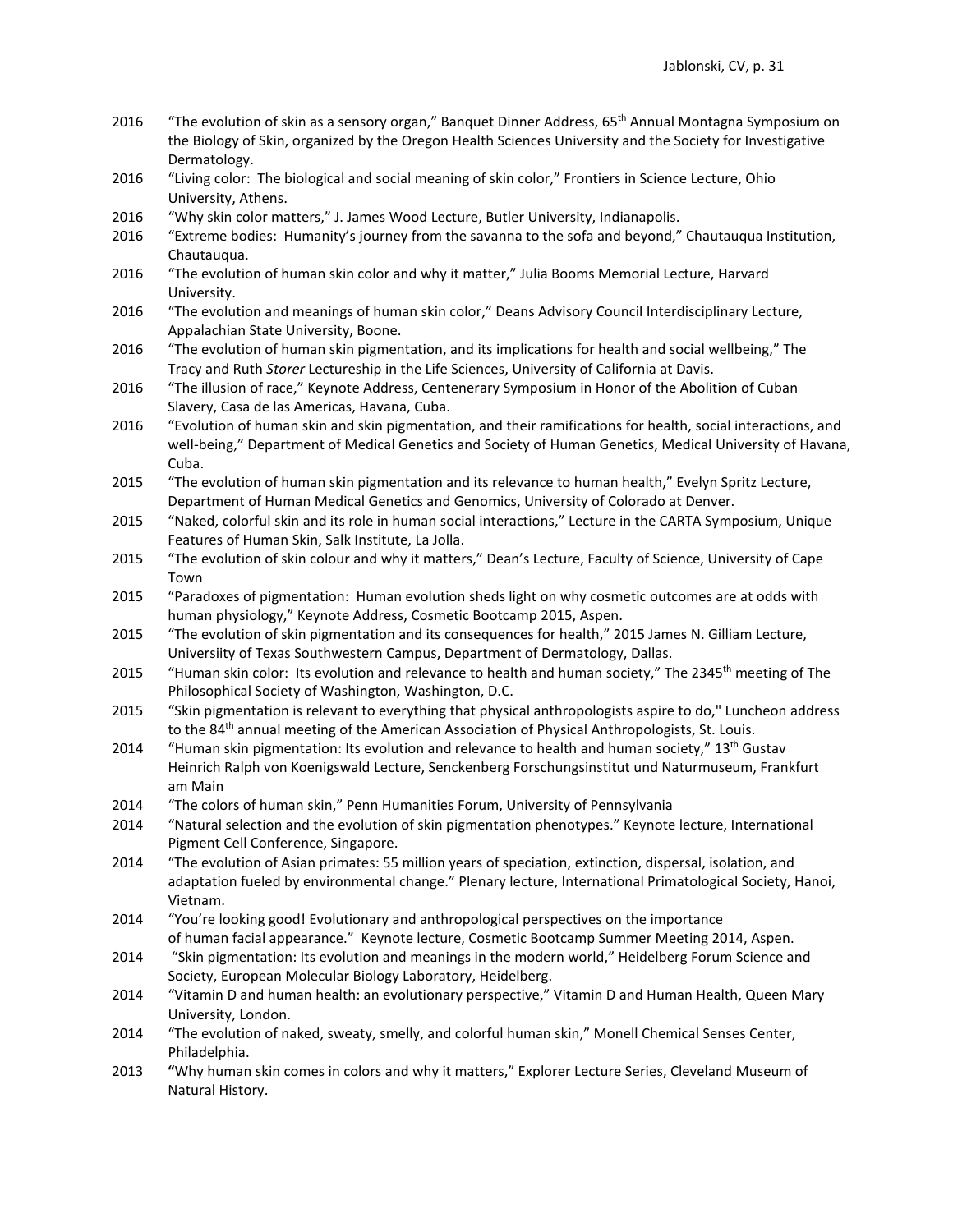- 2013 "The beauty of the human rainbow: The evolution of human skin color," Featured keynote lecture, (XIth Annual) Festival of Science, Genoa, Italy.
- 2013 "Skin pigmentation and the vitamin D compromise: Implications for life in an urbanized world," Director's Leadership Lecture Series, Institute of Social Research, University of Michigan.
- 2013 "Examining the biology of health and health disparities in South Africa: New evidence for the role of vitamin D," invited guest lecture to caucus of the Members of Parliament of the Democratic Alliance Party, South Africa.
- 2013 "Beyond Skin," Keynote Lecture for the DNA Summit 2013, London.
- 2013 "The evolution of human skin pigmentation and its implications for health in the modern world," Keynote Lecture for the Sun Protection Conference 2013, London.
- 2013 "Human skin: Naked, sweaty, colorful, and decorated," Inaugural Lecture for the Irish Skin Foundation, Dublin.
- 2013 "The evolution and meanings of skin pigmentation," Topical Lecture for the Annual Meeting of the American Association for the Advancement of Science. Boston, MA.
- 2012 "The evolution of skin and skin color…and what it means to you," Exxon Mobil Research Club, Hampton, NJ.
- 2012 "Skin: Its biology in black and white," First Annual Philip V. Tobias Memorial Lecture for the Palaeontological Scientific Trust (8th PAST/Standard Bank Lecture), Soweto Theatre, Johannesburg.
- 2012 "Skin pigmentation: Its evolution and meaning in the modern world," Fourth Annual Darwin Seminar, University of Cape Town.
- 2012 "The evolution of human skin and skin color," Grand Rounds, Organogenesis, Inc., Canton, MA.
- 2012 "The evolution of skin," Leakey Foundation Lecture, A SciCafe Presentation, American Museum of Natural History, New York.
- 2012 "Exploring the biological and social meanings of skin color," Invited lecture for NYC area science educators, American Museum of Natural History (Gottesberg Center for Science Teaching and Learning), New York.
- 2012 "In living color: The evolution and meanings of human skin color," University Lecture, University of Iowa.
- 2012 "Living color: The biological and social meaning of skin color," Featured lecture in association with the exhibit, "RACE: Are We So Different?," Science Museum of Virginia, Richmond.
- 2012 "The evolution of human skin pigmentation by natural selection," 10<sup>th</sup> Annual Darwin Day Lecture, Frankling & Marshall College, Lancaster (PA).
- 2011 "Skin color: Evolution and significance," Smithsonian Members Lecture in association with the exhibit, "RACE: Are We So Different?", National Museum of Natural History, Smithsonian Institution.
- 2011 "Evolving skin: The remarkable history of our largest organ," Leakey Foundation Lecture Series, Field Museum of Natural History, Chicago.
- 2011 "The evolution of skin coloration", endowed Stanley Davidson Lecture of the Royal College of Physicians of Edinburgh (Scotland), Biennial Dermatology Symposium.
- 2011 "Why is our human skin so different from our hairy cousin, the chimp?" Featured thematic lecture, British Science Festival, Bradford (England).
- 2011 "Why skin color matters: A look at the evolution and meaning of our most visible trait", Keynote address at the annual Student Scholar Day at Grand Valley State University, Allendale, Michigan.
- 2011 "The evolution and meaning of human skin pigmentation", Distinguished Scientist and visiting Woman in Science lecturer, Bard College.
- 2010 "The skin, a universal interface of colour", LVMH Recherche, 10<sup>th</sup> Symposium, Paris, France.
- 2010 "The evolution of naked skin in humans", A. Watson Armour Seminar Series, Field Museum, Chicago.
- 2010 "Vitamin D production as a driving force in the evolution of human skin pigmentation", Scottish Summit on Vitamin D and Multiple Sclerosis, Glasgow.
- 2010 "Human skin pigmentation as an example of adaptive evolution", American Philosophical Society, Philadelphia.
- 2010 "Why skin comes in colors", Annual Darwin Lecture, Stellenbosch Institute for Advanced Study, Stellenbosch, South Africa.
- 2010 "Natural selection and the evolution of skin pigmentation", Peter N. Horvath, M.D., Lecture, The Washington D.C. Dermatological Society.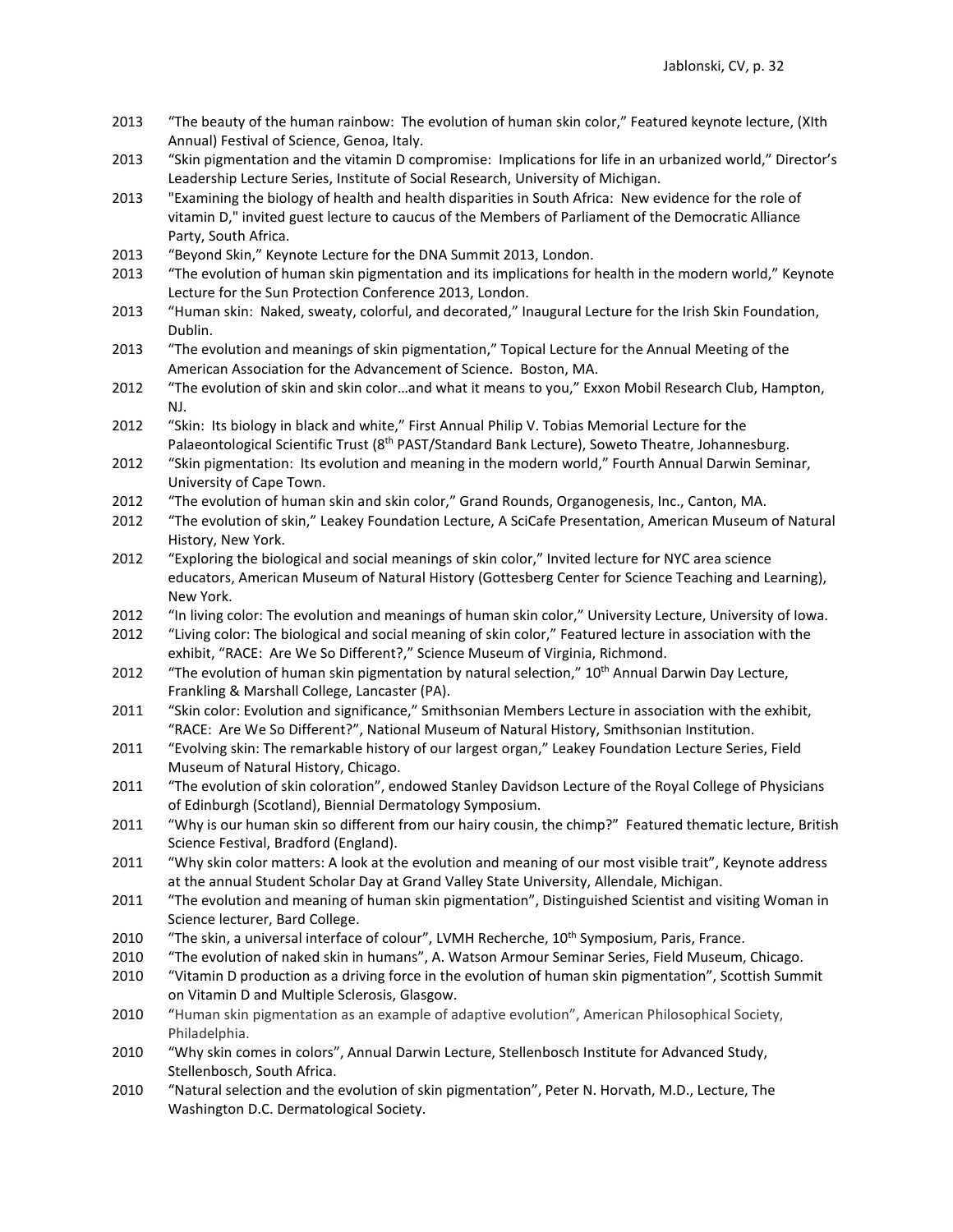- 2009 "The skin that makes us human". In the Light of Evolution IV: The Human Condition, Arthur M. Sackler Colloquium of the National Academy of Sciences, University of California at Irvine.
- 2009 "Darwin's birthday suit: The evolution of human skin pigmentation". Distinguished Lecture in Evolutionary Anthropology, Duke University.
- 2009 "Darwin's birthday suit: The evolution of human skin pigmentation". Darwin Evolving Lecture Series, University of California, Los Angeles.
- 2009 "We are all connected". Centennial Commencement Address to the 2009 Class of the College of Liberal Arts, The Pennsylvania State University.
- 2009 "Darwin's birthday suit: The evolution of human skin pigmentation". Skomp Endowed Lecture in Anthropology, Indiana University, Bloomington, Indiana.
- 2009 "Darwin's birthday suit: The evolution of human skin pigmentation". Darwinfest, Arizona State University.
- 2009 "Darwin's birthday suit: The evolution of human skin pigmentation". Darwin Bicentennial Keynote Address, Ohio University.
- 2009 "Darwin's birthday suit". TED Conference, Long Beach, CA.
- 2008 "The evolution of human skin color", School of Advanced Research and Leakey Foundation Lecture, Santa Fe, NM.
- 2008 "The evolution of human skin color", Annual Westbrook Lecture, Wagner Free Institute of Science, Philadelphia, PA.
- 2007 "Living in our skin: The biological and social meaning of skin color", Annual Common Ground Keynote Address, Skyline Community College, San Mateo, CA.
- 2007 "Primates in touch", presented as part of "The Body Reconsidered", Pop!Tech 2007, Camden, ME
- 2007 "The evolution of human skin and skin color", Keynote Address to the annual meeting of the Pan-American Society of Pigment Cell Research, Chicago, IL
- 2007 "The evolution of human skin and skin color", as part of the University of California at San Diego symposium, "Explaining the Origin of Humans"
- 2006 "The evolution of human skin color", Annual Marie Worthington Lecture, Denver Museum of Natural History
- 2006 "The evolution of human skin color: Revisiting an old question with new evidence", invited lecture in the Seventh Annual W. K. Hamilton Symposium, "Human Evolution", University of California at San Francisco.
- 2006 "The evolution of human skin color", Ohio State University Invited Lecturer, Department of Evolution, Ecology, Organismal Biology, and Department of Anthropology.
- 2004 "Solar ultraviolet radiation and the evolution of human skin coloration", Keynote Address,  $4<sup>th</sup>$  International Conference on Astrobiology, NASA Ames Laboratory, Mountain View, California, April, 2004
- 2004 "The evolution of human skin coloration", Leakey Foundation Human Origins Lecture Series, California Academy of Sciences, San Francisco, and California Institute of Technology, Pasadena, April and May, 2004
- 2003 "The evolution of human skin coloration", Keynote Address, Annual Fellows Dinner, California Academy of Sciences, October, 2003
- 2003 "Human skin color and natural selection", Keynote Address to the General Session, National Association of Biology Teachers annual conference, Portland, Oregon, October, 2003
- 2003 "Primate homeland: The evolution of primates and tropical forests", invited lecture for the international symposium, "Evolution of the Tertiary Primates in Asia', Primate Research Institute, Kyoto University, Japan, January, 2003
- 2002 "Lessons from our relatives: What the Old World monkeys can tell us about human evolution," Max Planck Institute of Evolutionary Anthropology, Leipzig, Germany, June, 2002
- 2002 "The evolution of human skin coloration", Annual Presidential Address, Pacific Division of the American Association of the Advancement of Science, June, 2002
- 2002 "Evolution in a nutshell", a presentation to the Second Global Forum, "Human Genome, Human Being", sponsored by the Global Forum and the California Academy of Sciences; also an invited panellist in the Second Global Forum, February 2002
- 2002 "Sepia rainbow: New insights into why human skin comes in colors", Annual Marion Sulzberger Memorial Lecture, San Francisco Dermatological Society, January, 2002
- 2001 "Primates for all seasons? Environmental seasonality and its effects on the evolution of old world primates", University of Zürich-Irchel, Switzerland, November, 2001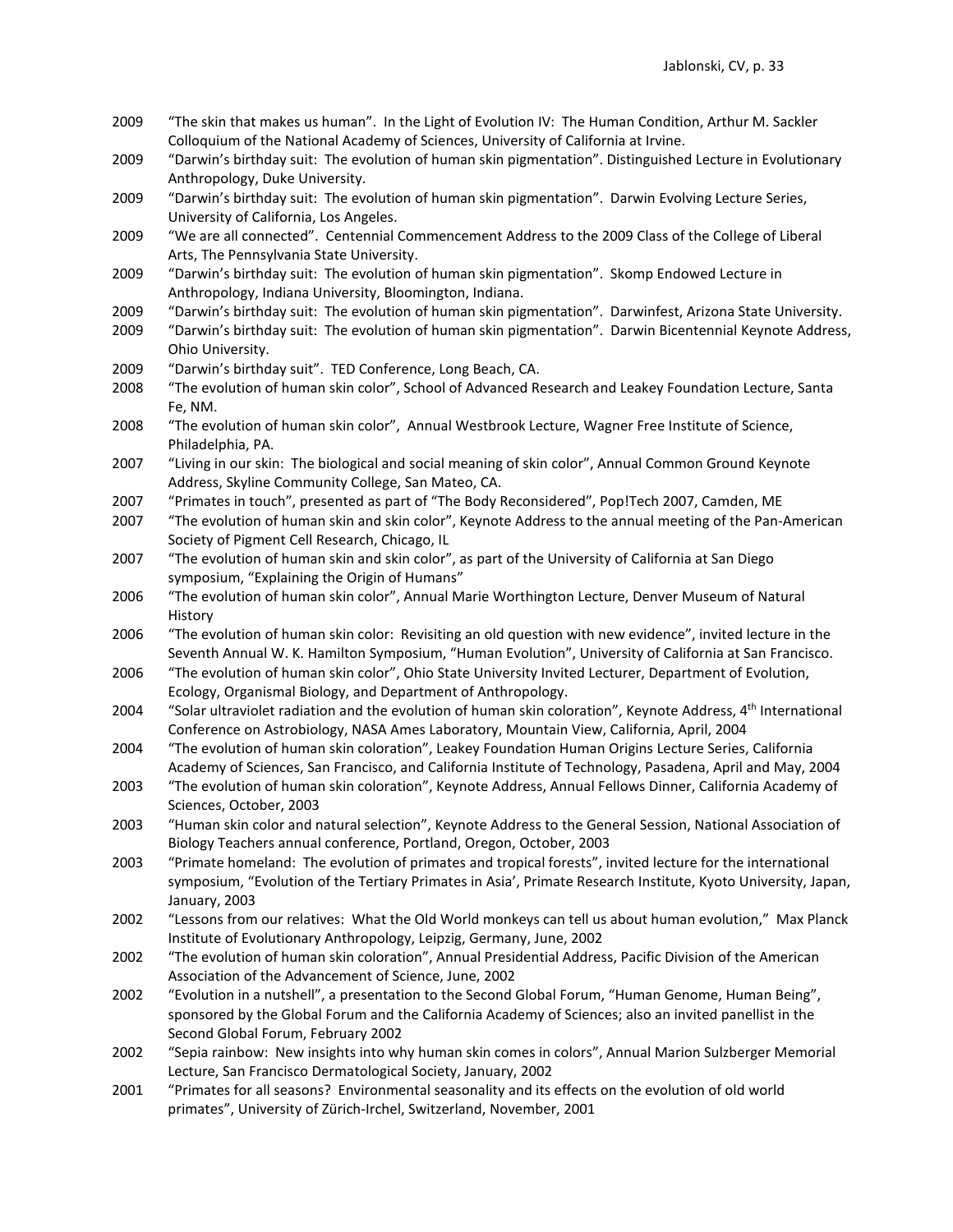- 2000 "Nepal ten million years ago", Special Commemorative Lecture, Faculty of Science, Tribhuvan University, Kathmandu, Nepal, November, 2000
- 1996 "Heterochronic implications of the innovation of bipedalism in hominids", invited presentation in the symposium, "Heterochrony: Implications for Paleobiology and Paleoanthropology", AMSIE '96 (AAAS Annual Conference), February, 1996
- 1995 Invited speaker and panelist, Women in Science Symposium, Dominican College, San Anselmo, October, 1995
- 1986 "The timing of the evolution of Old World monkeys in eastern Asia", invited lecture in the symposium, "Dating of the Cercopithecoid Fossil Record," XIth Congres of the International Primatological Society, Göttingen, West Germany, July, 1986
- 1986 "A new perspective on the evolution of primates in East Asia", invited keynote lecture in the international symposium entitled "Primates -- The New Revolution", December, 1986

#### **Other Invited Presentations:**

- 2021 "I have always been 'a scientist," Keynote lecture to annual retreat of the MSTP (M.D./Ph.D.) program, Penn State Hershey Medical School.
- 2021 "Understanding the evolution and meanings of human skin color is important," North Carolina State University, Genetics and Genomics Seminar Series.
- 2021 "Human skin color is the product of evolution and is important to talk about," University of New Mexico Anthropology Department Seminar Series in Evolutionary Anthropology. <https://www.youtube.com/watch?v=f7ovdiamJBg>
- 2021 ["Who am I? Empowering science learning through a "Finding Your Roots" curriculum,](https://nam10.safelinks.protection.outlook.com/?url=http%3A%2F%2Femclick.imodules.com%2Fls%2Fclick%3Fupn%3DPiZohG0f9QyQWEQk70KI0T0DL9FX6hDCQco-2FjQiv3PWa3fC81GncA1Mp-2B7-2FElPGxbUQi53PfiY2YwCht5M-2BPBMgo5CA-2BYnu5G-2BLoG8Q1jXLER0xy0LkiTCG7l4tE1kiU729l0jflw-2B4ef-2F6fee5pDA-3D-3Dhf_N_21hS0ZZkj-2FziXA8E19jvUehQK7ExG7zsdHf-2FktR1GSXGQf-2F4GjT6EOLaL8LJqu09mQZhFdEqsHzKRBAzMSMze-2FJOllckZGLazv9N5sqLmc-2Bb3VFJ97-2FfdyQ3kKPwPJOjQEOShlM5frW4de4bxivB-2F93vepSHkroKXeqkOXrkEmnB5SDECgpquY8Vg-2BlPzphyXGppBQyGAMk4kn2rc4LRRJVN5StSm5GVnsrHvVz-2FBGIv7LZX1OmAz-2FjbFI-2B0k5MqUEvOqUl4QL5aak3CATDCtnBOtmq1h8zglF-2FT6ayqCtZVJADDGwfl7p4ZJhXFNAq5S5EBkh24TgZ-2BjezZIJcWPDVXSlqi9gEx6O0g2yB5thUUv-2FhQBe-2FQqsdRgAkm-2BI1tpM7pRwdnQ56Lru2Rs4aR5crkFBt2Xjl9p1yMU6Yc0sQ4b1gMIj57FpnDQa2E8nJ0tV9oQRWgelZ50bvGYi29jlGzPwTneP-2FpboW5KVwclT0-3D&data=04%7C01%7Cngj2%40psu.edu%7Cc1ac72e7df5640d1780608d8b1060a2f%7C7cf48d453ddb4389a9c1c115526eb52e%7C0%7C0%7C637453986801310139%7CUnknown%7CTWFpbGZsb3d8eyJWIjoiMC4wLjAwMDAiLCJQIjoiV2luMzIiLCJBTiI6Ik1haWwiLCJXVCI6Mn0%3D%7C1000&sdata=FxGUUIMaIi9oiDxivu6wfrZ%2BV7UcGrE3%2FhhtPGCneuY%3D&reserved=0)" Penn State Alumni Association.
- 2020 "Race: The disease that never goes away," Goodenough College (U.K.)
- 2020 "*Skin We Are in…*Evolution of Skin Color," Penn State Great Valley Noontime U (via Zoom).
- 2020 "A hairy tale: An introduction to the evolution and meanings of human hair," Stellenbosch Institute for Advanced Study, Fellows Seminar Series.
- 2019 "Race and place as influences on attitudes toward genetic health services in Cuba," with Beatriz Marcheco-Teruel and George Chaplin, Hutchins Center for African and African-America Studies, Harvard University.
- 2019 "Biocultural compromises and the evolution of modern humans: The case study of human skin pigmentation," Departments of Anthropology and Vertebrate Palaeontology, Natural History Museum, London.
- 2019 "A conversation with Nina Jablonski," Interview with Claire Pillsbury, Program Director, Exploratorium of San Francisco.
- 2019 Invited discussant, for the symposium, "A life of science: A symposium dedicated to C. Owen Lovejoy in recognition of his many scientific contributions, annual meeting of the American Association of Physical Anthropologists, Cleveland.
- 2018 "Human brains are the brains of social primates," Invited keynote address to Penn State's "Annual CBBC Day," Center for Brain, Behavior, and Cognition
- 2017 "Land of beautiful blow-ins: Revisiting the natural and human history of Hawai'i," American Association for the Advancement of Science, Pacific Division, Annual Meeting.
- 2017 "Human skin color is an evolutionary adaptation," Spelman College, Genes and Genealogy Project at Spelman Lecture Series.
- 2017 "Evolution of sweating and human thermoregulation," Noll Physiological Research Seminar Series, College of Health and Human Development, Penn State.
- 2016 "The sepia rainbow: The fascinating story of human skin," Webinar for Penn State Extension.
- 2016 "You, the liberal arts, and the human condition," Inaugural Liberal Arts First-year Lecture, Penn State.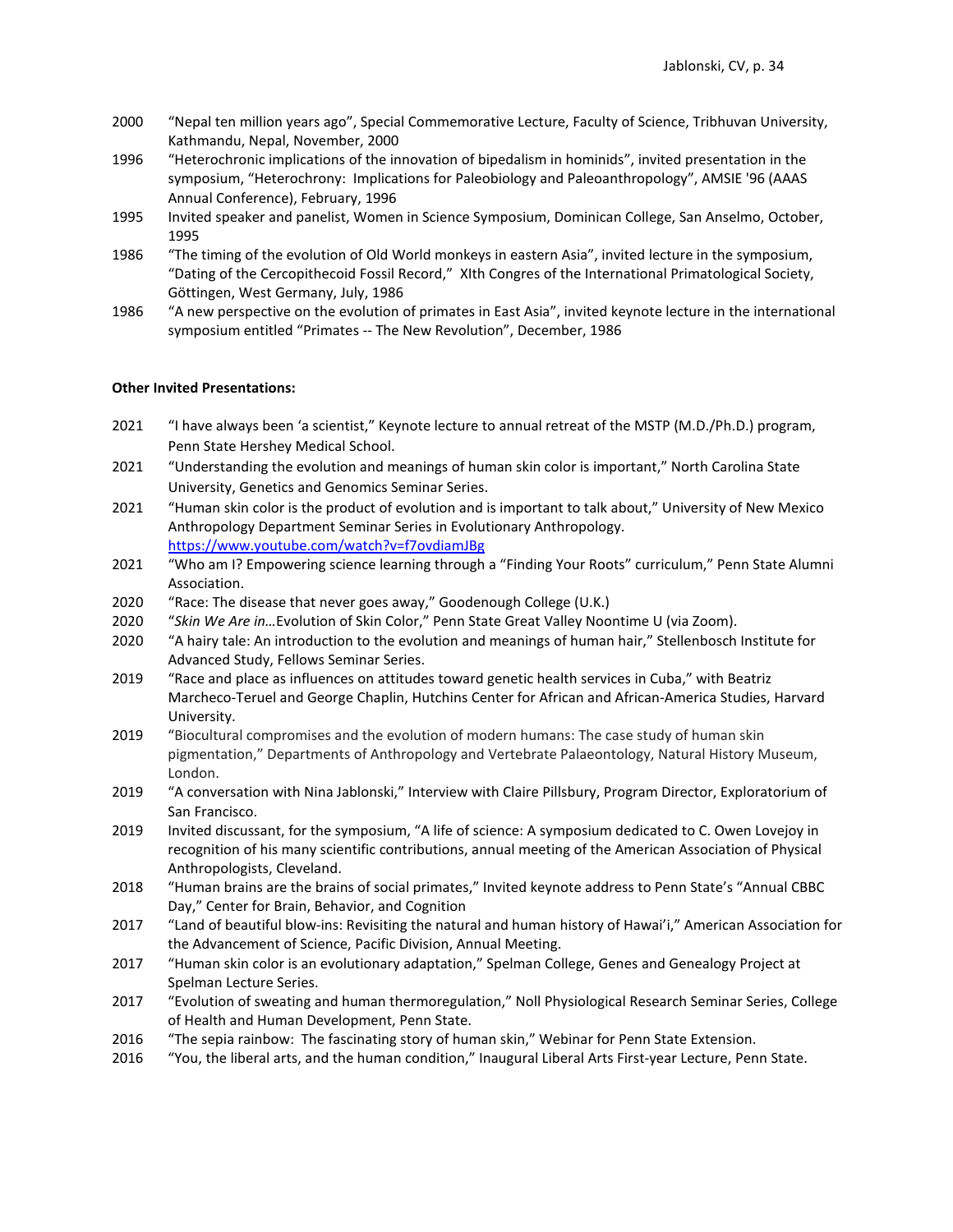- 2016 "The evolution of primates in Asia: 55 million years of speciation, extinction, dispersal, isolation, and adaptation fueled by environmental change," Research seminar, University of California at Davis, Department of Anthropology.
- 2015 "The evolution of human skin color and why it matters," Research seminar, Stony Brook University, Department of Ecology and Evolution.
- 2015 "Dermatologists and the social face," Research seminar, Universiity of Texas Southwestern Campus, Department of Dermatology, Dallas.
- 2014 "Skin pigmentation and evolution," Colloquium honouring Gustav Heinrich Ralph von Koenigswald, Werner Reimers Stiftung, Frankfurt
- 2014 "Why appearance matters: Why looks always have been and still are important to people," University of Cape Town, Medical Faculty, Science Awareness Day presentation
- 2013 "Skin pigmentation and the evolution of the vitamin D compromise," Institute of Infectious Disease and Molecular Medicine, University of Cape Town.
- 2013 "The Evolution of Skin Pigmentation and its Implications for Dermatology and Health in the 21<sup>st</sup> Century," London Ethnic Skin Research Group.
- 2013 "Skin Pigmentation, Sunlight, and Vitamin D in the South African Context," STIAS Seminar Series, Stellenbosch.
- 2012 "Human skin pigmentation: Evolution and implications for disease," Stellenbosch University Faculty of Medicine invited noontime lecture (co-authored with George Chaplin).
- 2012 "Human skin pigmentation: Its evolution and meaning in the modern world," STIAS Lecture Series, Stellenbosch University.
- 2012 "Human Skin Pigmentation: Evolution and Implications for Disease Susceptibility," Invited Lecture, Departments of Human Biology and Dermatology, University of Cape Town (co-authored with George Chaplin).
- 2012 "The Mio-Pliocene Colobine Monkey, *Mesopithecus,* in China," New York Consortium on Evolutionary Primatology, Seminar, CUNY.
- 2012 "Why skin color evolved and why it matters," University of Iowa Public Education Series.
- 2012 "Geomorphology, environmental change, and the fate of Yunnan's biotas in the Tertiary and Quaternary" U.S.-China Workshop on Critical Transitions, sponsored by the National Science Foundation, Los Angeles County Natural History Museum.
- 2011 "The Evolution and Meaning of our Most Noticeable Trait, Skin Colour," Joint meeting of the Kenya Museum Society and Nairobi National Museum, Nairobi, Kenya.
- 2011 "Living Color: Exploring the Evolution and Meanings of Human Skin Color," The Birla Institute of Technology & Science, BITS Pilani Campus, Lecture delivered online.
- 2011 "The Biological and Social Meanings of Human Skin Pigmentation," Lecture to the Board on Behavioral, Cognitive, and Sensory Sciences, National Research Council, National Academy of Sciences, Washington, D.C.
- 2010 "What did they look like? Investigating the physical appearance of people in the ancient circum-Mediterranean and Egypt", Archaeological Institute of America, Central Pennsylvania Chapter.
- 2009 "The Evolution of Monkeys and Apes in Relation to the Changing Landscapes and Environments of the Late Tertiary and Quaternary", Earthtalks Seminar Series, Department of Geosciences, Penn State University.
- 2009 "Skin as Interface: The Evolution of Human Skin and Skin Pigmentation", Seminar, Department of Biology, University of Rome (Tor Vergata Campus)
- 2009 "Skin as Interface: The Biological and Social Signficance of Human Skin", Fall Lecture Series, Center for the Family in Diverse Contexts, Penn State University.
- 2009 "The Evolution and Significance of Human Nakedness", Behavior, Evolution, and Culture Program Seminar Series, University of California, Los Angeles.
- 2009 "My Life as a Primate", Invited keynote address, Graduate Women in Science, Penn State Chapter.
- 2008 "The Monkey's Tale: Why Old World Monkeys Succeeded When Apes Failed", Department of Anatomical Sciences, Stony Brook University, Stony Brook, NY.
- 2008 "The Evolution of Human Skin and Skin Color", invited lecture, Department of Anthropology, Stony Brook University, Stony Brook, NY.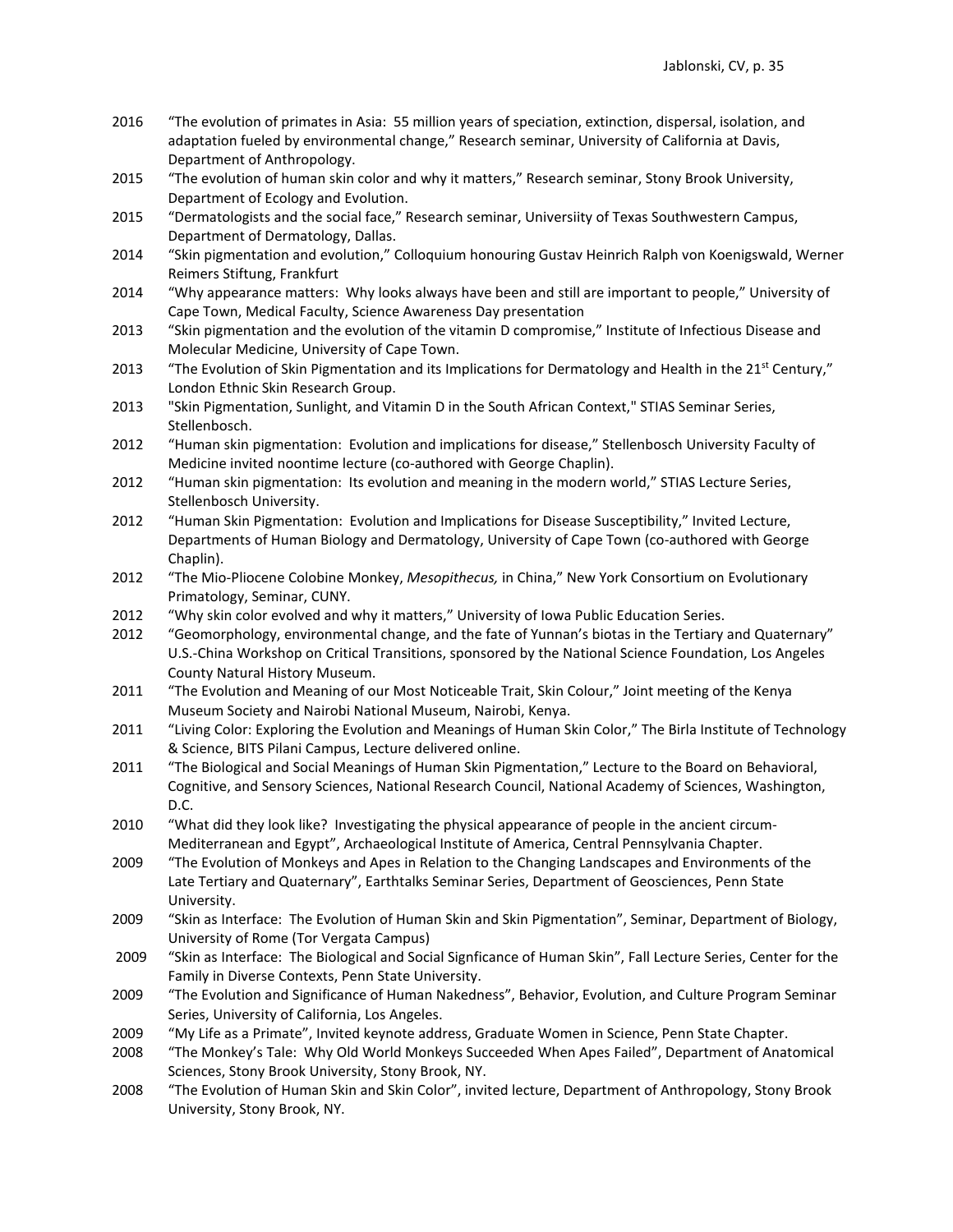- 2008 "The Evolution of Human Skin and Skin Color", invited lecture, Department of Anthropology, Washington University, St. Louis.
- 2008 "The Evolution of Human Skin and Skin Color", invited lecture, Department of Anthropology, University of Buffalo.
- 2007 "The Evolution of Human Skin and Skin Color", invited lecture, Department of Neurobiology, The Pennsylvania State University, Hershey, PA.
- 2007 "The Evolution of Human Skin Color: Meeting Place of Geography and Physiology", invited "Coffee Hour" presentation to the Department of Geography, The Pennsylvania State University.
- 2007 "Your Skin, Warts and All", invited presentation for "Research Unplugged", an informal forum about research, The Pennsylvania State University
- 2007 "The Natural History of Human Skin", invited lecture in the 2007 Palaeo Speakers Series, National Museums of Kenya, Nairobi.
- 2006 "The Natural History of Human Skin", invited Leakey Foundation lecture, held at the California Academy of Sciences, San Francisco.
- 2006 "A Primate Studying Primates (and Other Things)", invited lecture to The Association of Women in Science San Francisco Chapter and Amgen Women's Interactive Center.
- 2005 "Setting the Stage: Who were the First Ice Age People of the Pacific Northwest?", Symposium on "Ice Age Peoples of the Pacific Northwest", Annual Meeting of the Pacific Division of the American Association for the Advancement of Science, Ashland, OR, June, 2005.
- 2005 "Ice Age peoples of the Pacific Northwest and the Vitamin D Imperative", Annual Meeting of the Pacific Division of the American Association for the Advancement of Science, Ashland, OR, June, 2005.
- 2005 "The Role of Bipedal Displays in the Origin of Bipedalism in the Human Lineage", Department of Anthropological Sciences, Stanford University, June 2005.
- 2005 "The Evolution of Human Skin Color", Department of Biology, California State University East Bay (Hayward), April 2005.
- 2005 "The Evolution of Human Skin Color", Department of Biology, Kenyatta University, Nairobi, Kenya, March 2005
- 2005 "Extinctions and Survivals of Primates for the Last 50 Million Years", Department of Anthropological Sciences, Stanford University, February 2005.
- 2004 "Shedding New Light on an Old Problem: The Evolution of Human Skin Color", Bridges to Baccalaureate Program, City College of San Francisco and San Francisco State University, November, 2004
- 2004 "The Evolution of Human Skin Coloration", Touro University, Mare Island, California, November, 2004 2004 "Highlights of Human Evolution", California Science Teachers Association annual conference, San Jose,
- September, 2004 2004 "The Evolution of Human Skin Coloration: A Geographical Approach", ESRI User Conference, San Diego, August, 2004
- 2004 "Highlights of Human Evolution", ASSET Conference on Astrobiology Teaching, San Francisco, August, 2004
- 2004 "The Evolution of Human Skin Coloration", Kenya Museum Society, Nairobi, Kenya, September, 2004
- 2004 "Brown Skin, Pink Skin, Your Skin, My Skin: The Evolution of Human Skin Color", Prehistory Club of Kenya, September, 2004
- 2004 "What Do Colobine Monkeys Really Tell Us About Environmental Evolution?" Invited lecture at the NSFfunded East African Paleoenvironment Workshop, Washington, D.C., May, 2004
- 2004 Interview of Paul Ekman for the California Academy of Sciences Series, Conversations at the Herbst Theater, May, 2004; also aired nationally on NPR's City Arts and Lectures series
- 2004 "What Can Monkeys Tell Us About Human Evolution?" Invited Lecture to Cabrillo College, Aptos, CA, April, 2004
- 2003 "Botox Nation: How Human Faces Lose Their Humanity", Members Lecture for the California Academy of Sciences, June, 2003
- 2003 "Brown Skin, Pink Skin, Your Skin, My Skin", delivered to a general town meeting, Telluride, Colorado (sponsored by the Pinhead Institute)
- 2003 Interview of Steven Pinker for the California Academy of Sciences Series, Conversations at the Herbst Theater, January 2003; also aired nationally on NPR's City Arts and Lectures series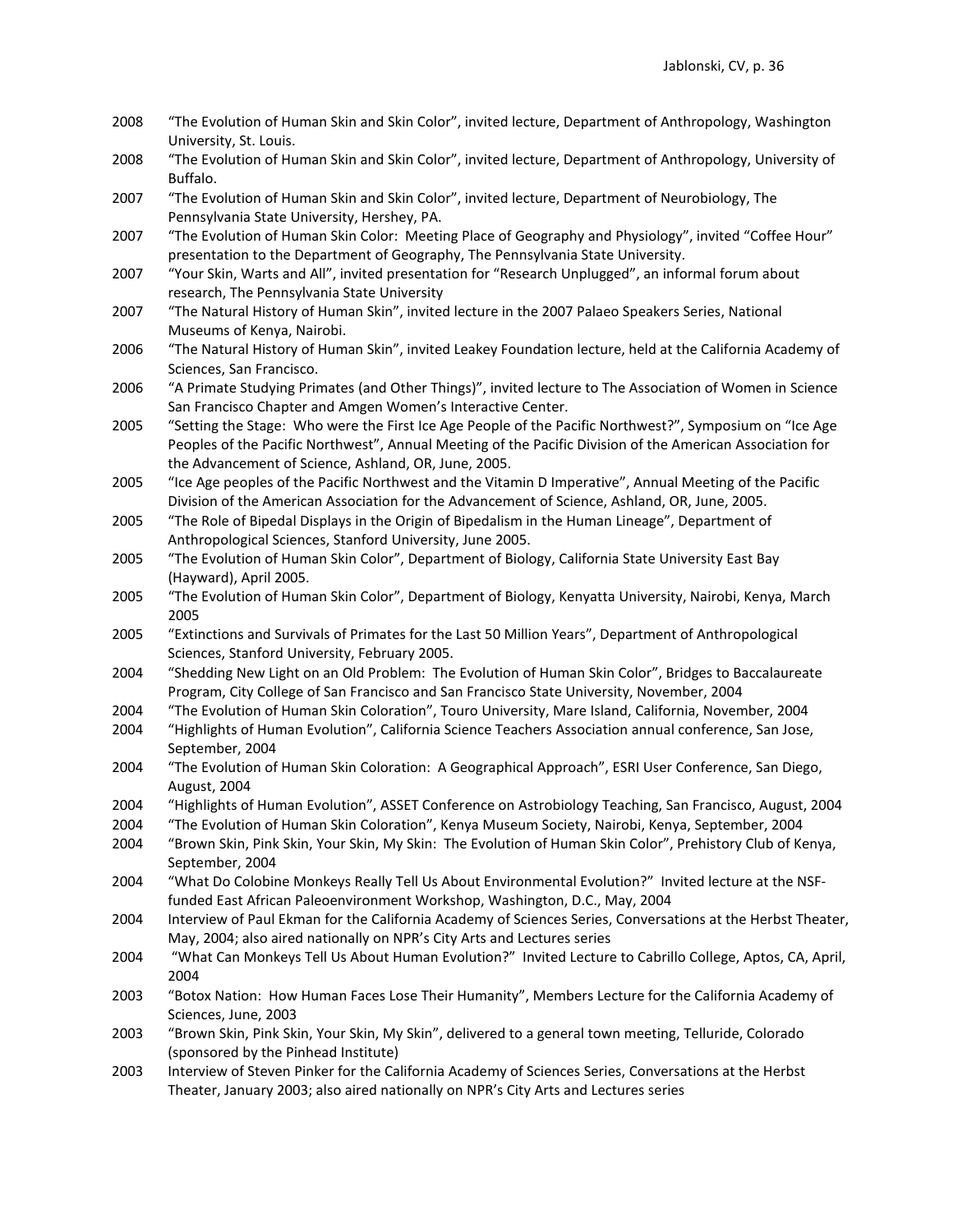- 2002 "Lessons from our Relatives: What Non-human Primates Can Tell us About Human Evolution", Fromm Institute for Lifelong Learning, San Francisco, May, 2002
- 2002 "The Three Chimpanzees: Conflict Resolution and Reconciliation in Common Chimpanzees, Bonobos and Humans", Seminar Series, Department of Cognitive Sciences, Stanford University, May 2002
- 2002 "The Evolution of Human Skin Coloration", San Jose State University Department of Anthropology Seminar Series, May, 2002
- 2001 "Reverse Engineering: How the Physiological Requirements of Vertebrates Can be Used to Reconstruct the Mode and Tempo of Environmental Change", 5<sup>th</sup> International Conference on the Evolution of the East Asian Environment, Hong Kong, October, 2001
- 2001 "The Three Chimpanzees: Conflict Resolution and Reconciliation in Common Chimpanzees, Bonobos and Humans", Annual Seminar Series, Department of Biological Sciences, San Francisco State University, September, 2001
- 2001 "The Three Chimpanzees", Members Lecture, California Academy of Sciences, July, 2001
- 2001 "The Evolution of Human Skin Coloration", Research Seminar Series, NASA Ames Laboratory, Mountain View, California, May, 2001
- 2001 "The Evolution of Human Skin Coloration", Department of Biological Anthropology, University of Cambridge, Cambridge, U.K., February, 2001
- 2001 "The Evolution of Human Skin Coloration", Research Seminar Series, California Academy of Sciences, San Francisco, January, 2001
- 2001 "The Evolution of Human Skin Coloration and its Ramifications for Human Health", Grand Rounds, Department of Dermatology, University of California at San Francisco, January, 2001
- 2000 "The Evolution of Human Skin Coloration," Departments of Biology and Anthropology, Sociology and Justice Studies Combined Seminar, University of Idaho, October, 2000
- 2000 "The Lichen-eating Monkeys of China", Lichen Society of California, Berkeley, California, May, 2000
- 2000 "Human Evolution is Everybody's Business", Featured Guest Speaker, Eighteenth Annual San Francisco Science Fair, Randall Museum, San Francisco, January, 2000
- 2000 "The Evolution of Human Skin Coloration," The New York Regional Primatology Colloquium, sponsored by the New York Consortium in Evolutionary Primatology (NYCEP), New York, January, 2000
- 2000 "Life as an Anthropologist", Anthropology Club, Skyline College, San Mateo County, California, January, 2000
- 2000 "The Steps to Becoming Human," Center for Learning in Retirement, University of California at Berkeley, January, 2000
- 1999 "The Evolution of Human Skin Coloration," Department of Anthropology Seminar Series, Harvard University, Cambridge, Massachusetts, November, 1999
- 1999 "What Determines the Responses of Mammals to Environmental Change? Insights from the Pleistocene of China", Harvard University Herbaria Seminar Series, Harvard University, Cambridge, Massachusetts, November, 1999
- 1999 "The Evolution of Mammals in Eastern and Southern Asia During the Last 10 million Years," National Museum of Natural History, Swoyambhu, Kathmandu, Nepal, December, 1999
- 1999 "Probing the Geography and Biology of Extinctions: Environmental Change and Primate Evolution in Asia During the Late Tertiary and Quaternary", University of California at Davis, Department of Anthropology Seminar Series, October, 1999
- 1999 "The Evolution of Human Skin Coloration", Stanford University, Department of Anthropological Sciences Colloquium Series, May, 1999
- 1999 "The Evolution of Human Skin Coloration", University College London, Subdepartment of Evolutionary Anatomy Seminar Series, February, 1999
- 1999 "The Evolution of Human Skin Coloration", San Francisco State University, Department of Biological Sciences Colloquium Series, January, 1999
- 1998 "Lucy's Lifestyle: Reconstructing the Lives of our Ancient Ancestors", invited lecture for the Modesto Area Partners in Science series, November, 1998
- 1998 "Enjoying a Life in Science", Keynote Address for the "Reach for the Stars in Math and Science" Conference for Girls, Modesto, Stanislaus County, California, June, 1998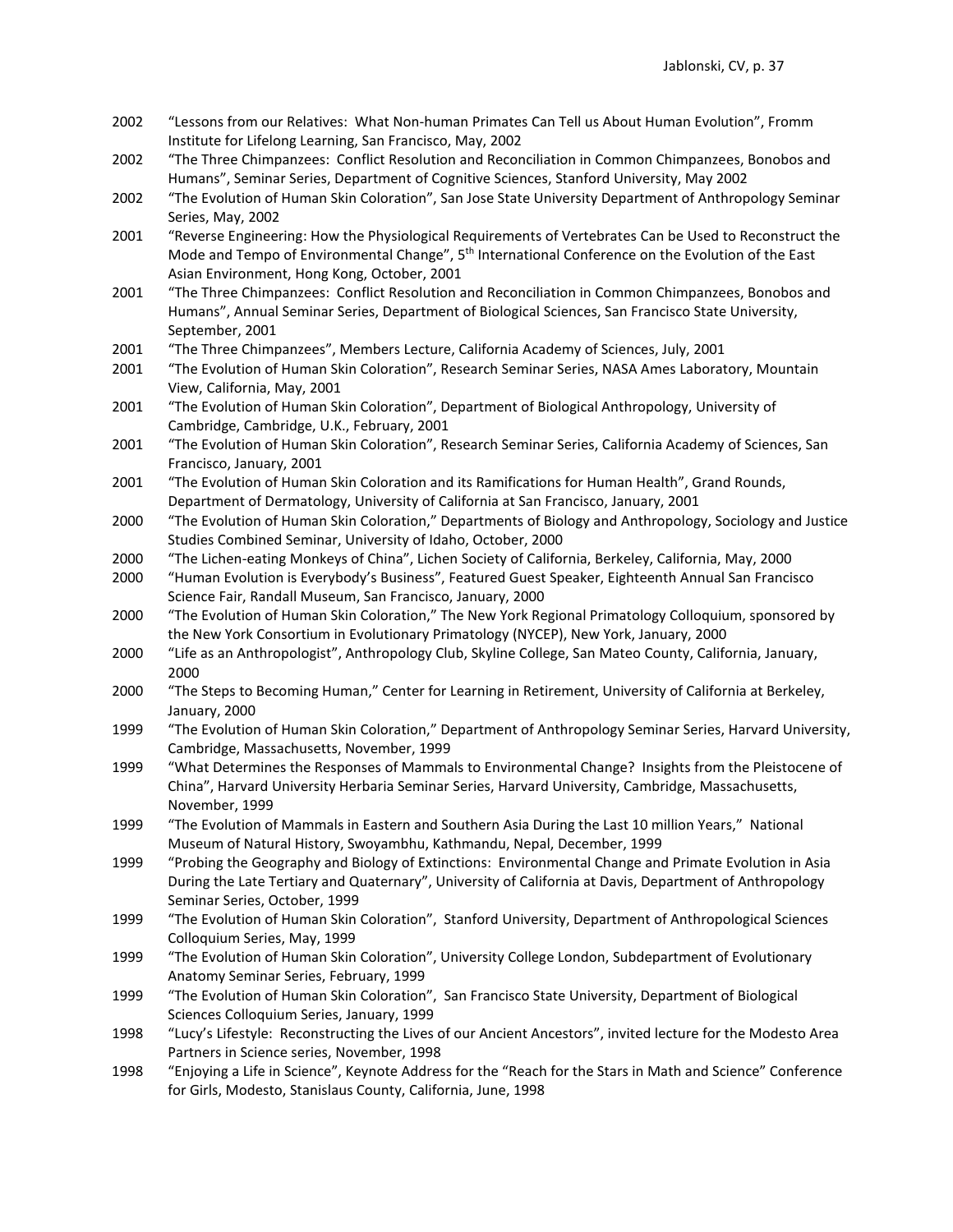- 1998 "Letting the Bones Speak: What Skeletons can Tell us about Lives and Lifestyles", invited lecture and workshop for the "Expanding Your Horizons" (in Math and Science Conference) for 6<sup>th</sup> through 12<sup>th</sup>grade young women, Skyline College, San Bruno, May, 1998
- 1998 "Fragile Animals in Fragile Ecosystems: China's Snub-nosed Monkeys", invited seminar in the Department of Wildlife Studies and Environmental Biology Seminar Series, University of California at Berkeley, March, 1998
- 1998 "Environmental Change during the Pleistocene of East Asia, and its Effects on Mammals", Special Guest Lecture Series, Department of Biology, University of Tulsa, OK, May, 1998
- 1998 Member of 10<sup>th</sup> Anniversary Discussion Panel, "Museum Odyssey" Social and Professional Directives for Cultural Institutions", San Francisco State University, Museum Studies Program, January, 1998
- 1997 "Environmental Change During the Pleistocene of East Asia and its Effect on Higher Primates", University of California at Santa Cruz, Bi-monthly Archaeology/Physical Anthropology Forum, May, 1997
- 1997 "The Response of Mammals to Environmental Changes during the East Asian Pleistocene", San Francisco State University, Analytical Biogeography Seminar, April, 1997
- 1997 "What's New in Human Evolution?", Modesto Area Partners in Science, January, 1997
- 1996 "The Use of GIS in Paleoenvironmental Reconstruction and the Study of Paleobiodiversity", Department of Geography Seminar Series, The University of Western Australia, November, 1996
- 1995 "A New Look at the Origin of Hominid Bipedalism", Institute of Human Origins, Berkeley, November, 1995
- 1995 "Biogeographical and Life History Perspectives on Mammalian and Human Evolution in Asia", invited seminar to the Department of Biological Sciences (Ecology and Evolution Group), Stanford University, November, 1995
- 1995 "Biogeographical Perspectives on Mammalian and Human Evolution in Asia: An Example of the Application of Geographical Information Systems to Vertebrate Paleontology", University of California at Berkeley, Museum of Vertebrate Zoology Seminar Series, October, 1995
- 1994 "Primate Life Histories and their Implications for Primate Conservation and our Understanding of Human Evolution", The University of Western Australia, Centre for Human Biology,
- 1993 "Mammalian Responses to Quaternary Environmental Changes in East Asia: Context and Consequences", Sixth International Theriological Congress, symposium on Mammalian Responses to Quaternary Climate Changes, Sydney, Australia, July, 1993
- 1993 "The Natural History of the Snub-nosed and Douc Langurs", Seminar Series of the Anthropological Institute, Universität Zürich-Irchel, Switzerland, October, 1993
- 1993 "Environmental Change, Mammalian Evolution and the Emergence of Modern Humans", Seventh Annual Conference of the Australasian Society for Human Biology, symposium on Human Evolution, December, 1993
- 1993 "The Role of the Forensic Anthropologist in Personal Identification: A Decade of Experience in Hong Kong", symposium on forensic anthropology, 38th Annual Scientific Meeting of the Royal Society of Pathologists of Australasia, Perth, Australia, April, 1993
- 1993 "Primate Natural History, Primate Life Histories and Primate Conservation", Perth Zoo Docent's Association, April, 1993
- 1992 "China's rare treasures, the golden monkeys", Perth Zoo Docent's Association, August, 1992
- 1992 "The Distribution of Cercopithecid Fossils in Asia in Relation to Changing Landforms and Environments", Australian Association of Palaeontologists, Perth, Australia, June, 1992
- 1992 "The Evolution of Hominid Bipedalism Revisited", Department of Anthropology, State University of New York at Buffalo, April, 1992
- 1992 "Menopause: New Insights from Reproductive and Evolutionary Biology", Western Australian Endocrine Sciences Symposium, Perth, Australia, November, 1992
- 1992 "Primates: It's All Relative", The University of Western Australia, Extramural Course, June, 1992
- 1992 "Bipedalism and the Origin of the Hominidae", Royal Society of Western Australia, May, 1992
- 1992 "New Insights in the Evolution of Hominid Bipedalism", Western Australia Evolutionary Biology Group, April, 1992
- 1991 "What is a Primate?", Perth Zoo Docent's Association, November, 1991
- 1991 "Early Hominids and their Lifestyles", Methodist Ladies College, Perth, Australia, November, 1991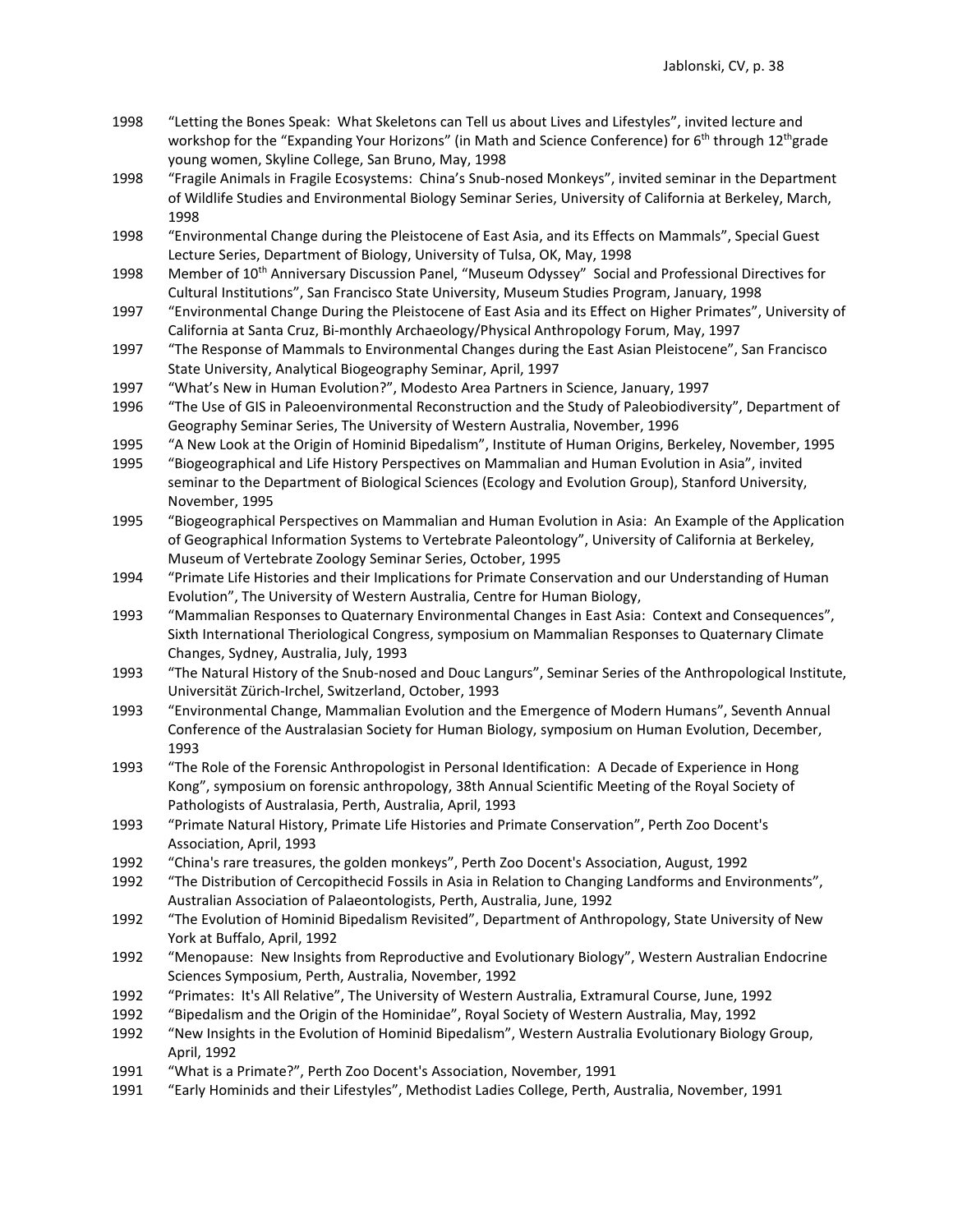- 1991 "An Anthropologist Looks at Menopause", PIVET Medical Centre for Treatment of Reproductive Disorders, Perth, Australia, October, 1991
- 1991 "What is a Primate?", Perth Zoo, In-service Course for Human Biology Teachers, June, 1991
- 1991 "Monkeys, Mountains, and Human Evolution", Centre for Human Biology, The University of Western Australia, May, 1991
- 1990 "Geography and the Evolution of Monkeys in China", University of Washington, Department of Anthropology, May, 1990
- 1990 "Recent Advances in the Study of the Evolution of Asian primates, with Emphasis on the Cercopithecoidea", Department of Anthropology, University of Colorado, May, 1990
- 1990 "The Golden Monkeys of China: Evolution, Distribution and Conservation", University of New Mexico, Department of Anthropology, May, 1990
- 1989 "The Golden Monkeys of China: Evolution and Conservation", Hong Kong Anthropological Society, July, 1989
- 1989 "Conducting Research in the Biological Sciences in China", San Francisco State University China Exchange Program, Hong Kong, July, 1989
- 1988 "The East African Rift Valley and the Search for the Origins of Early Man", Hong Kong Association of University Women, November, 1988
- 1988 "A Method of Personal Identification Based on the Matching of *ante mortem* and *post mortem* Photographs of the Skull and Dentition", Sun Yat Sen Medical University, Faculty of Forensic Medicine, Guangzhou, China, September, 1988
- 1987 "Skeletons in the Closet and Other Places" (A lecture on forensic odontology and forensic anthropology in Hong Kong), Hong Kong Chapter, Institute of Biology, October, 1987
- 1987 "Human Origins: New Evidence and Interpretations", British Institute of Surgical Technologists (Hong Kong Chapter), September, 1987
- 1986 "Bones, Teeth, and Odd Bods" (A lecture on forensic odontology and forensic anthropology in Hong Kong), Hong Kong Association of University Women, November, 1986
- 1985 "Bones, Teeth, and Odd Bods: Recent Developments in Forensic Odontology and Forensic Anthropology in Hong Kong", British Institute of Surgical Technologists (Hong Kong Chapter), November, 1985
- 1985 "Patterns of sexual dimorphism in *Theropithecus*," Colloquium on "Sexual Dimorphism in Higher Primates" held in conjunction with the exhibition, "*Homo*, Four Million Years of History", Firenze, Italy; paper read *in absentia*, November, 1985
- 1984 Lectures and seminars on methods of analysis in functional morphology, with particular reference to the locomotor and masticatory apparatuses of nonhuman primates, Kunming Institute of Zoology, Academia Sinica, November, 1984
- 1983 "A method for matching human skulls with photographic portraits based on landmarks of the cranium and dentition", IXth International Congress of Anthropological and Ethnological Sciences, Vancouver, B.C., Symposium on Forensic Anthropology, August, 1983
- 1980 "Cercopithecoid Evolution: Monkey Business in Africa", Hong Kong Anthropological Society, February, 1980
- 1979 "The Anatomy of the Masticatory Apparatus of the Gelada Baboon and its Relationship to the Feeding Adaptation of the Genus *Theropithecus*", Department of Anatomy Seminar Series, Howard University School of Medicine, Washington, D.C., March, 1979

### *Media Appearances Related to Research:*

- 1. Bertley, F. (2021) QED with Dr. B, "What is Race?"; Interview with Dr. Frederic Bertley, Center of Science and Industry,<https://video.wosu.org/video/what-is-race-jehkiu/>
- 2. CARTA (The Center for Academic Research and Training in Anthropogeny) (2020). Video, "Skin," as part of the symposium, "Comparative Anthropogeny: Exploring The Human-Ape Paradox." <https://carta.anthropogeny.org/events/comparative-anthropogeny-exploring-human-ape-paradox>
- 3. Lopes, R. (2020) Interview with Nina Jablonski in the series, "The Dissenter" on "The Evolution of Human Skin, and Racism": [https://youtu.be/DbqKLH9lo1w](https://nam01.safelinks.protection.outlook.com/?url=https%3A%2F%2Fyoutu.be%2FDbqKLH9lo1w&data=02%7C01%7Cngj2%40psu.edu%7Ccebf09394f2d4e8be16f08d855b37633%7C7cf48d453ddb4389a9c1c115526eb52e%7C0%7C0%7C637353576559257486&sdata=%2FnqPqdxtdhJpVWER5ezvwH4fhoFqDQmTlwkL1N7Jjlk%3D&reserved=0)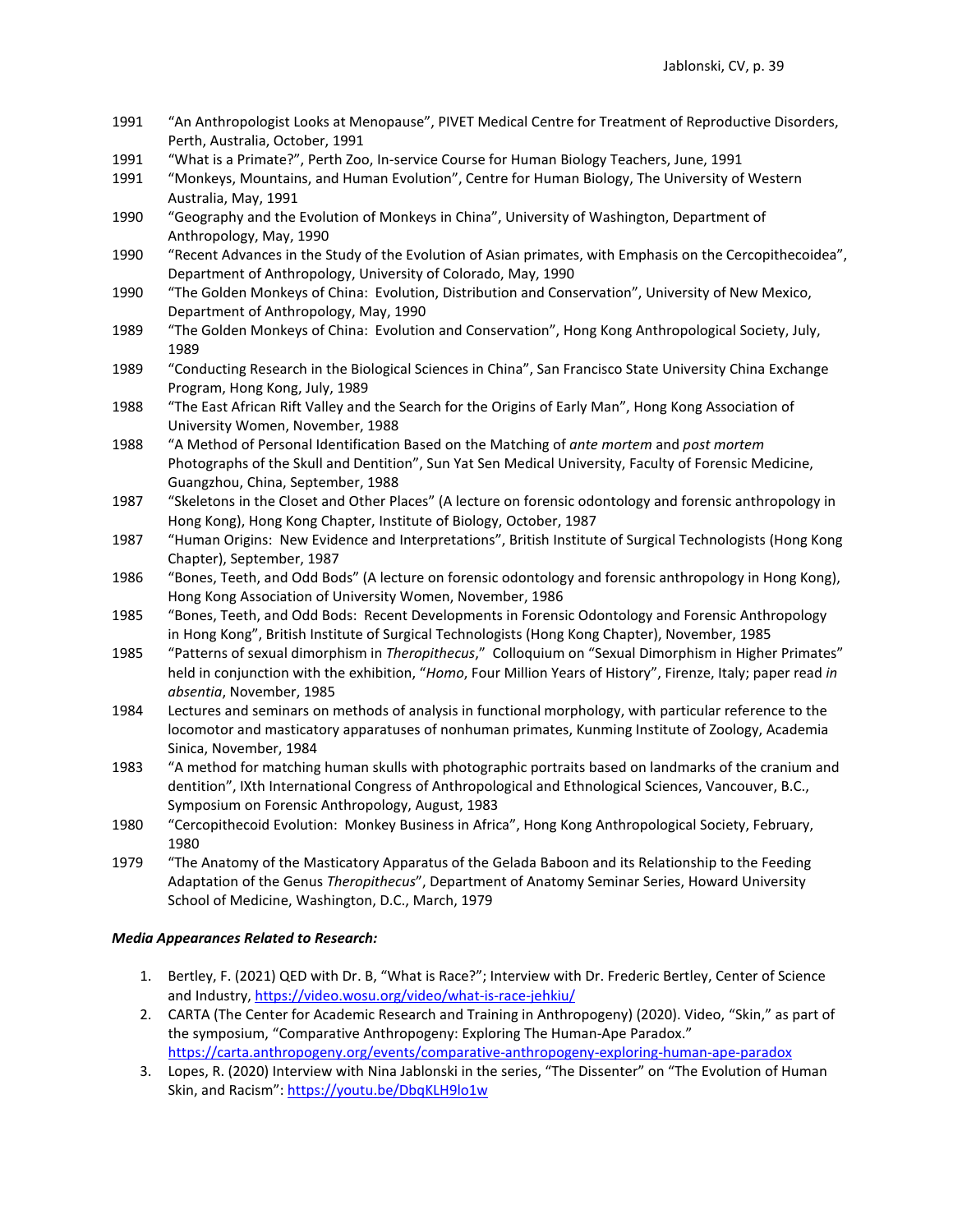- 4. Cumming, J. (2020) Podcast in the series, Q & Abe (from President Lincoln's Cottage), "Wait, she's black?" <https://podcasts.apple.com/us/podcast/wait-shes-black/id1469437089>
- 5. Bill Nye's TikTok video, "The #science of skin color," [https://www.tiktok.com/@billnye/video/6851007564289690886?lang=en,](https://www.tiktok.com/@billnye/video/6851007564289690886?lang=en) July 2020
- 6. Big Picture Science, Nina Jablonski/Skin Color, June 2020: [http://bigpicturescience.org/segment/nina](http://bigpicturescience.org/segment/nina-jablonski-skin-color)[jablonski-skin-color](http://bigpicturescience.org/segment/nina-jablonski-skin-color)
- 7. At a Distance Podcast, "Nina Jablonski on how narratives drive the future of the planet," May 2020 [https://at-a-distance.simplecast.com/episodes/nina-jablonski-how-narratives-drive-the-future-of-the](https://at-a-distance.simplecast.com/episodes/nina-jablonski-how-narratives-drive-the-future-of-the-planet-9hDwODFl)[planet-9hDwODFl](https://at-a-distance.simplecast.com/episodes/nina-jablonski-how-narratives-drive-the-future-of-the-planet-9hDwODFl)
- 8. Bill Nye Science Rules! Podcast, "The story of skin color," October 2019. <https://www.stitcher.com/podcast/stitcher/science-rules-with-bill-nye/e/64326807>
- **9.** BBC Crowd Science, "Why do humans have differently coloured skin?," July 2018. <https://www.bbc.co.uk/programmes/w3cswvwt> ; short clip: <https://www.bbc.co.uk/programmes/p06dncdp>
- **10.** The National Science Foundation (NSF) STEM for All Video Showcase, "*Finding Your Roots: Genetics & Genealogy MS Curriculum,"* Winner of Facilitators' Choice and Public Choice. May 2018. <http://stemforall2018.videohall.com/presentations/1184>
- **11.** Charles M. and Martha Hitchcock Lectures, University of California at Berkeley, 2017, "The real 'skin in the game': The history of naked, sweaty, and colorful skin in the human lineage," [https://www.youtube.com/watch?v=y\\_GJV5\\_cV1U](https://www.youtube.com/watch?v=y_GJV5_cV1U)
- **12.** Charles M. and Martha Hitchcock Lectures, University of California at Berkeley, 2017, "The cost of color: The health and social consequences of skin color for people today," <https://www.youtube.com/watch?v=tbbwA7XhaZ8>
- *13.* The Root and Roots Show with Greg Rasheed, 30-minute interview about skin color and racism, "The meaning of skin color," [http://www.blogtalkradio.com/rootandroots/2015/01/16/the-meaning-of-skin](http://www.blogtalkradio.com/rootandroots/2015/01/16/the-meaning-of-skin-color)[color,](http://www.blogtalkradio.com/rootandroots/2015/01/16/the-meaning-of-skin-color) 16 January 2015.
- *14.* Sunday Night Safran, Australian Broadcasting Corporation, 10-minute interview about human skin and skin color[; http://player.fm/series/sunday-night-safran-13039/nina-jablonski-kate-forsyth-and-khaled-khalafalla.](http://player.fm/series/sunday-night-safran-13039/nina-jablonski-kate-forsyth-and-khaled-khalafalla)  3 April 2013.
- *15.* Life Matters, Australian Broadcasting Corporation, 15-minute interview about *Living Color: The Biological and Social Meaning of Skin Color:* [http://www.abc.net.au/radionational/programs/lifematters/skin](http://www.abc.net.au/radionational/programs/lifematters/skin-colour/4560634)[colour/4560634.](http://www.abc.net.au/radionational/programs/lifematters/skin-colour/4560634) 11 March 2013.
- *16.* The Jefferson Exchange, Southern Oregon Public Radio, Two-hour interview about *Living Color: The Biological and Social Meaning of Skin Color:* http://ec.libsyn.com/p/e/b/a/eba97a629c005c45/The Jefferson Exchange 03 14 2013 Hour 2.mp3?d13 [a76d516d9dec20c3d276ce028ed5089ab1ce3dae902ea1d01ce833fd2ce5d3757&c\\_id=5489579,](http://ec.libsyn.com/p/e/b/a/eba97a629c005c45/The_Jefferson_Exchange_03_14_2013_Hour_2.mp3?d13a76d516d9dec20c3d276ce028ed5089ab1ce3dae902ea1d01ce833fd2ce5d3757&c_id=5489579) 14 March 2013.
- *17.* WAMC Academic Minute, on "Evolution and skin color": [http://www.wamc.org/post/dr-nina-jablonski](http://www.wamc.org/post/dr-nina-jablonski-penn-state-university-evolution-and-skin-color)[penn-state-university-evolution-and-skin-color,](http://www.wamc.org/post/dr-nina-jablonski-penn-state-university-evolution-and-skin-color) 7 February 2013.
- *18.* Tonic with Dr. Norman Swan, Australian Broadcasting Corporation, 15-minute television interview on the biological and social meanings of skin color. 15 February 2013.
- 19. National Institutes of Health, Office of Behavioral and Social Science Research, Interview on how lifestyle and skin color impact health and psychological wellbeing:
	- [http://obssr.od.nih.gov/video/jablonski/index.aspx,](http://obssr.od.nih.gov/video/jablonski/index.aspx) 4 February 2013.
- 20. Culture Shocks (with Barry Lynn), Interview about *Living Color: The Biological and Social Meaning of Skin Color*: [http://www.cultureshocks.com/shows/2013/01/07/joe-mozingo-nina-jablonski/,](http://www.cultureshocks.com/shows/2013/01/07/joe-mozingo-nina-jablonski/) 7 January 2013.
- 21. The Roundtable/WAMC Radio, Northeast Public Radio, Interview about Living Color: The Biological and Social Meaning of Skin Color: <http://wamc.org/post/living-color-biological-and-social-meaning-skin-color>
- 22. Focus, WILL Radio, Interview about *Living Color: The Biological and Social Meaning of Skin Color*: [http://will.illinois.edu/focus/program/living-color-the-biological-and-social-meaning-of-skin-color,](http://will.illinois.edu/focus/program/living-color-the-biological-and-social-meaning-of-skin-color) 2 November 2012.
- 23. THE GIST/Michelangelo Signorile (Sirius XM Radio), Interview about *Living Color: The Biological and Social Meaning of Skin Color*, 17 October 2012.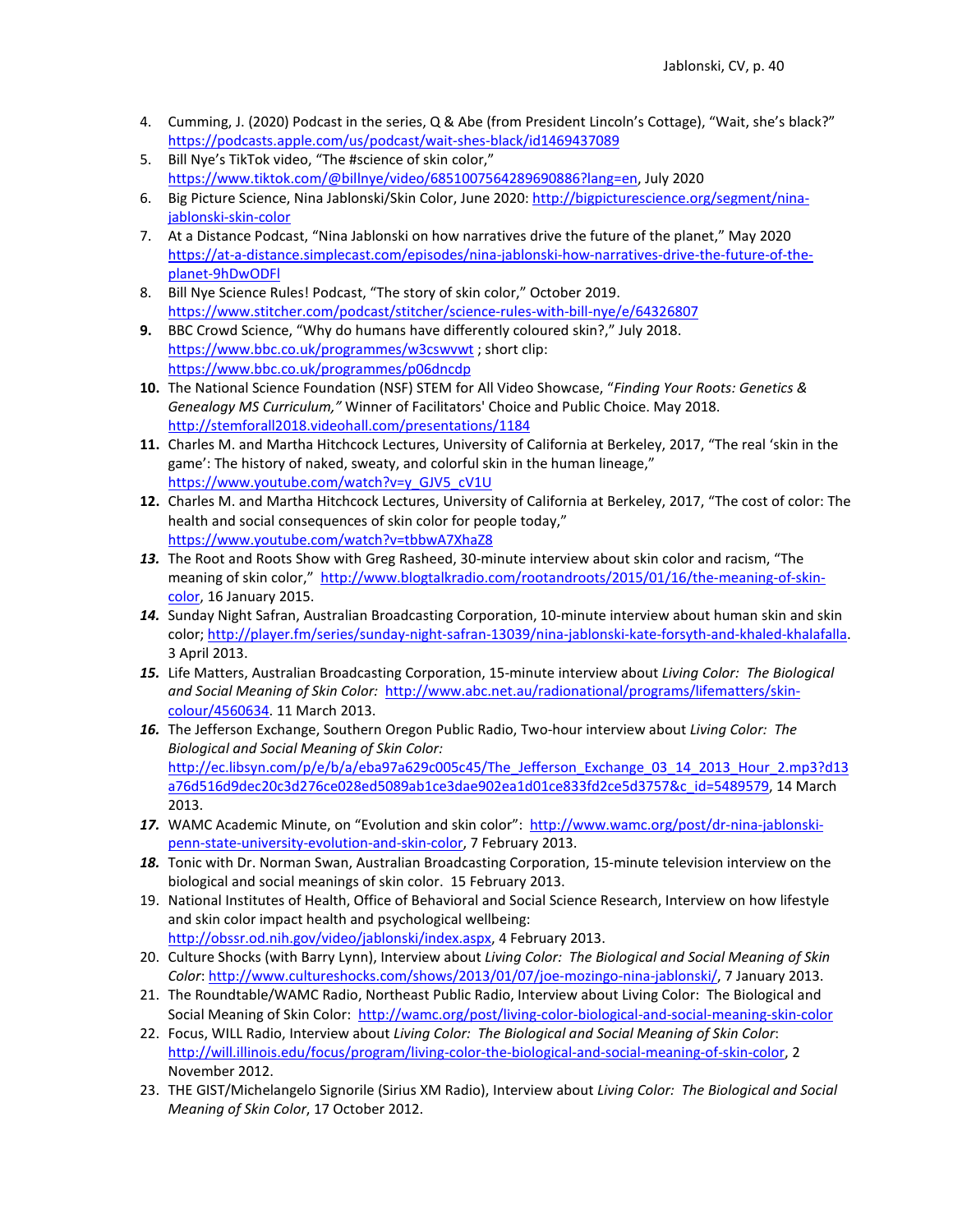- 24. Think with Krys Boyd, KERA, Interview about *Living Color: The Biological and Social Meaning of Skin Color*: [http://www.kera.org/2012/10/15/the-biological-and-social-meaning-of-skin-color/,](http://www.kera.org/2012/10/15/the-biological-and-social-meaning-of-skin-color/) 15 October 2012.
- 25. Joy Cardin Show, WPR, Madison, One-hour Interview about *Living Color: The Biological and Social Meaning of Skin Color*: [http://wpr.org/webcasting/audioarchives\\_display.cfm?Code=jca&StartRow=1&keyword=Jablonski&highli](http://wpr.org/webcasting/audioarchives_display.cfm?Code=jca&StartRow=1&keyword=Jablonski&highlight=on) [ght=on,](http://wpr.org/webcasting/audioarchives_display.cfm?Code=jca&StartRow=1&keyword=Jablonski&highlight=on) 15 October 2012.
- 26. Perspective, K-State Public Radio, Interview about *Living Color: The Biological and Social Meaning of Skin Color*, 15 October 2012.
- 27. All Sides with Ann Fisher/WOSU, Columbus, Interview about *Living Color: The Biological and Social Meaning of Skin Color*: [http://wosu.org/2012/allsides/living-color-impact-of-skin-color-on-social](http://wosu.org/2012/allsides/living-color-impact-of-skin-color-on-social-interactions/)[interactions/,](http://wosu.org/2012/allsides/living-color-impact-of-skin-color-on-social-interactions/) 4 October 2012
- 28. Tavis Smiley Show (NPR), 15-minute Interview about *Living Color: The Biological and Social Meaning of Skin Color*: [http://www.tavissmileyradio.com/nina-jablonski-living-color/,](http://www.tavissmileyradio.com/nina-jablonski-living-color/) 28 September 2012.
- 29. 702 Talk Radio (Johannesburg, South Africa) with Jenny Crws-Williams, live broadcast one-hour interview aired on Monday 17 September 2012. [http://www.702.co.za/podcast/podcast\\_bestofjenny.asp](http://www.702.co.za/podcast/podcast_bestofjenny.asp)
- 30. 180 with Bob show (Johannesburg, South Africa), live broadcast of 10-minute interview on Tuesday 18 September 2012.
- 31. SAFM (Cape Town, South Africa), "Otherwise" show, live interview about skin color and race.
- 32. WGBH, Cally Crossley Show, live interview concerning evolution of skin pigmentation and significance of tanning, 6/20/11.
- 33. TED Lecture, "Skin Color is an Illusion," filmed February 2009; [http://www.ted.com/talks/nina\\_jablonski\\_breaks\\_the\\_illusion\\_of\\_skin\\_color.html](http://www.ted.com/talks/nina_jablonski_breaks_the_illusion_of_skin_color.html)
- 34. NPR, Morning Edition, Krulwich on Science, "Your Family May Once Have Been A Different Color", 2/2/09; <http://www.npr.org/templates/story/story.php?storyId=100057939>
- 35. SETI Institute Science Radio --- Are We Alone? --- 2/11/08 --- Senses Census (hosted by Dr. Seth Shostak) <http://radio.seti.org/past-shows.php>
- 36. WPSU --- Take Note --- 12/23/07 --- Our Skin (interview by Patty Satalia) <http://www.wpsu.org/radio/takenote.php?view=3>
- 37. New York Times --- 9/4/07 --- A Supple Casing, Prone to Damage (article by Natalie Angier) [http://www.nytimes.com/2007/09/04/science/04angi.html?\\_r=1&scp=3&sq=nina+jablonski&st=nyt&oref](http://www.nytimes.com/2007/09/04/science/04angi.html?_r=1&scp=3&sq=nina+jablonski&st=nyt&oref=slogin) [=slogin](http://www.nytimes.com/2007/09/04/science/04angi.html?_r=1&scp=3&sq=nina+jablonski&st=nyt&oref=slogin)
- 38. WHYY / NPR --- Morning Edition --- 8/28/07 --- King Tut Exhibit Prompts Debate on His Skin Color (report by Joel Rose)<http://www.npr.org/templates/story/story.php?storyId=13992421>
- 39. Good Morning America --- 8/23/07 --- Science of Sweat (report by John Berman) <http://abcnews.go.com/GMA/Health/Story?id=3514398&page=1>
- 40. WPR (Wisconsin Public Radio) --- Conversations with Joy Cardin ---5/11/07 --- 7 AM time slot (hosted by Joy Cardin)<http://www.wpr.org/ideas/programnotes.cfm> (search by air date from this site)
- 41. New York Times ---4/17/07 --- Defy Another Day (article by Natasha Singer) [http://www.nytimes.com/2007/04/17/style/tmagazine/15taging.html?\\_r=1&oref=slogin](http://www.nytimes.com/2007/04/17/style/tmagazine/15taging.html?_r=1&oref=slogin)
- 42. MPR (Minnesota Public Radio) --- Midmorning --- 4/9/07 ---Skin Deep (interview by Kerri Miller) <http://minnesota.publicradio.org/display/web/2007/04/09/midmorning2/>
- 43. NPR --- Weekend Edition Saturday --- 3/3/07 --- Finding the Beauty in 'Skin: A Natural History' (interview by Lynn Neary)<http://www.npr.org/templates/story/story.php?storyId=7700603>
- 44. The Colbert Report --- 2/28/07 (hosted by Stephen Colbert) [http://www.comedycentral.com/motherload/index.jhtml?ml\\_video=82918](http://www.comedycentral.com/motherload/index.jhtml?ml_video=82918)
- 45. New York Times --- 1/9/07 --- Always Revealing, Human Skin is an Anthropologist's Map (article by Claudia Dreifus[\) http://www.nytimes.com/2007/01/09/science/09conv.html?scp=1&sq=nina+jablonski&st=nyt](http://www.nytimes.com/2007/01/09/science/09conv.html?scp=1&sq=nina+jablonski&st=nyt)
- 46. WILL --- Afternoon Magazine ---11/21/06 --- Skin: A Natural History (interview by Celeste Quinn) <http://will.uiuc.edu/am/aftmag/archives/07/071224.htm>
- 47. CBC Radio --- The Current --- 10/25/06 --- Part 3 (hosted by Anna Maria Tremonti) <http://www.cbc.ca/thecurrent/2006/200610/20061025.html>
- 48. KQED --- Forum --- 10/5/06 --- Skin: A Natural History (hosted by Cynthia Gorney) <http://www.kqed.org/epArchive/R610051000>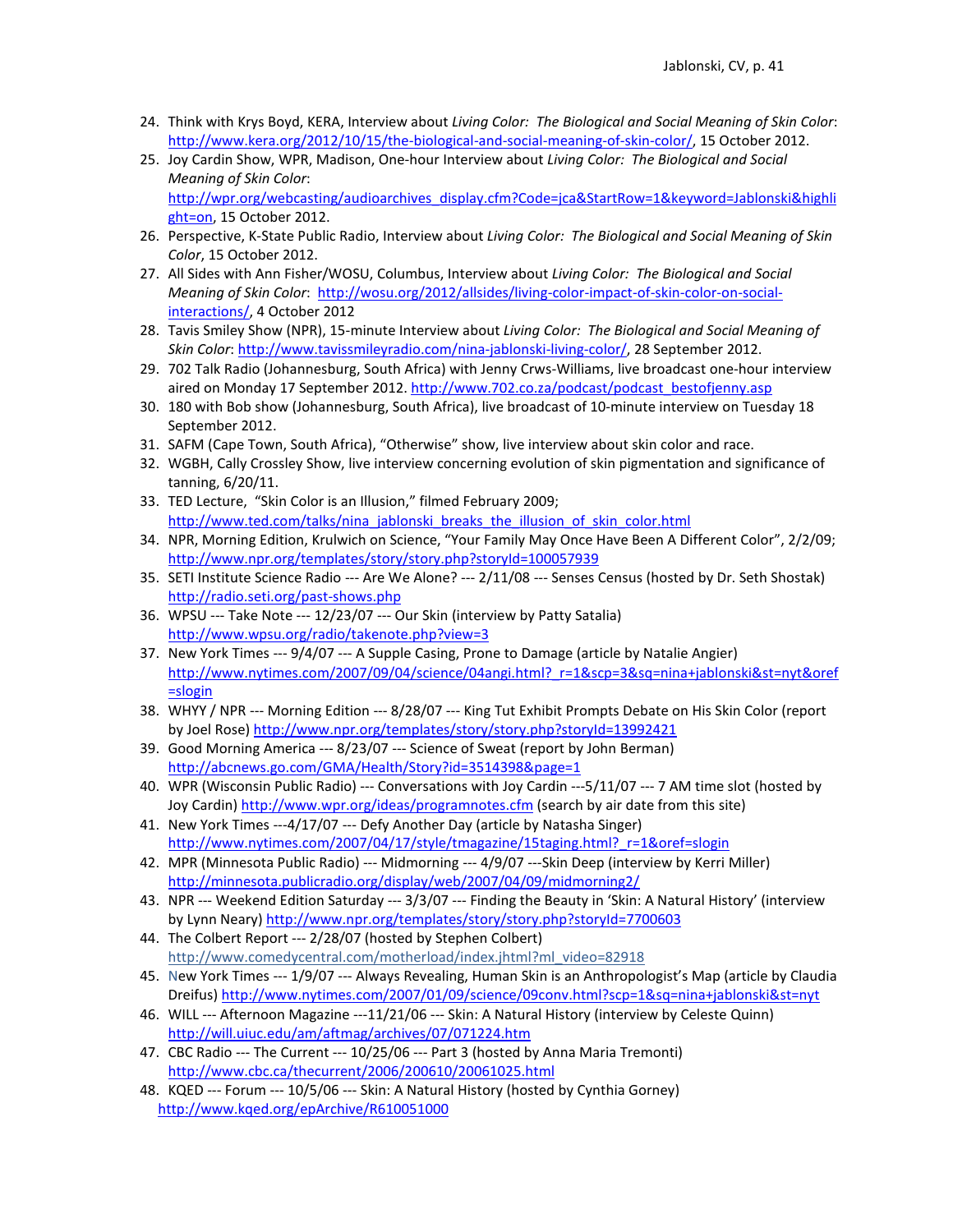15. KVMR-FM --- Booktown --- 10/2/06 --- Skin: A Natural History (interview by Eric Tomb) <http://www.archive.org/details/NinaJablonskiInterview>

# *Public and Broadcast Interviews of Scientists:*

| 2006 | John McPhee, "City Arts and Lectures" Series of the City of San Francisco   |
|------|-----------------------------------------------------------------------------|
| 2005 | Jared Diamond, "City Arts and Lectures" Series of the City of San Francisco |
| 2003 | Steven Pinker, "City Arts and Lectures" Series of the City of San Francisco |
| 2002 | Paul Ekman, "City Arts and Lectures" Series of the City of San Francisco    |

## *Other Public Education and Service (including documentaries):*

| 2020      | Lead author of the American Philosophical Society's public resolution on behalf of the<br>Membership calling on Congress to enact a National Defense Education Act for the 21st Century. |
|-----------|------------------------------------------------------------------------------------------------------------------------------------------------------------------------------------------|
|           | https://www.amphilsoc.org/blog/aps-membership-issues-rare-public-resolution-light-covid-19-                                                                                              |
|           | preparedness                                                                                                                                                                             |
| 2017-2019 | Primary scientific and educational content advisor for the nine-part PBS webisode series, "Finding                                                                                       |
|           | Your Roots: The Seedlings," produced by WPSU in conjunction with WETA: www.fyrclassroom.org                                                                                              |
| 2015      | Primary scientific consultant and featured interviewee for BBC Documentary, "In Search of Colour:                                                                                        |
|           | The Colours of Life", for release in late 2015: http://www.bbc.co.uk/programmes/p02vmwbt                                                                                                 |
| 2015      | Primary scientific consultant and featured interviewee for Howard Hughes Medical Institute,                                                                                              |
|           | Biointeractive Short Video Series, "The Biology of Skin Color," downloadable in multiple formats,                                                                                        |
|           | with supporting educational materials also available. Root link:                                                                                                                         |
|           | https://www.hhmi.org/biointeractive/biology-skin-color                                                                                                                                   |
| 2012      | National Insitutes of Health, Office of Behavioral and Social Sciences video interview on skin color                                                                                     |
|           | and health, with full transcript: https://obssr.od.nih.gov/video/;                                                                                                                       |
|           | https://obssr.od.nih.gov/video/jablonski/index.aspx                                                                                                                                      |
| 2009-10   | Primary scientific consultant and featured interviewee for "Skin Deep" (2010, Electric Pictures)                                                                                         |
|           | One-hour documentary co-produced with DocLab (Italy) for SBS, Screen Australia, ScreenWest,                                                                                              |
|           | ARTE (France), RAI (Italy), WDR (Germany), and UR Sweden                                                                                                                                 |
|           | http://www.electricpictures.com.au/view/Skin+Deep/122/                                                                                                                                   |
| 2008      | Scientific consultant and featured interviewee for episode on "Skin" for History Channel                                                                                                 |
|           | documentary 11-part series, "Evolution".                                                                                                                                                 |
| 2007      | Featured interview on the possible existence of "bigfoot" for the Discovery Channel Program, "Best                                                                                       |
|           | Evidence: Bigfoot".                                                                                                                                                                      |
| 2004-2005 | Featured interviewee on the evolution of human skin coloration for the television series, "Bill Nye,<br>the Science Guy"                                                                 |
| 2004      | Featured interview on the evolution of human skin and skin color for the program, "Skin                                                                                                  |
|           | Revealed", Sunday Rounds with John Stupak, Consultation Radio Network                                                                                                                    |
| 2003      | Lecturer in "Scholars in the Schools" program, Pinhead Institute, Telluride, Colorado                                                                                                    |
| 2002      | PBS Evolution Library, reprinted article from Discover (February 2001) by Gina Kirchweger on the                                                                                         |
|           | "Biology of Skin Color: Black and White":                                                                                                                                                |
|           | http://www.pbs.org/wgbh/evolution/library/07/3/text_pop/l_073_04.html                                                                                                                    |
| 2002      | Featured interviewee in the National Geographic Society television production, "The Journey of                                                                                           |
|           | Man", aired January 2003                                                                                                                                                                 |
| 2002      | Scientific Advisor and Contributor to the joint National Geographic Society and PBS Production,                                                                                          |
|           | "Skin", aired November 2002                                                                                                                                                              |
| 2002      | Contributor to "Science Update", the AAAS popular science radio program, on the evolution of                                                                                             |
|           | human skin coloration                                                                                                                                                                    |
| 2001      | Contributor to CBC Radio Science Program, "Quirks and Quarks", on the evolution of human skin                                                                                            |
|           | coloration                                                                                                                                                                               |
| 2000      | Contributor to PBS production for 2001/2002, "Race: Creation of an Illusion"                                                                                                             |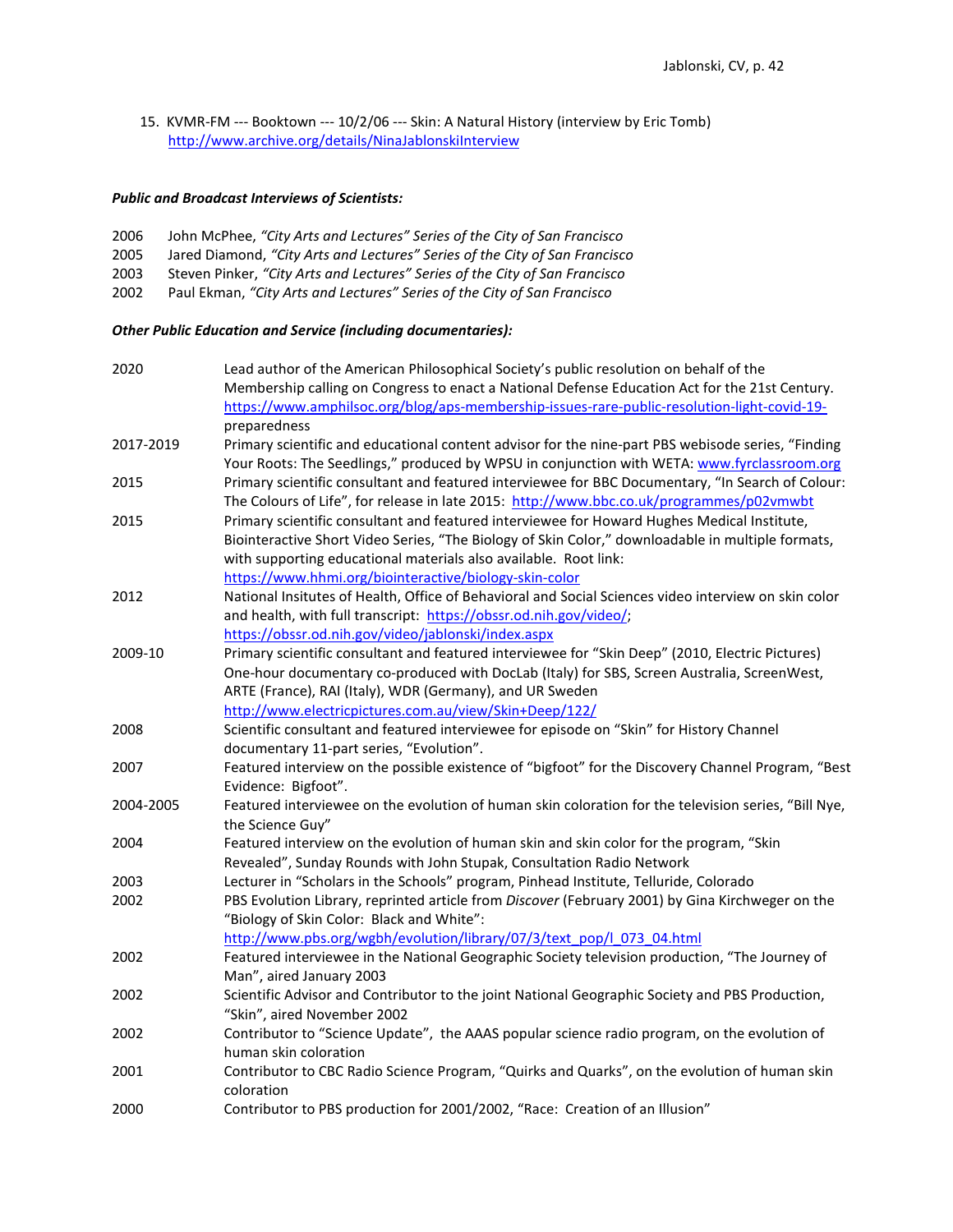| 2000      | Presenter of an online lecture on human evolution for EarthNews environmental science network                      |
|-----------|--------------------------------------------------------------------------------------------------------------------|
| 1999      | Contributor to Antenna Theatre production on human evolution                                                       |
| 1998-2002 | Contributor to KQED Radio, "Science Interchange" Program, aired on PBS stations nationwide                         |
| 1996      | Contributor to RTHK (Hong Kong) Sunday Morning Show,                                                               |
|           | "The Evolution of Hong Kong's Environment"                                                                         |
| 1995-2003 | Lecturer in a variety of Adult Education courses offered by the California Academy of Sciences                     |
| 1995      | Contributor to Richard Otting's morning show on ABC Radio National, Perth, Australia                               |
| 1993      | Participant in an evening Extension Course on primates for The University of Western Australia                     |
| 1992      | Keynote lecturer and leader of "Meet a Scientist" sessions for the First Summer Science School of                  |
|           | the Australian Scientific Industry Association for Year 10 students                                                |
| 1992      | Consultant to Australian Telecom Mobile workshop on stress management. Lecturer on                                 |
|           | "Humans and Stress"                                                                                                |
| 1992      | Participant in an evening Extension Course on primates for The University of Western Australia                     |
| 1991-1994 | Consultant in forensic anthropology to the city of Perth and the State of Western Australia.                       |
|           | Responsibilities include involvement with Government forensic pathologists in criminal and civil                   |
|           | cases involving personal identification of unknown human remains.                                                  |
| 1991-1994 | Consultant in human osteology to archaeologists in Western Australia Responsibilities include                      |
|           | study of human skeletal remains in situ throughout the state and the eventual identification and                   |
|           | description of such remains                                                                                        |
| 1989      | Professional Adviser to "The Human Story" Exhibition, Hong Kong Museum of History.                                 |
| 1983-1990 | Member of the Forensic Odontological Group of the Prince Philip Dental Hospital, Faculty of                        |
|           | Dentistry, University of Hong Kong Responsibilities included regular involvement with the Royal                    |
|           | Hong Kong Police and Hong Kong Government forensic pathologists in criminal and civil cases                        |
|           | involving personal identification of unknown human remains and appearances in court as an                          |
|           | expert witness as required. Educational responsibilities included acting as Instructor to the                      |
|           |                                                                                                                    |
|           | Detective Training Wing of the Royal Hong Kong Police on techniques of personal identification<br>of human remains |
|           |                                                                                                                    |
| 1983-1984 | Contributor of scientific presentations for "Cabbage Hall", a radio program for children on Radio                  |
|           | <b>Television Hong Kong</b>                                                                                        |
| 1983      | Hong Kong Urban Council, Popular Science Lecture: "The search for human origins"                                   |

# **Museum Exhibit Development:**

| 2018-20   | Exhibit idea originator and content consultant for "Skin: Living Armor, Evolving Identity,"<br>California Academy of Sciences                                                                              |
|-----------|------------------------------------------------------------------------------------------------------------------------------------------------------------------------------------------------------------|
| 2018-19   | Content contributor (including video) to Musée de l'Homme (Paris) exhibit, "Dans Ma Peau [In My<br>Skin]"                                                                                                  |
| 2018-19   | Content (including video) contributor to California Academy of Sciences exhibit, "Skin"                                                                                                                    |
| 2006-09   | Curator and developer of the John G. and Catherine T. MacArthur Foundation-funded exhibit, "The                                                                                                            |
|           | Evolution of Humans and their Environment in the Gaoligongshan," for the Baoshan Cultural<br>Museum, Baoshan Prefecture, Yunnan, China                                                                     |
| 2007      | Contributor to exhibit, "Race: Are We so Different?" American Anthropological Association in<br>collaboration with the Science Museum of Minnesota.                                                        |
| 2004      | Advisor and co-developer of exhibit on the evolution of human skin color and the relationship<br>between skin color and race for the Curious Kids Museum, St. Joseph, Michigan                             |
| 1996-2006 | Supervisor of virtual exhibit content for the web presence of the Department of Anthropology;<br>includes an on-line collections catalog with images, object descriptions, and and other relevant<br>data: |
|           | http://www.calacademy.org/research/anthropology/acollection.html                                                                                                                                           |
|           | http://www.calacademy.org/research/anthropology/collection/collintro.htm                                                                                                                                   |
|           | and virtual educational exhibits featuring some of the Department of Anthropology's collections:                                                                                                           |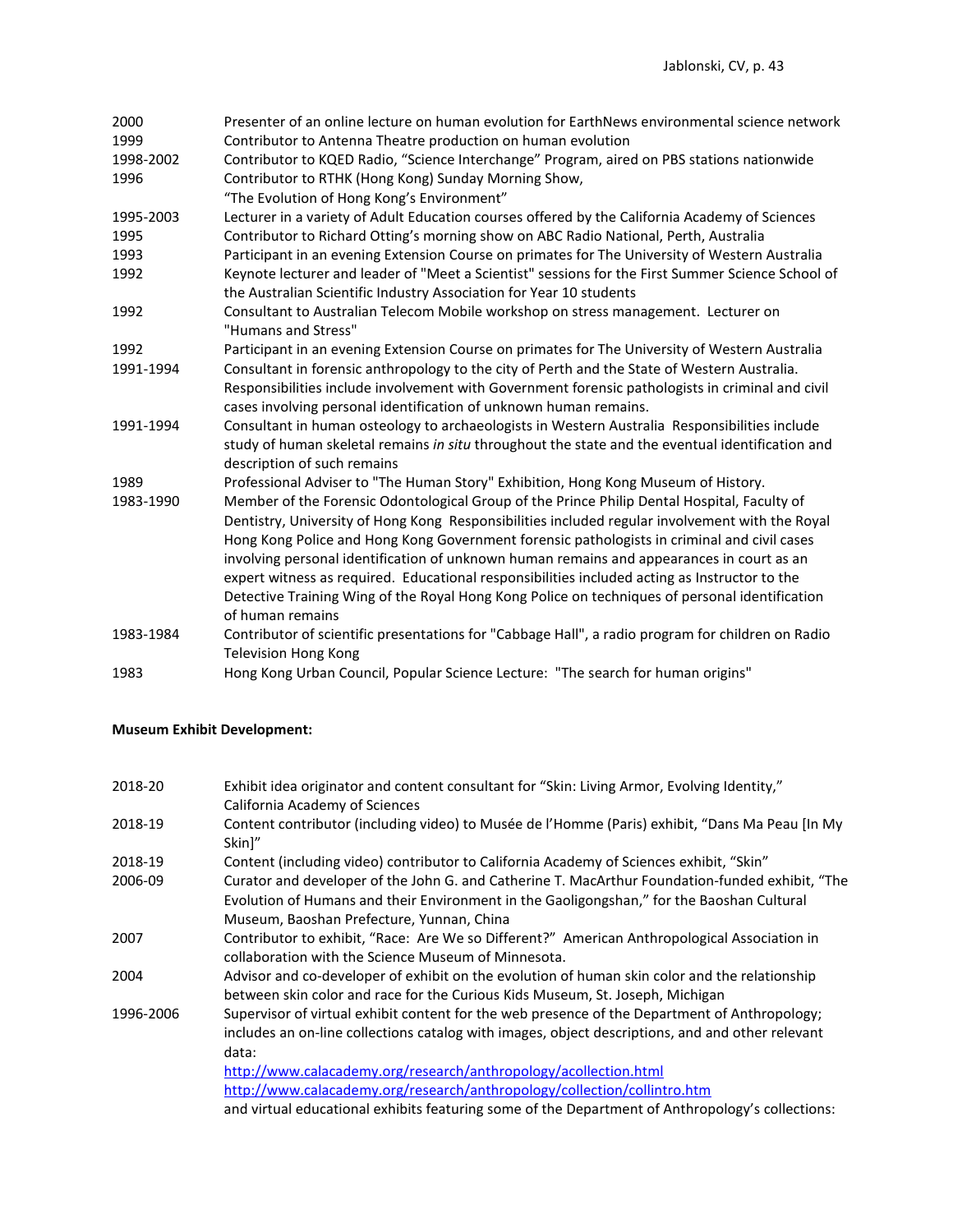| 2001-05           | http://www.calacademy.org/research/anthropology/Exhibits/index.htm<br>Internal Director of the Creative Design Team for all terrestrial and anthropological exhibits for the<br>new California Academy of Sciences currently under construction in Golden Gate Park             |
|-------------------|---------------------------------------------------------------------------------------------------------------------------------------------------------------------------------------------------------------------------------------------------------------------------------|
| 1995-2003         | Development and management of rotating anthropological displays in Wattis Gallery, California<br>Academy of Sciences; exhibits included items from the Rietz Food Technology Collection, Masai<br>spears and shields, the native arts of Australia, and folk toys of Japan      |
| 2002<br>2001-2002 | Scientific Content Provider for the exhibit, "Powers of Ten" (June-December 2002)<br>Lead Curator and Main Scientific Content Advisor for the exhibit entitled, "Skulls" (March 2002—<br>Aug 2004): Work involved development of exhibit themes and content, and acquisition of |
| 2000              | specimen loans from the UCMP and the University of the Pacific<br>Chair of Creative Design Team for the exhibit, "Vanuatu: At Home in the Western Pacific" (October<br>2000 - March 2001)                                                                                       |
| 1999              | Chair of Program Content in connection with the traveling exhibit, "Missing Links Alive", on human<br>evolution: Work involved development of an accompanying lecture series, educational<br>programming, and a marketing strategy for the exhibit                              |
| 1998-1999         | Co-chair of the Creative Design Team for the exhibit, "The Elkus Collection: Changing Traditions in<br>Native American Arts" (on the floor at the Academy from 1999-2004)                                                                                                       |
| 1997              | Arranged for the long-term loan and exhibit of the W. Barclay Stevens Clock Collection to the<br>National Association of Watch and Clock Collectors Museum                                                                                                                      |
| 1997<br>1995      | Co-chair of the Creative Design Team for the exhibit, "Teec Nos Pos: Jewels of the Navaho Loom"<br>Organizer and Chair, Native American Art Fair and Sale, staged at the California Academy of<br>Sciences                                                                      |

### **Museum Collections Founded and/or Curated:**

- 1994-2006 Department of Anthropology, California Academy of Sciences; collection comprises approximately 18,000 ethnographic and archaeological artifacts, representing mostly Native American and oceanic cultures
- 1981-1990 Created and curated the collection of over 10,000 extracted teeth of from individuals of known age, sex and medical history at the Prince Philip Dental Hospital of the University of Hong Kong; work included design of the protocol for tooth collection and development of its computerized catalog
- 1981-1990 Created and curated the collection of over 800 modern human skulls and 200 postcranial remains from individuals of known age, sex, race and cause of death in the Department of Anatomy of the University of Hong Kong; as co-founder of the collection, supervised the excavation, cleaning and cataloguing of the collection, which is today one of the best anthropological collections of human remains in Asia; collection consists entirely of "unclaimed" human skeletal remains that would have otherwise been cremated

## **Paid Consultancies:**

| 2015        | RCSR Productions (for the Howard Hughes Medical Institute [BioInteractive Division]), scientific<br>consultant and presenter for short documentary film on the evolution and health implications of<br>skin pigmentation, HHMI BioInteractive Short Films. |
|-------------|------------------------------------------------------------------------------------------------------------------------------------------------------------------------------------------------------------------------------------------------------------|
| 2009-2010   | Skin Deep Pty Ltd., a subsidiary of Electric Films Ltd., scientific consultant and presenter for full<br>length documentary film on the evolution and meaning of skin color; project funded by UNESCO,<br>and the governments of France and Australia.     |
| 2003-2006   | University of Chicago Press, reviewer of book-length manuscripts and journal compilations                                                                                                                                                                  |
| 2002 onward | University of California Press, book-length manuscript reviewer.                                                                                                                                                                                           |
| 2001        | Web-site design and content consultant for the Institute of Human Origins, "Becoming Human"<br>web site, sponsored by the Albert P. Sloan Foundation                                                                                                       |
| 2000-2002   | Consultant in forensic osteology and anthropology for the Office of the Sheriff and Coroner,<br>Mendocino County, California                                                                                                                               |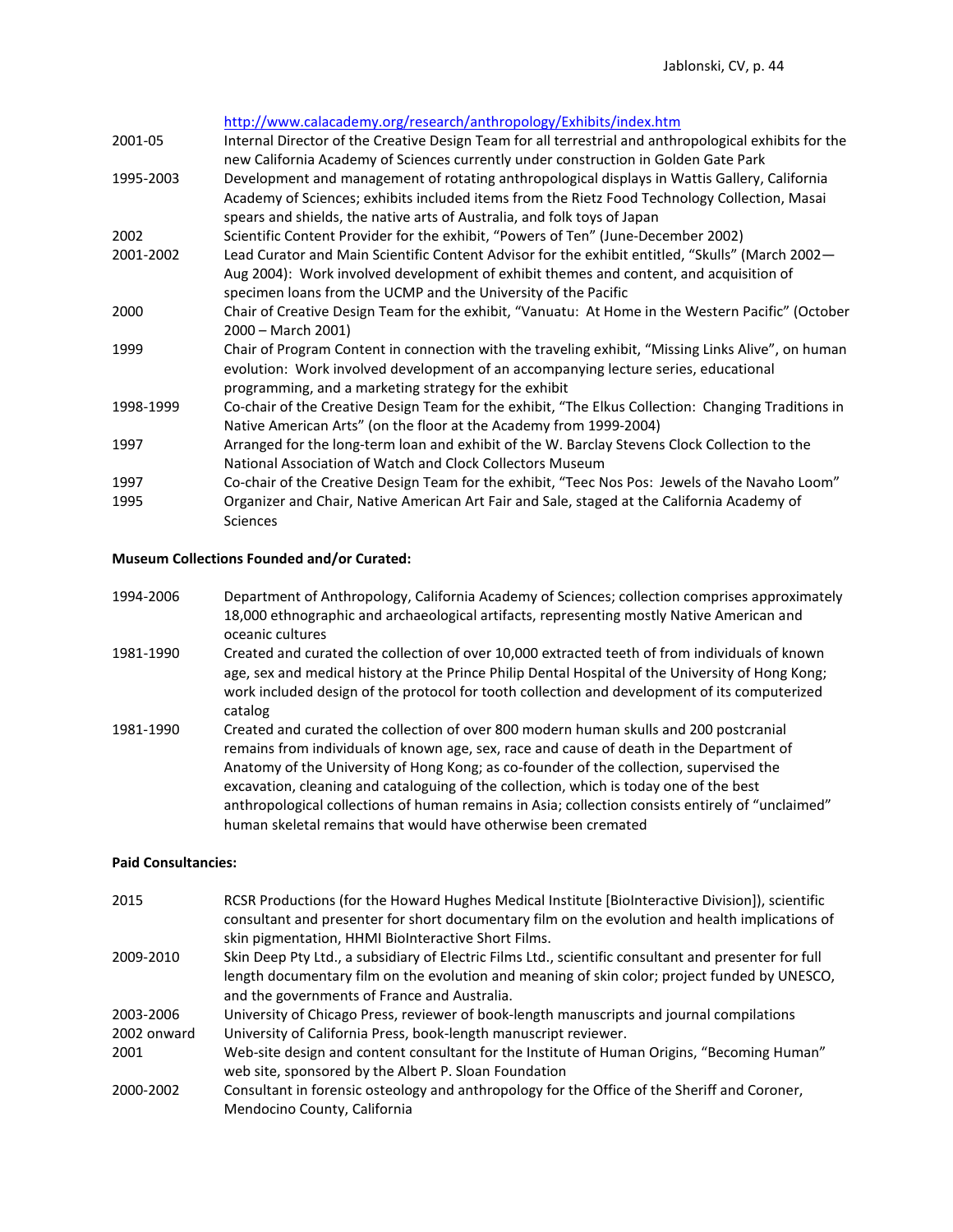- 1999-2002 Senior Content Advisor for the human evolution module of "Voyages Through Time", an interactive curriculum on evolution for high school students, done in collaboration with the NASA Ames Laboratory and the SETI Institute
- 1996-2000 Bay Area Classic Learning (Elderhostel)

# **Administrative Experience:**

| 2015-2018   | Associate Director, The Huck Institutes of the Life Sciences, The Pennsylvania State University,<br>with responsibilities for facilitating collaboration between the life sciences and the social and<br>behavioral sciences, and for enhancing integration of the social and behavior sciences and basic                                                                                                                                                                                                                                                                                                                                                                                                                                                                                                                        |
|-------------|----------------------------------------------------------------------------------------------------------------------------------------------------------------------------------------------------------------------------------------------------------------------------------------------------------------------------------------------------------------------------------------------------------------------------------------------------------------------------------------------------------------------------------------------------------------------------------------------------------------------------------------------------------------------------------------------------------------------------------------------------------------------------------------------------------------------------------|
|             | biomedical research into medical education.                                                                                                                                                                                                                                                                                                                                                                                                                                                                                                                                                                                                                                                                                                                                                                                      |
| 2013-2020   | Convener, STIAS Long-term Project, "Being Human Today: The Effects of Race" (for 2013-2018);<br>advising on the disbursement of approximately ZAR 3,000,000 provided by the Knut and Alice<br>Wallenberg Foundation and Riksbankens Jubileumsfond, Sweden. Responsibilities include<br>coordinating the activities of a 10-member team of international senior scholars and<br>administering a grant solicitation for junior investigators, working on issues of race and public                                                                                                                                                                                                                                                                                                                                                 |
| 2012-2015   | policy in South Africa and throughout Africa.<br>Convener, Genetics and Genealogy Working Group (National Evolutionary Synthesis Center<br>[NESCent], Durham, NC). Responsibilities include leading a team of 31 scholars and professionals<br>in the development of curricula in genetics and genealogy for middle school, high school and<br>undergraduate students, especially from traditionally underrepresented minorities.                                                                                                                                                                                                                                                                                                                                                                                                |
| 2011 onward | Director, The Pennsylvania State University cross-college Center for Human Evolution and Diversity<br>(CHED)                                                                                                                                                                                                                                                                                                                                                                                                                                                                                                                                                                                                                                                                                                                     |
| 2006-2011   | Head, Department of Anthropology, The Pennsylvania State University. Responsibilties included<br>establishment and maintenance of the intellectual direction and day-to-day running of a<br>department with 20 tenure-line faculty, 6 staff, and over 30 graduate students.                                                                                                                                                                                                                                                                                                                                                                                                                                                                                                                                                      |
| 1994-2006   | Chair, Department of Anthropology, California Academy of Sciences. Responsibilities include:<br>Direct supervision of full- and part-time staff, interns, and volunteers; setting the goals and<br>supervision of all departmental research activities; oversight of the acquisition and management of<br>all collections (including cataloguing and the use of modern information technology to analyse and<br>serve collections data to the public via the Academy's web portal); development of floor and<br>virtual exhibits; development of scholarly international symposia and two major public lectures<br>series; oversight of the Academy's Traditional Arts Program; involvement in development activities<br>for the Academy; and development of and participation in the Academy's international travel<br>program. |
| 2001-2005   | Internal Director of the Creative Design Team for the new California Academy of Sciences natural<br>history museum, emphasizing overall design of all content related to terrestrial and cultural<br>themes. Work involved extensive collaboration with all internal museum constituencies<br>(researchers, educationalists, collections staff, and administrators) and five external commercial<br>design and architectural firms for the \$392,000,000 project.                                                                                                                                                                                                                                                                                                                                                                |
| 2003        | Acting Director of Research, California Academy of Sciences: As needed, during periods of<br>absence of the Director                                                                                                                                                                                                                                                                                                                                                                                                                                                                                                                                                                                                                                                                                                             |
| 2002        | Chair, Search Committee for new Curator in the Department of Ornithology and Mammalogy,<br>California Academy of Sciences.                                                                                                                                                                                                                                                                                                                                                                                                                                                                                                                                                                                                                                                                                                       |
| 2001-2006   | Member, Internal Communications Team ("I-Team") of the California Academy of Sciences:<br>Work involves liaison between all museum constituencies to insure constructive communication<br>during the phases of new Academy planning and building.                                                                                                                                                                                                                                                                                                                                                                                                                                                                                                                                                                                |
| 2000-2005   | Member, Staff Advisory Council of the California Academy of Sciences: Work involves liaison with<br>all levels of museum staff and museum administration on all workplace issues.                                                                                                                                                                                                                                                                                                                                                                                                                                                                                                                                                                                                                                                |
| 2000-2002   | Acting Chair, Department of Ornithology and Mammalogy, California Academy of Sciences: Work<br>involved supervision of full- and part-time staff, and 6-8 volunteers.                                                                                                                                                                                                                                                                                                                                                                                                                                                                                                                                                                                                                                                            |
| 2000        | Chair, Temporary Committee to Make Recommendations on the Future of the Curatorial Position<br>in Ornithology and Mammalogy, California Academy of Sciences                                                                                                                                                                                                                                                                                                                                                                                                                                                                                                                                                                                                                                                                      |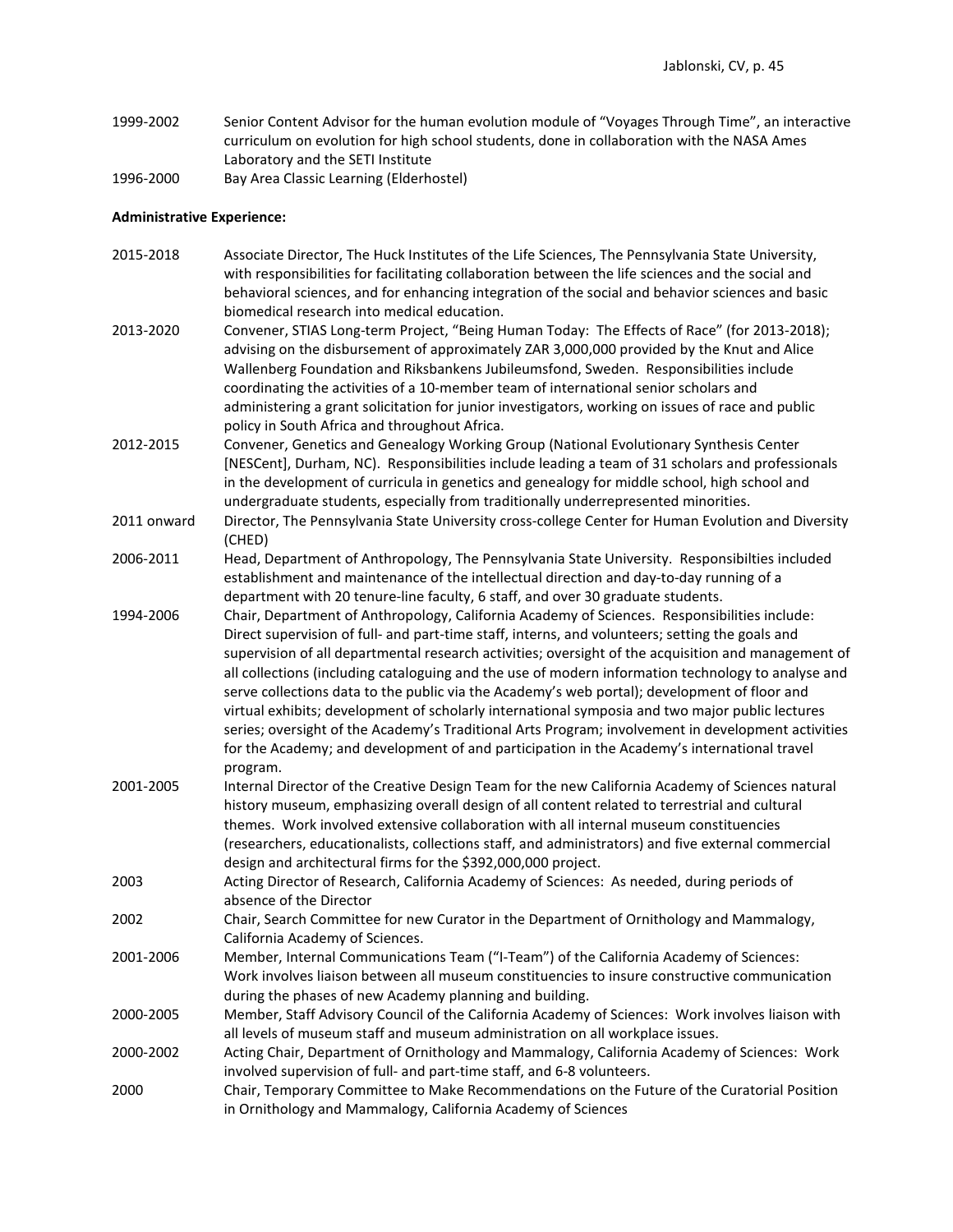- 1999-2000 Chair, Committee to Make Recommendations on Curatorial Study Leaves, California Academy of Sciences 1998 Chair, Committee to Make Recommendations on the Terms of Curatorial Appointments
- 1990-1994 Co-coordinator of 2<sup>nd</sup> and 3<sup>rd</sup> year undergraduate curriculum in Human Biology, Department of Anatomy and Human Biology, The University of Western Australia.
- 1984-1990 Coordinator of 1<sup>st</sup> and 2<sup>nd</sup> year medical and dental school curricula in Head and Neck Anatomy, Department of Anatomy, Schools of Medicine and Dentistry, University of Hong Kong.

# **Development Experience:**

### **Development and Fund-raising Experience:**

| 2016-2017   | Engaged two significant donations from The Benkovic Family Foundation to WPSU to support<br>production of the PBS documentary web series, Finding Your Roots: The Seedlings.                                                                                                                                                                                                                                 |
|-------------|--------------------------------------------------------------------------------------------------------------------------------------------------------------------------------------------------------------------------------------------------------------------------------------------------------------------------------------------------------------------------------------------------------------|
| 2015        | Worked alongside the Head of Development of the College of the Liberal Arts, Penn State, as a                                                                                                                                                                                                                                                                                                                |
|             | guest speaker, to engage with prospective donors at alumni interest-raising receptions and<br>dinners in Florida                                                                                                                                                                                                                                                                                             |
| 2014-2018   | Encouraged the CEO of the Media24 Group in South Africa to financially support the publication,<br>promotion, and free distribution of the book, Skin We Are In, through the Babylonstoren<br>Foundation                                                                                                                                                                                                     |
| 2013        | Worked with the Director of the Stellenbosch Institute for Advanced Study and the Executive<br>Director of the Knut and Alice Wallenberg Foundation to provide financial support for long-term<br>strategic initiatives involving African scholarship                                                                                                                                                        |
| 2011        | Penn State Alumni Association City Lights cultural and educational program held at The Academy<br>of Natural Sciences, Philadelphia, "The Naked Truth: Why Humans Have No Fur"                                                                                                                                                                                                                               |
| 2009        | Penn State College of Liberal Arts Alumni Weekend Presentation co-organizer and participant,<br>"Exploring the Mechanisms of Human Evolution: From Fossils to Genes"                                                                                                                                                                                                                                         |
| 2007        | Keynote Speaker, "Huddle with the Faculty Series" to promote Penn State faculty research to an<br>audience of alumni, and fans during football season<br>Featured Speaker, The Pennsylvania State University, College of Liberal Arts Alumni Luncheon, May                                                                                                                                                   |
|             | 2007                                                                                                                                                                                                                                                                                                                                                                                                         |
| 2005        | Keynote Speaker, California Academy of Sciences, Friends of the Academy Evening                                                                                                                                                                                                                                                                                                                              |
| 2004        | Prehistory Club of Kenya: Wrote supporting materials that led to a sustaining donation for the<br>Club for 2005                                                                                                                                                                                                                                                                                              |
| 2003        | Keynote Speaker, California Academy of Sciences, Academy Explorers Evening                                                                                                                                                                                                                                                                                                                                   |
| 2003        | Featured Speaker, California Academy of Sciences, China Natural History Project Dinner                                                                                                                                                                                                                                                                                                                       |
| 2003-2004   | Speaker, Development Booth, at various California Academy of Sciences outreach events                                                                                                                                                                                                                                                                                                                        |
| 1996-2003   | Featured scientific speaker, three meetings of the California Academy of Sciences Board of<br>Trustees                                                                                                                                                                                                                                                                                                       |
| 1998-onward | Member, Oversight Committee, China Natural History Project, California Academy of Sciences:<br>Work involves development of a donor base in the local Chinese-American community, in support<br>of institutional biodiversity research in China; extensive liaison with the Chinese government<br>through the office of the Chinese Consulate in San Francisco required; >\$75,000 raised to date            |
| 1995-2002   | Liaison with Mrs. Phyllis Wattis, in connection with growth of institutional programming related to<br>Anthropology and to the California Academy of Sciences in general; work has resulted in >\$60,000<br>direct donations to the Traditional Arts Program of the Department of Anthropology in 1997, 1999<br>and 2000, and contributed to the \$10 million donation for a new building initiative in 1997 |
| 2000        | Keynote Speaker, Friends of the Academy Annual Appreciation Dinner, speech given entitled<br>"Biodiversity in China": Work involved cultivation of high-level donors through discussions of the<br>importance of institutional research                                                                                                                                                                      |
| 1996-2004   | Leader of six international tours for the California Academy of Sciences: Work involves long-term<br>cultivation of donors during the course of lengthy international natural and cultural history tours to<br>Africa, East Asia, and South Asia                                                                                                                                                             |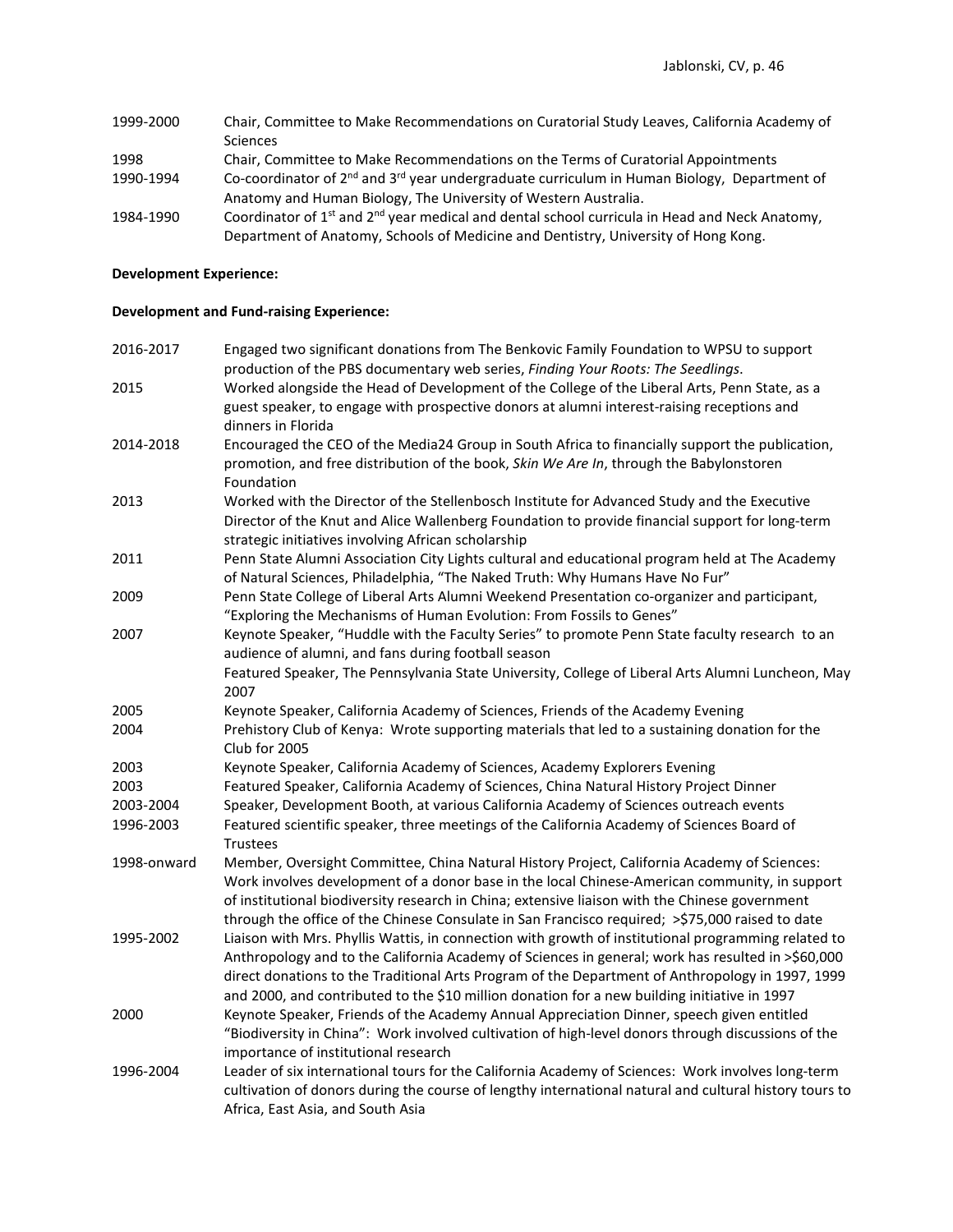#### **Research Grant Peer Reviewer for:**

The Leakey Foundation National Environmental Research Council (U.K.) National Geographical Society National Research Foundation of South Africa National Science Foundation Natural Sciences and Engineering Research Council of Canada Primate Conservation International Wildlife Conservation Society

### **Journal Article Peer Reviewer for:**

*American Anthropologist American Journal of Human Biology American Journal of Physical Anthropology American Journal of Primatology Annals of Human Biology BASE (Biotechnology, Agronomy, Society and Environment) Biological Conservation Biological Journal of the Linnaean Society Biology Letters Biology Open BMC Evolutionary Biology BMC Genetics British Journal of Dermatology Current Anthropology Current Biology Evolution, Medicine and Public Health Evolutionary Anthropology Folia Primatologica Global Health Promotion Human Biology Human Nature International Journal of Human Biology International Journal of Primatology International Journal of Radiation Biology Journal of Bioeconomics Journal of Human Evolution Journal of Photochemistry & Photobiology, B: Biology Journal of Radiation Biology Journal of Thermal Biology Molecular Biology and Evolution Nature Nature Communications Nutrition Reviews Photochemistry, Photobiology, and Photomedicine Pigment Cell and Melanoma Research PLoS One Proceedings of the National Academy of Sciences Science Social Science Research Journal*